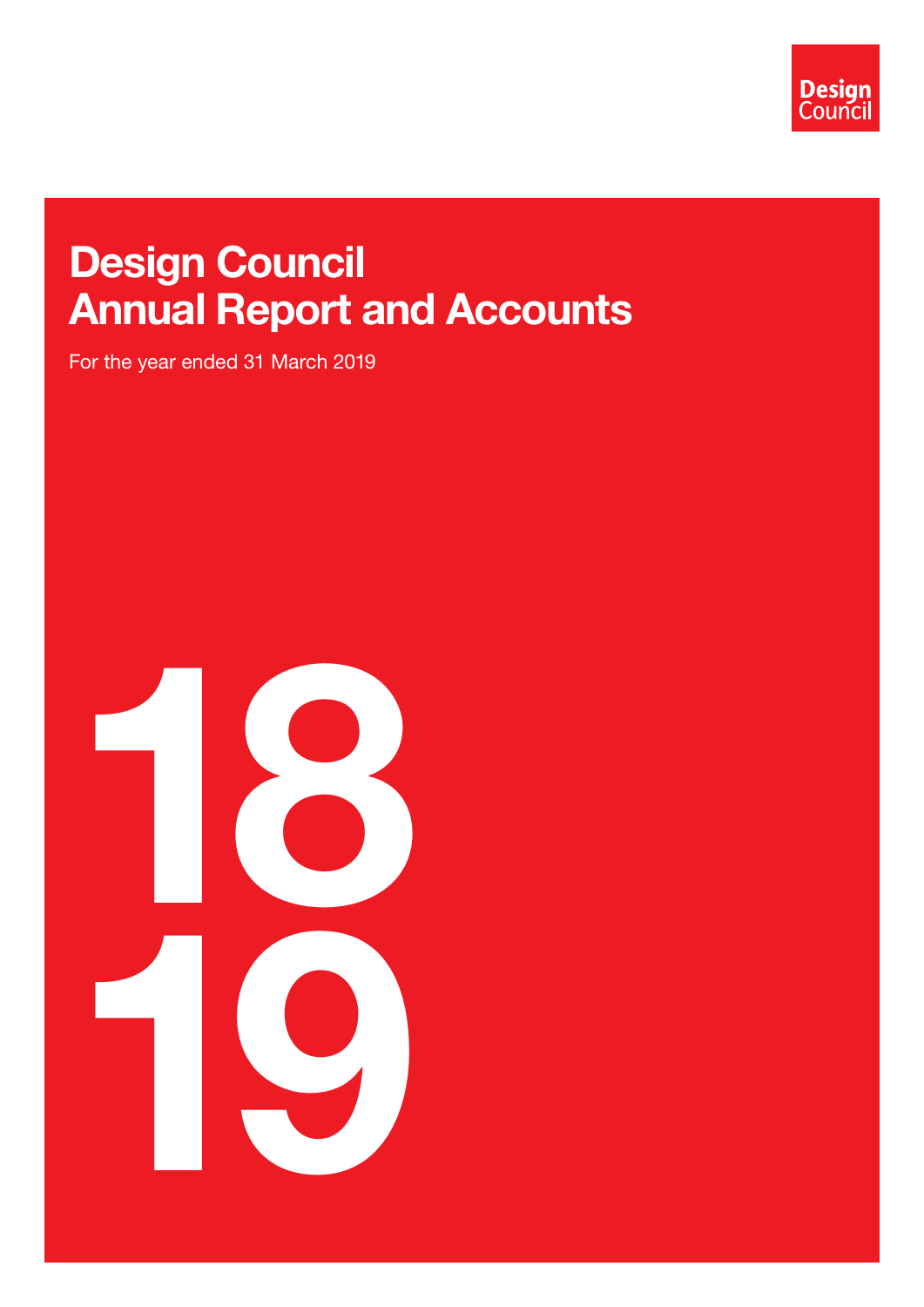Design Council's purpose is to make life better by design.

We are an independent charity and the government's advisor on design.

Our vision is a world where the role and value of design is recognised as a fundamental creator of value, enabling happier, healthier and safer lives for all.

Through the power of design, we make better places, better products, better processes and better performance.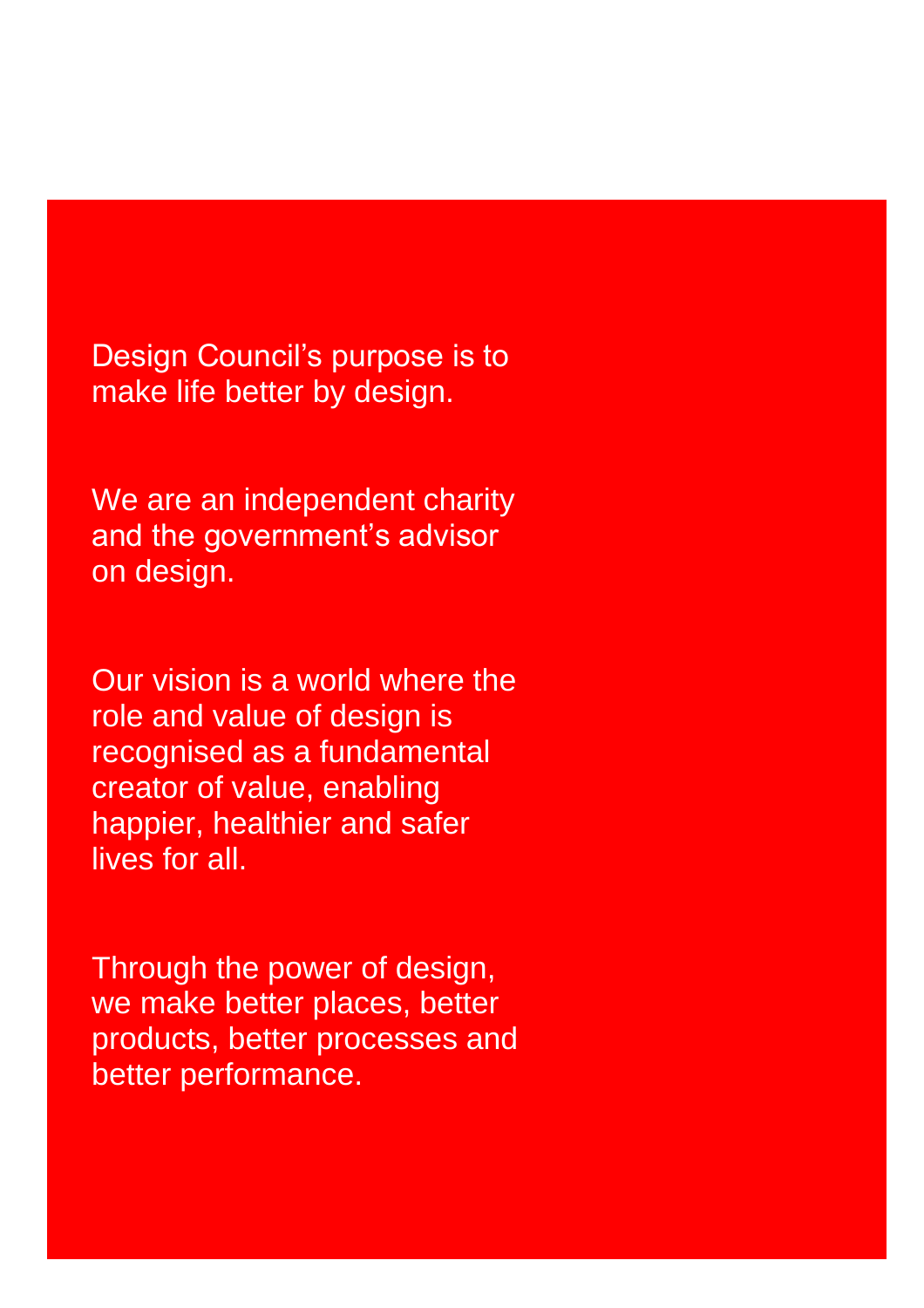## **Contents**

| Independent Auditor's Report to the Trustees of the Design Council  36 |  |
|------------------------------------------------------------------------|--|
|                                                                        |  |
|                                                                        |  |
|                                                                        |  |
|                                                                        |  |
|                                                                        |  |
|                                                                        |  |
|                                                                        |  |

The Trustees submit this Annual Report for the year ended 31 March 2019 along with the financial statements for the year ended 31 March 2019, which comply with the current statutory requirements and which have been prepared in accordance with the Statement of Recommended Practice: Accounting and Reporting by Charities preparing their accounts in accordance with the Financial Reporting Standard applicable in the UK and Republic of Ireland (FRS 102), issued on 16 July 2014 and the Financial Reporting Standard applicable in the United Kingdom and Republic of Ireland (FRS 102) and the Charities Act 2011.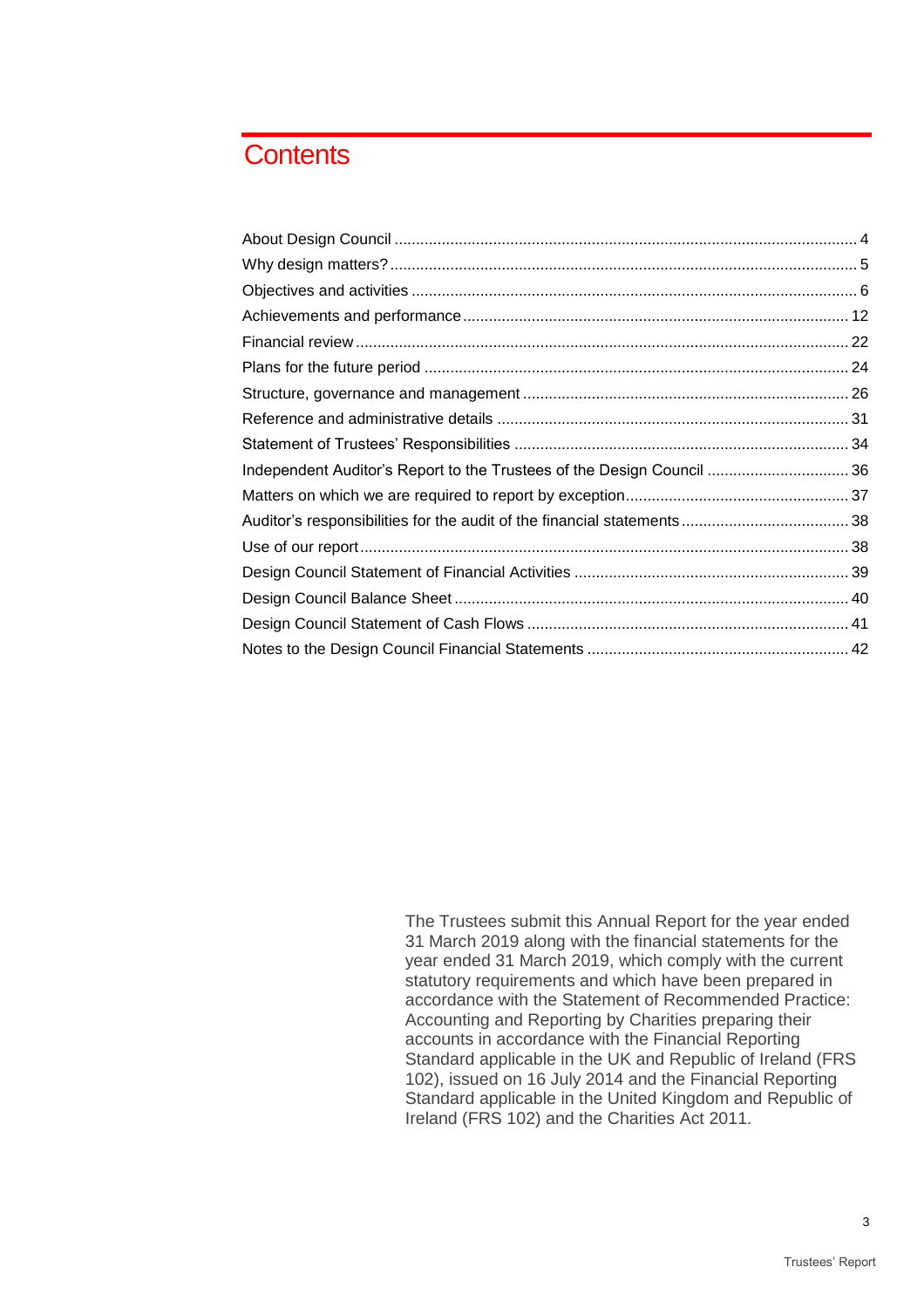## <span id="page-3-0"></span>About Design Council

#### **WHY we exist**

Our purpose is making life better by design. Our vision is a world where the role of design is recognised as a fundamental creator of value enabling a better quality life for all.

#### **WHO we are**

The impartial champions of better lives by design The independent facilitator of partnerships to achieve better lives by design The amplifier of issues that will result in better lives by design

#### **WHAT we make happen**

Healthier, happier and safer lives: through the power of design we make better places, better products, better processes and better performance.

#### **WHO we are for**

People: through Government, businesses, entrepreneurs, schools, universities, non-profit organisations, design communities.

#### **HOW we operate**

As the only organisation focused on evidencing the value and impact of design across the economy and not just in the creative industries, we know that story. We are therefore uniquely positioned to tell and sell it to a wide range of audiences.

We're a small organisation of 50 staff with 500 people in it. Our staff team have a range of skills and experience in design practice, the built environment, research, evaluation, policy, communications and corporate services. We have a range of strategic partnerships, national clients and an unrivalled extensive formal network of 450 contracted and independent design associates and built environment experts across the country.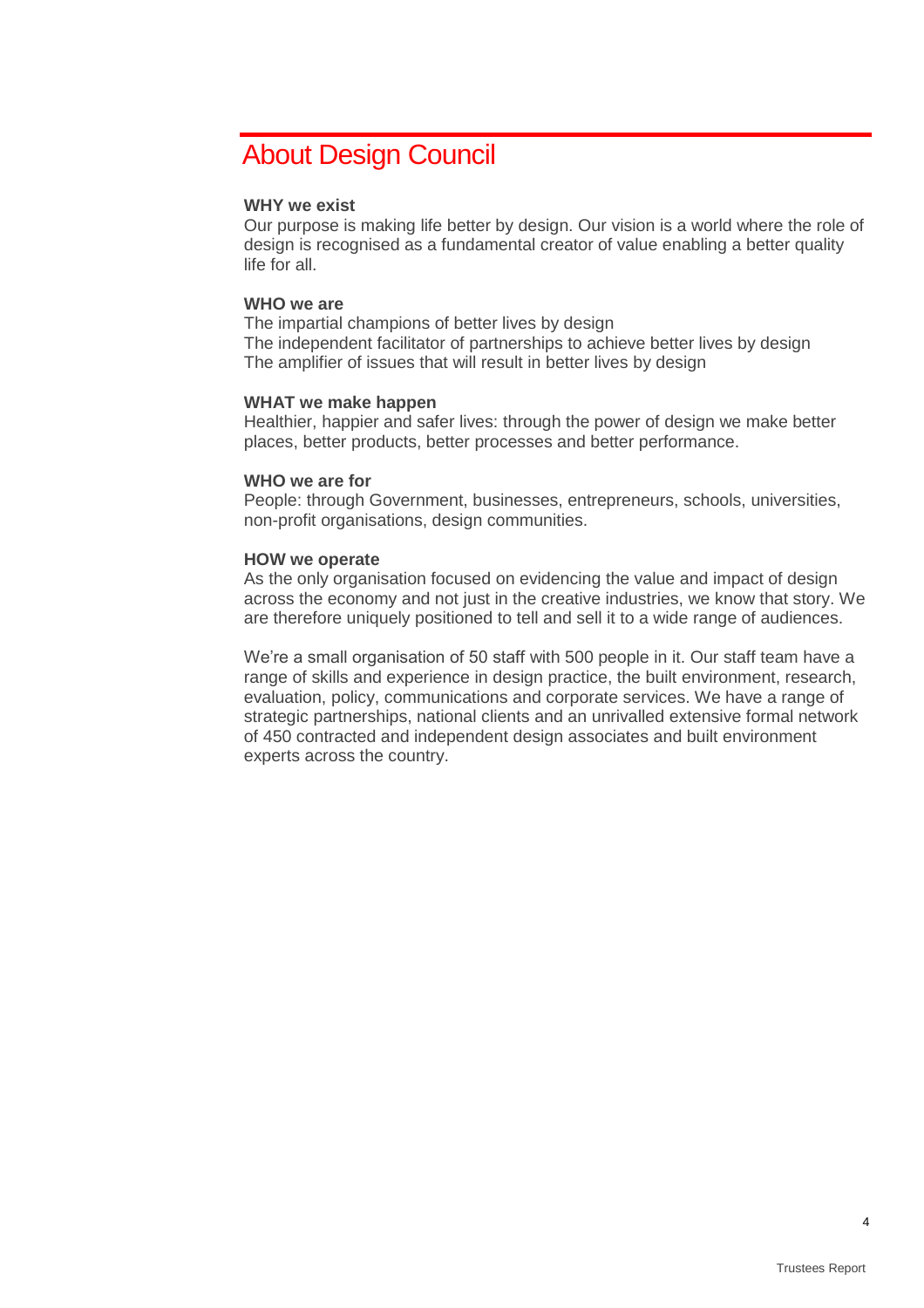## <span id="page-4-0"></span>Why design matters?

For over 70 years, the Design Council has made a significant and tangible contribution to addressing some of the UK's most complex challenges. We do this in a variety of ways: providing strategic advice and practical support whilst evidencing, through our independent national statistics and stories, the value of design to bring about positive, sustainable change.

The Design Council celebrates its 75th birthday in December 2019 and it is clear that the role and value of design in a changing and often uncertain world is just as important now as it was in 1944. We will be celebrating this forthcoming anniversary in a variety of ways: looking back at our proud history but most importantly, just as they did in 1944, looking forward into the future and exploring where we can best fulfil our purpose of making life better by design.

**Whatever the question, design has an answer**. Design solves problems and always starts with the person. It is a challenge-driven and outcomes-focused process. It helps identify the root cause of a problem, informed by diverse perspectives and experiences. It unlocks new insights to inform the development of ideas. These can then be shaped and delivered into innovative solutions to achieve both economic and societal impact and to transform the experiences of communities, consumers, business and society.

Design is part of the post-Brexit solution, as we have evidence that industries using design skills are £10 per hour more productive than the UK average.<sup>1</sup> Demand for digital design in particular is well established across the globe, clearly linked to innovation, disruption and R&D as shown through our research. It is vital to the UK economy to both maintain and build on this position.

Our role is to know, tell and sell this story, for the benefit of the UK. This is to government, to our clients and to those who advocate for, care about, write about and practice design. The government of the day knew that design mattered in 1944. It still matters now, generating £85.2bn in gross value to the UK economy in 2016, and growing 52% since 2009.

To fully realise the social value and economic growth of this country in a sustainable way, we need to invest in design.<sup>2</sup>

I.P. Amer.



<sup>1</sup> Designing a Future Economy 2017 p.8/9

<sup>2</sup> The Design Economy 2018 p.11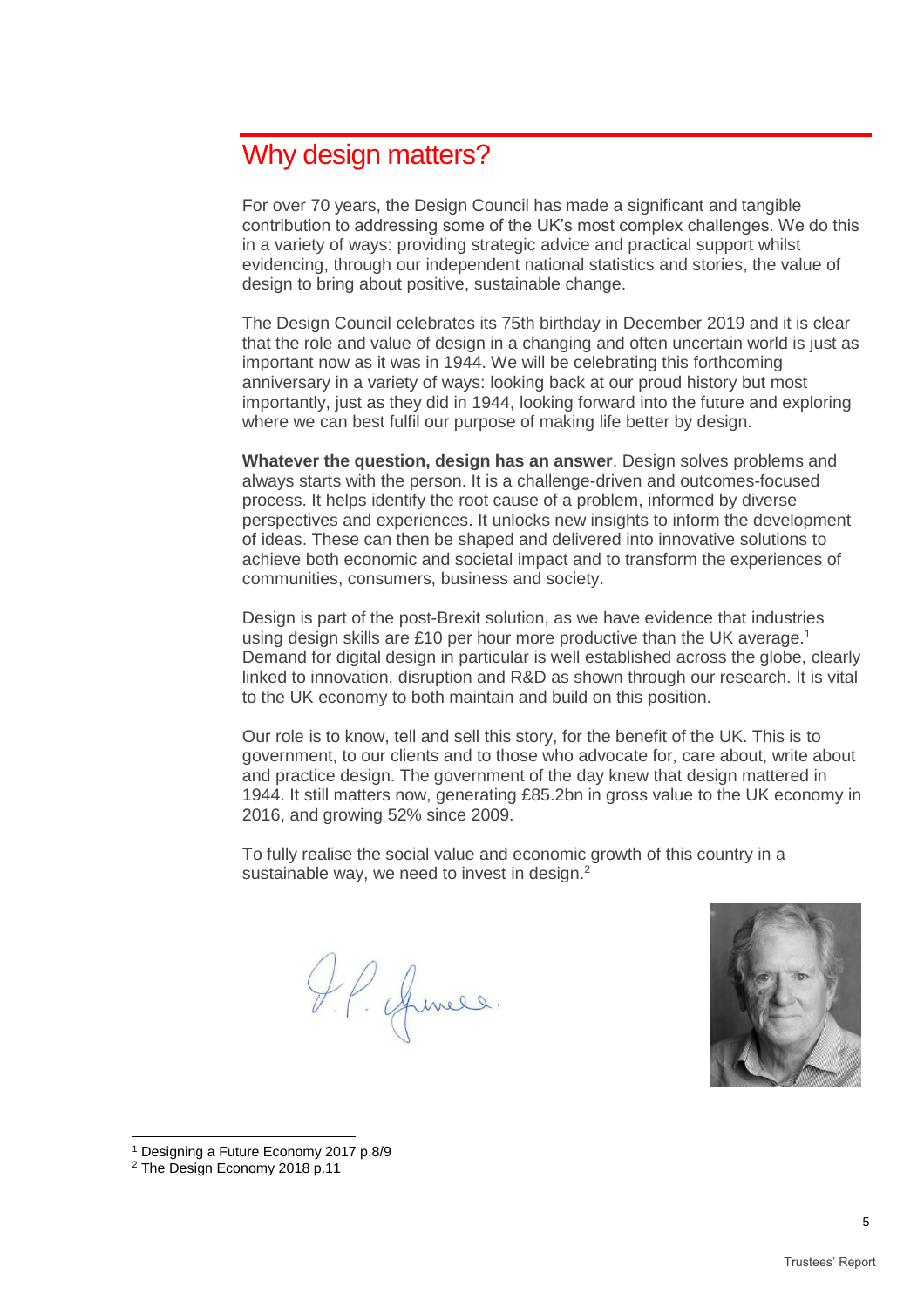## <span id="page-5-0"></span>Objectives and activities

## **History**

Founded in 1944 our original role was to elevate the UK's industrial design standards and to support economic recovery in post-war Britain. For most of the following years the Design Council was part of government and its purpose and activities evolved over time, responding to external factors. In 1976, we became a charity incorporated by Royal Charter, still as a part of government.

The Commission for Architecture and the Built Environment (CABE) was the direct successor to the Royal Fine Art Commission, originally established in 1924. CABE was founded in 1999 as an executive [non-departmental public body](https://en.wikipedia.org/wiki/Non-departmental_public_body) in government, jointly funded by the [Department for Culture, Media and Sport](https://en.wikipedia.org/wiki/Department_for_Culture,_Media_and_Sport) (DCMS) and the then [Department for Communities and Local Government](https://en.wikipedia.org/wiki/Department_for_Communities_and_Local_Government) (DCLG). CABE was the government's advisor on architecture, urban design and public space in England. Its role was to influence and inspire the people making decisions about the built environment. It championed well-designed buildings, spaces and places, ran public campaigns and provided expert, practical advice. It worked directly with architects, planners, designers and clients.

In 2011, the Design Council changed status from being a public body to an independent charity. In the same year, CABE changed status and merged with the Design Council. All trade and assets were transferred and Design Council's Royal Charter was updated to reflect the changes, broadening our remit to cover environmental as well as social and economic issues. By the end of 2018/19 all CABE's work, activity and governance had been fully merged with Design Council.

## Objects of the charity

Design Council is a charity incorporated by Royal Charter. The objects of Design Council are for the public benefit and are as follows:

> The advancement of British industry and public services by the improvement of design in their products and services;

The protection, enhancement, improvement and revitalisation of the natural and built environment (including architecture), and the advancement of the education of the public in such subjects and in subjects relating to sustainable development and sustainable living, and to promote study and research in such subjects provided that the useful results of such study are disseminated to the public at large;

Sustainable development means "development which meets the needs of the present without compromising the ability of future generations to meet their own needs".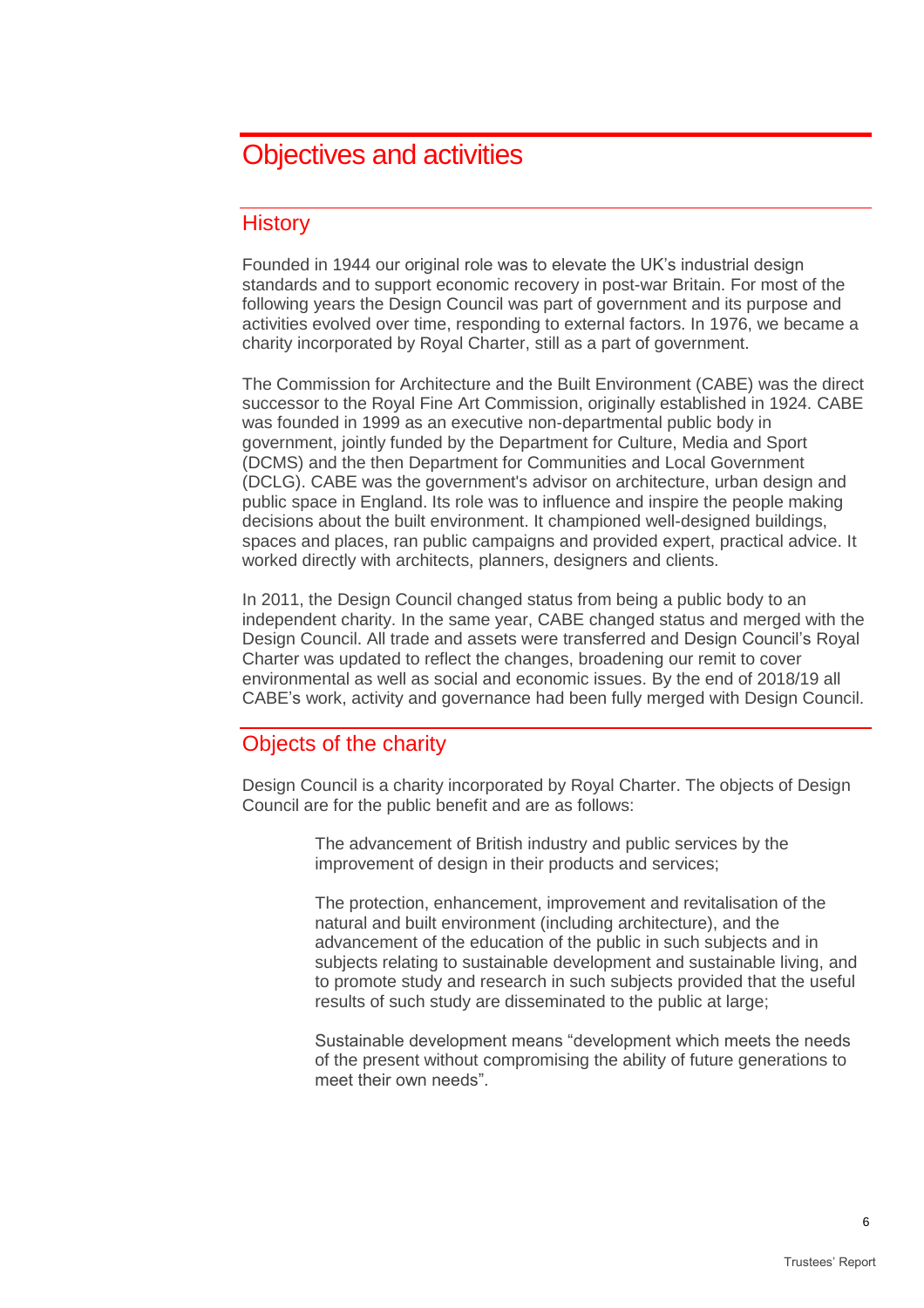## Vision, mission and values

Following a review of our vision, purpose and values in 2017/18, we updated these and our restated purpose and vision for 2018/19 is shown below:

Design Council's purpose is to make life better by design.

We are an independent charity and the government's advisor on design. Our vision is a world where the role and value of design is recognised as a fundamental creator of value, enabling happier, healthier and safer lives for all. Through the power of design, we make better places, better products, better processes and better performance.

Our independence, impartiality and trusted partner status based on our long experience provides an ability to convene. This enables us to bring together strategic expertise and insights to identify, highlight and amplify issues and challenges of national significance. Our unparalleled network of 450 design and built environment experts, combined with our programmes, methodologies and processes enables us to provide strategic advice, support and insight which assist in addressing major societal challenges.

We exist for the benefit of people; engaging government, public, private and third sectors, including local government, businesses, entrepreneurs, schools, universities, non-profit organisations and design communities. Our sphere of influence is significant both nationally and internationally.

In order to make life better by design we:

- Ensure design skills are understood as both a taught and learnt mindset and skillset, combining 'head, heart and hand'.<sup>3</sup>
- Demonstrate the role and value of design now and in the future in a variety of ways, based on our evidence, research and insights.

Our aim is to ensure these are both done well and understood widely. We can then use evidence and examples to show clearly why design is of vital importance to our future. The services we deliver reinforce the value of design supporting the development of better places, products, processes and performance for people.

Our values demonstrate what we believe in and how we will behave. We are:

- Committed to improving people's lives.
- Focused on effectiveness.
- Collaborative in how we work with others.

These are all in pursuit of the reason we exist: to **make life better by design**.

<sup>3</sup> \*Skills = **Head / problem solving** (the ability to visualise and conceptualise the intangible), **heart / people centred** (the passion and curiosity to design solutions that are right for people) and **hand / practical** (the technical abilities to enable the end goal to be reached).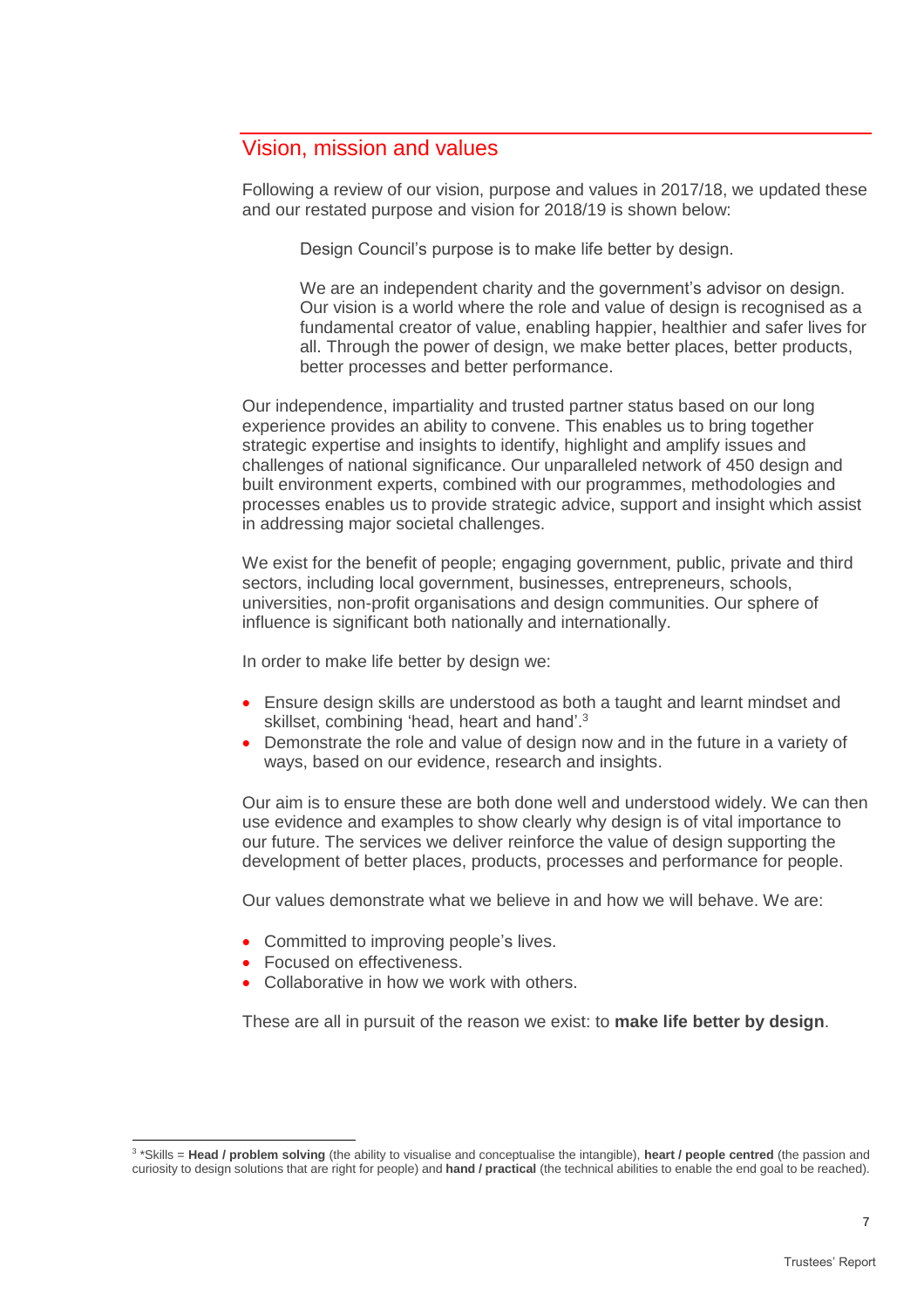Inclusivity and bias were highlighted in *[The Design Economy 2018](https://www.designcouncil.org.uk/what-we-do/research/design-economy?src=home)* research as a key issue facing the design sector. Good design is people-centered, and we have an evidenced understanding of the needs of diverse populations, individuals and business. <sup>4</sup> Using this, we are able to show how unlocking new ideas can change the experiences of a wider range of consumers, business, communities and society at large. We will champion inclusivity and ensure there is diversity of experiences and voices informing our research and practice and a diversity of people benefitting from our work. We aim to champion design through using open and accessible language to maximise understanding of the value design can offer to sectors, places and people across the country.

#### Our programmes and services

Our national research programme provides evidence that design has the power to unlock complex problems, add further value to the economy, tackle challenging social issues and improve the quality of the built environment.

Our programmes and services are then designed, using insights from that research, to address issues of national significance, and deliver positive change and social impact.

We combine our work on policy, research and thought leadership, with practical demonstration through our programmes and services, applying our design methods and processes to address national issues and sharing the knowledge and insights we generate.

Our programmes and services are currently focused on addressing key aspects of health and wellbeing, education, economic growth, housing and infrastructure and the transformation of public services. Our income is derived from a combination of grants, partnerships and commissioned, paid-for services.

A key element of our activities is a grant programme we deliver for the Department for Business, Energy and Industrial Strategy (BEIS). In 2016, as part of the last Spending Review (CSR), the then Department for Business, Innovation and Skills (BIS) endorsed Design Council's role as the UK government's adviser on design and the continuation of grant funding with an indication of funding to 2019/20 was confirmed. The grant was worth £2.52m in 2018/19, a reduction from £3.34m received the prior year in 2017/18.

This grant is to make the case and grow the market for design in areas of the economy where it is underused. We do this by growing the evidence base on the value and impact of design and using our national remit to provide both knowledge and insight from across the country on design. Our programmes focus on issues of national importance, aligned with both BEIS objectives and wider government priorities.

<sup>4</sup> The Design Economy 2018 / Designing a Future Economy 2017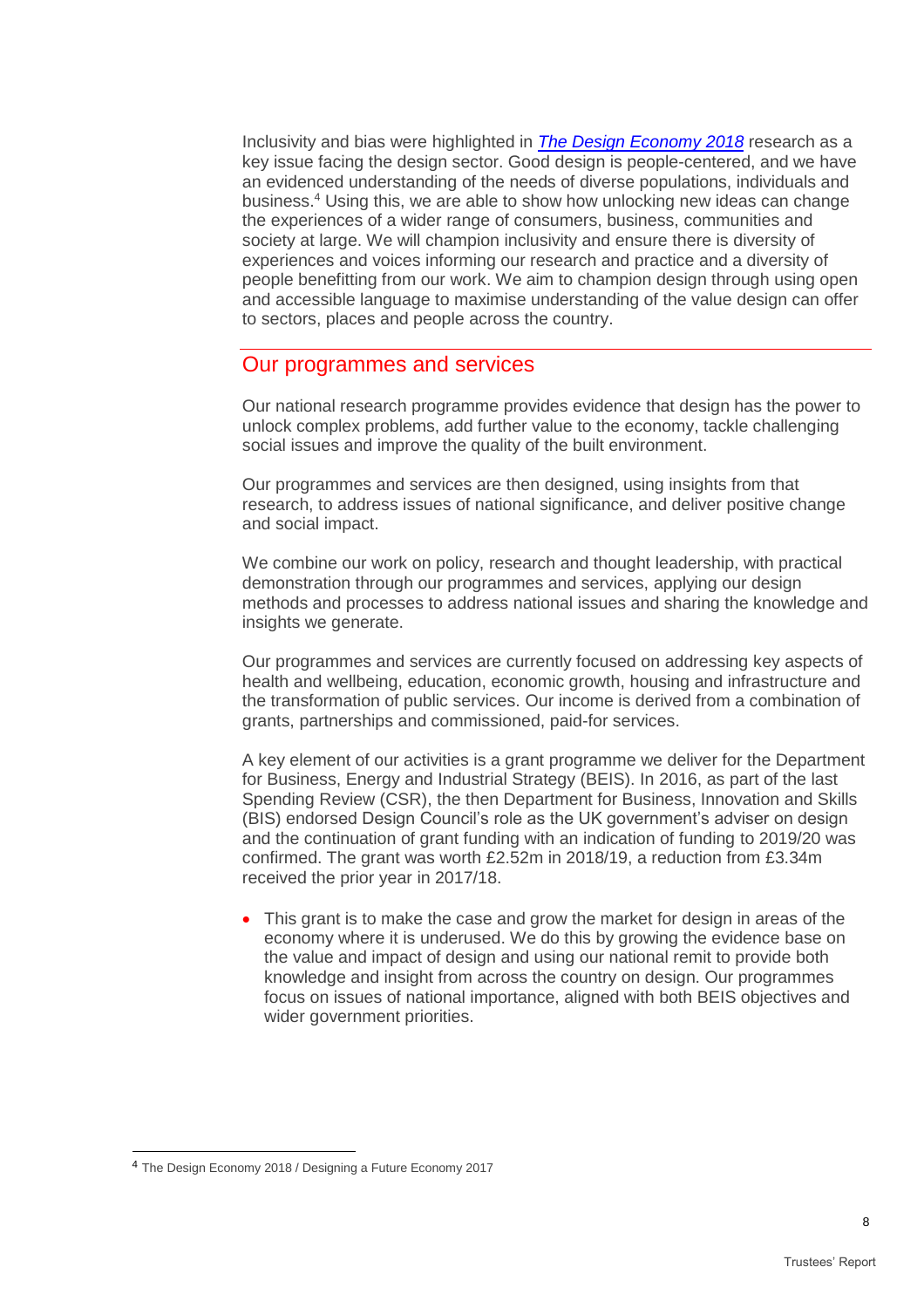• We champion the value of design in a number of ways. These include: through providing expert insight to government and public, private and third sector organisations; our contributions at events and conferences nationally and internationally; our engagement with national and international delegations; our services and our extensive media reach.

We also provide programmes and services under grant agreements with a range of partners. In 2018/19, these included:

- [Design in the Public Sector:](https://www.designcouncil.org.uk/what-we-do/design-support/design-public-sector) run with the Local Government Association (LGA) we help public services to innovate and address systemic challenges relating to health and wellbeing by growing their skills and capacity to innovate.
- [Design Council Spark:](https://www.designcouncil.org.uk/what-we-do/accelerator/design-council-spark) a leading UK product innovation support programme and investment fund designed to help entrepreneurs turn their bright ideas into a commercially successful product.
- [Transform Ageing:](https://www.designcouncil.org.uk/what-we-do/social-innovation/transform-ageing) a pioneering social innovation programme to enable those in later life to transform their own experience of ageing, taking a community and design-led approach. Funded by the National Lottery Community Fund, it is being run in south west England over three years with our partners UnLtd, the South West Academic Health Science Network (SWAHSN) and the Centre for Ageing Better.

Our services are also commissioned by a range of clients including central and local government, national infrastructure bodies and commercial enterprises. These include:

- [Design advice service for places, local authorities and organisations:](https://www.designcouncil.org.uk/what-we-do/built-environment) our comprehensive range of services provide independent and expert design advice to support the development of well-designed, sustainable places which can achieve their commercial and social potential. Our services bring together local knowledge with world-class built environment and design expertise.
- [Design Academy:](https://www.designcouncil.org.uk/what-we-do/design-training-and-education/design-academy) we train undergraduates through our four-day course which complements existing curricula in design, business and engineering schools. The course helps students to develop the creative and problem-solving skills that will help them thrive in the workplaces of the future.
- [Design Council innovation services:](https://www.designcouncil.org.uk/what-we-do/design-support/bespoke-design-support) using our tried and tested design tools and techniques, we run these services with a number of private, public and third sector organisations. We supported them in addressing complex challenges and to drive innovation and transformation within their organisations, for the benefit of their customers or users of their services.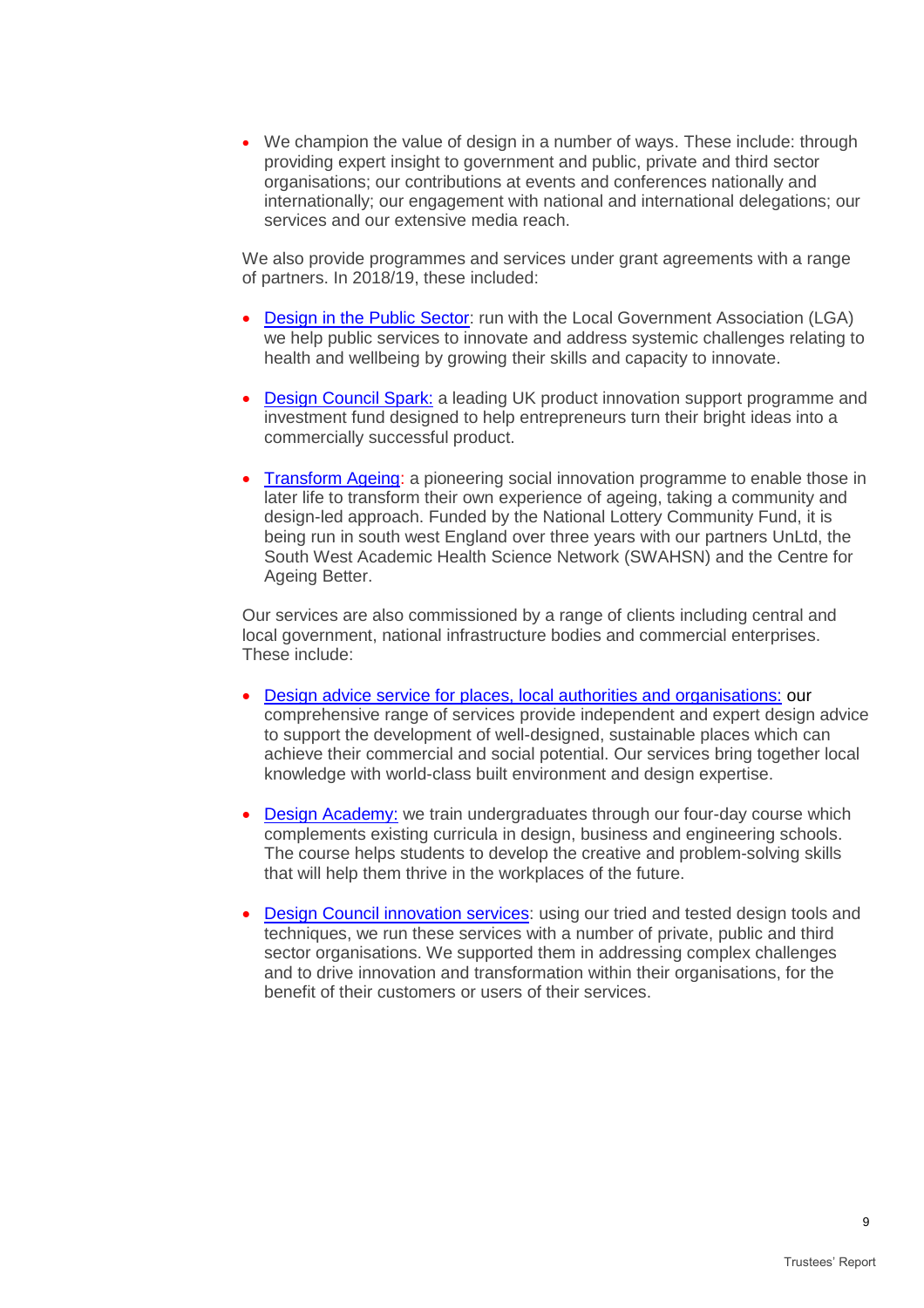## Objectives in short and long term

The refresh of our 2016/20 strategy was completed and agreed by Trustees in March 2018 and a comprehensive programme review was also completed, as planned, during 2018/19. Our updated strategy provided a clear framework for our work and set out the objectives we aimed to achieve by 2020. Our programmes and services during the 2018/19 period were focused on addressing issues in health and wellbeing, infrastructure and places with inclusion and skills threaded through everything we did. They addressed issues of national importance, that underpin economic and environmental growth and sustainability of communities, sectors and places across the country.

In light of our reduced BEIS grant funding in 2018/19 we focused our efforts on key areas where we believe we can have a unique impact and be most effective. Our key objectives for the year to 31 March 2019 were focused on:

- 1. **Growing the evidence base of design:** and making the case for further use of design. This is central to what we do as an evidence-based organisation.
- 2. **Proving the importance of design in addressing key societal challenges where it is underused:** through a combination of our programmes and research we have demonstrated the importance of design and the design sector, especially to the economy.
- 3. **Making the case and growing the market for design by reaching new audiences:** we aim to reach a broad and diverse audience through our programmes and research, to effectively make the case for design and grow the future market.
- 4. **Maintaining our focus on financial management and the improvement of systems, processes and facilities.** This ensured we met our 2018/19 budget and put in place conditions to support the delivery of the full strategy to 2020.

We have set out our achievements and performance for the year under review against these priorities and summarised our future plans later in this report on pages 12-21.

## Public benefit

The Trustees confirm that in exercising their powers and duties they have had due regard to the Charity Commission's guidance on public benefit.

The Design Council exists for the benefit of people and our purpose is to make life better by design. The Trustees have referred to the Charity Commission's guidance on public benefit when reviewing the charity's aims and objectives and in planning its future activities.

This report sets out some of the activities and achievements of the Design Council in carrying out its charitable purpose for the public benefit over the last year.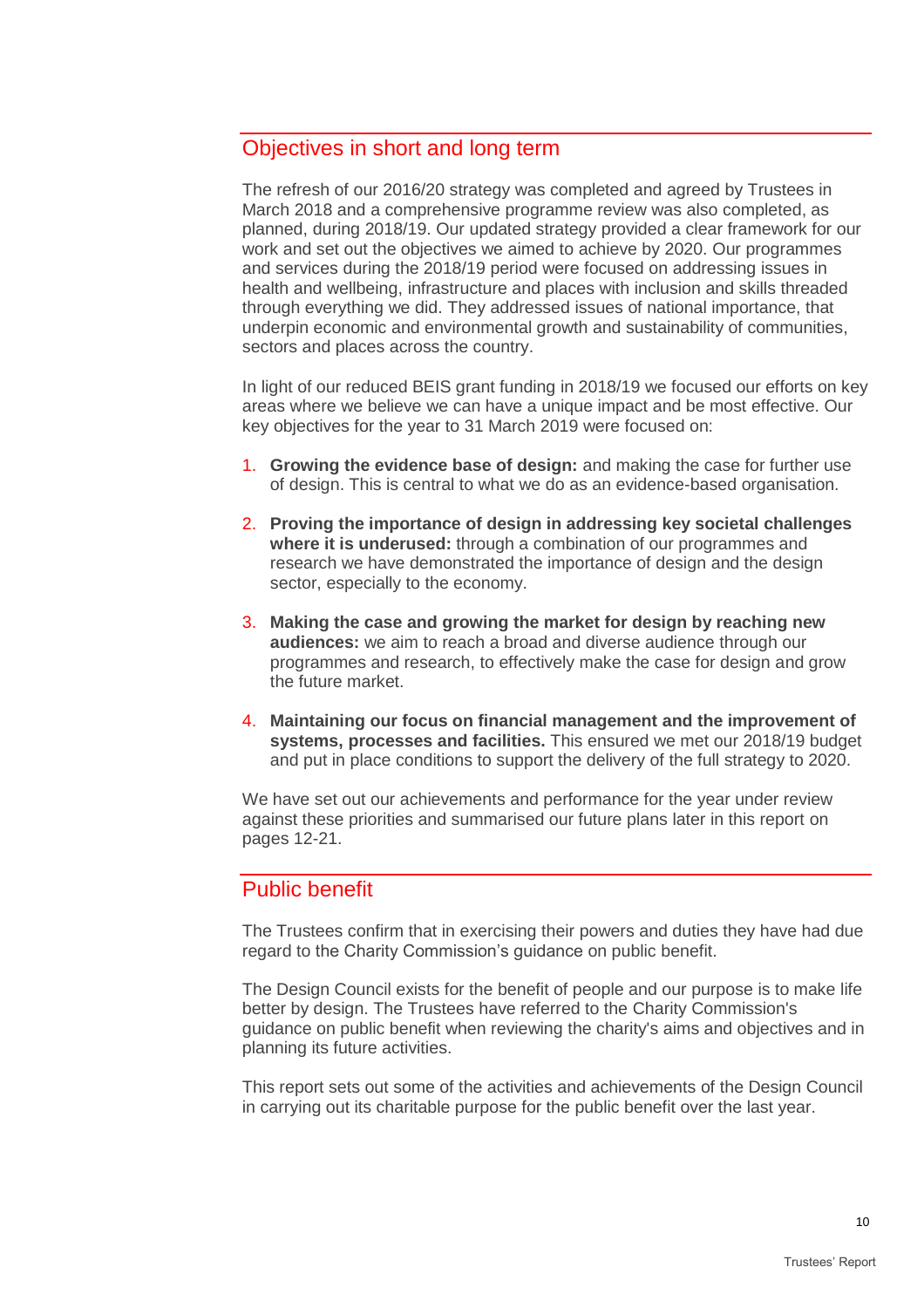## Grant making

Design Council makes grants to certain beneficiaries under our programmes. Grants made in the year are set out in note 4 to the financial statements. All grants paid during the year related to the Transform Ageing programme, with payments being made quarterly, according to the amount of expenditure incurred in carrying out the programme's deliverables.

## Fundraising statement

Section 162a of the Charities Act 2011 requires charities to make a statement regarding fundraising activities. Although we do not undertake fundraising from the general public, the legislation defines fundraising as "soliciting or otherwise procuring money or other property for charitable purposes".

In relation to the above we confirm that all solicitations are managed internally, without involvement of commercial participators or professional fund-raisers, or third parties. The day to day management of all income generation is delegated to the key management personnel as described within the Structure, governance and management section, who are accountable to the Trustees.

We have received no complaints in relation to solicitations. Our terms of employment require staff to behave reasonably at all times; as we do not approach individuals for funds we do not consider it necessary to design specific procedures to monitor such activities.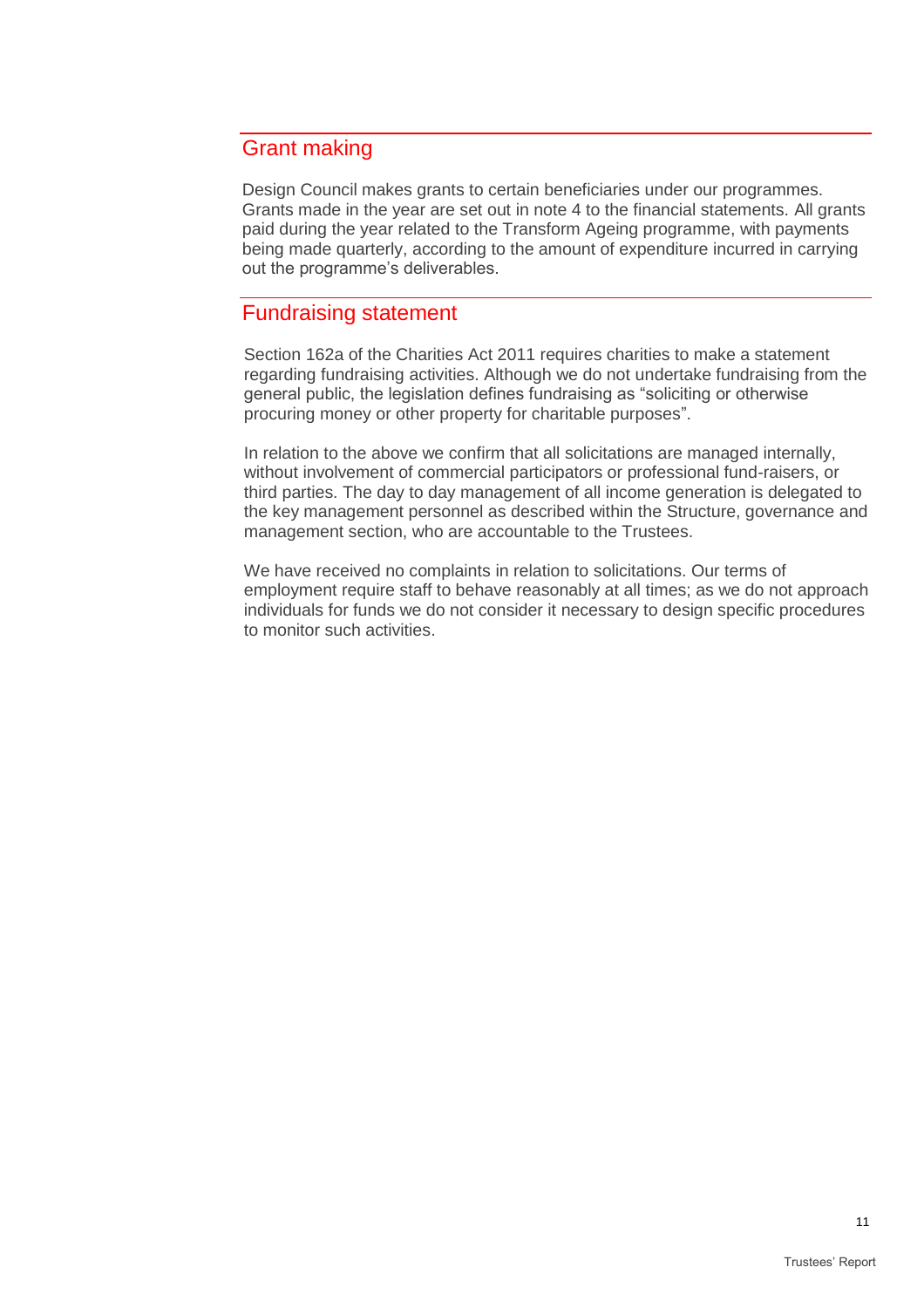## <span id="page-11-0"></span>Achievements and performance

Our purpose is to make people's lives better by design: through the power of design we will make better places, better products, better processes and better performances happen.

### Measuring our impact

We set out a number of strategic aims in our 2016-20 strategy showing our desired impacts over that period. However, many of these are long range impacts and will take time to evaluate. Towards the end of 2019-20, the final year of the strategy, we will review our progress against achieving these strategic aims. We will then use the lessons learned from this evaluation to inform our next strategy from April 2020.

In the shorter term, we review our performance against a range of key performance indicators ranging from: meeting key quarterly targets, outputs and deliverables and growing the reach and demand for our knowledge and information among our key audiences.

### Looking to the future

We are currently part of the way through developing a new story of impact for the Design Council. This has involved working through an organisational theory of change which will focus on how we are going to develop our long-term outcomes, as well as more clearly demonstrating our impact. Flowing from the theory of change will be individual programme theories of change underpinned by an evaluation strategy allowing us to evidence the difference that they are making. The organisational theory of change is anticipated to be completed by the end of Q2 in 2019/20.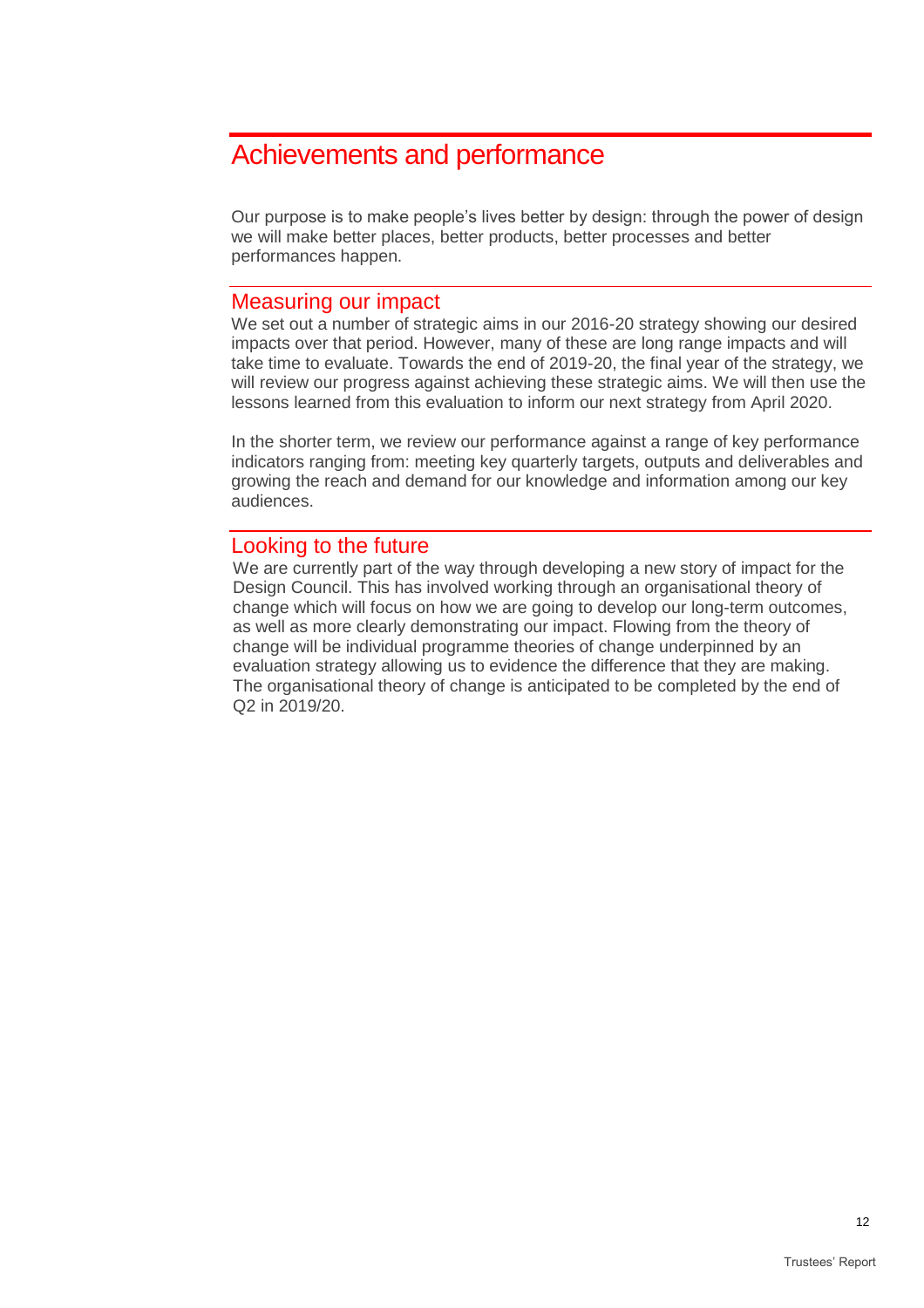## Our year at a glance

#### We've grown the evidence base on the value of design and design skills

- 9 new research projects and 2 evaluations.
- 8,600 [Design Economy 2018](https://www.designcouncil.org.uk/what-we-do/research/design-economy) downloads.
- 4,200 [Healthy Places](https://www.designcouncil.org.uk/what-we-do/built-environment/creating-healthy-places) downloads.
- 1,300 [Designing a Future Economy](https://www.designcouncil.org.uk/what-we-do/research/designing-future-economy) downloads.

#### We've targeted our communications to reach a broader audience

- Increase in our audience across our social media channels.
- Worldwide use of our website, including visitors from the UK, US, India, Australia and Europe. Our Double Diamond is still the most viewed publication which shows international recognition of our design approach.
- We held 13 international visits engaging with key organisations on design's value.
- Articles in mainstream press on design.

#### We've shone a light on design's importance in addressing key societal challenges

- Supported 14 local authority teams to tackle public health challenges.
- Supported 12 entrepreneurs to develop their product ideas.
- Launched a programme to help entrepreneurs create new products to aid independent living.
- Launched [free online training](https://www.designcouncil.org.uk/what-we-do/built-environment/inclusive-environments) to improve built environment professionals understanding of inclusive design.
- Worked with teams across the country to ensure that new infrastructure being developed is designed to best deliver on wider housing growth.

#### We've increased promotion and advocacy of the value of design to Government.

- 9 government consultations or calls for evidence responded to.
- Ministerial engagement with our events and messages, including speeches by Minister of State and Care and Minister for Business, Energy and Industrial Strategy.

#### We've seen uptake of new ideas by relevant organisations or government

- We have seen the impact of our policy work in the National Infrastructure Assessment, Aviation Strategy, Construction Sector Deal and second version of National Planning Policy Framework which all have design embedded within their policy documents.
- We continued our strategic partnerships with Homes England, the South West Academic Health Science Network and Centre for Ageing Better.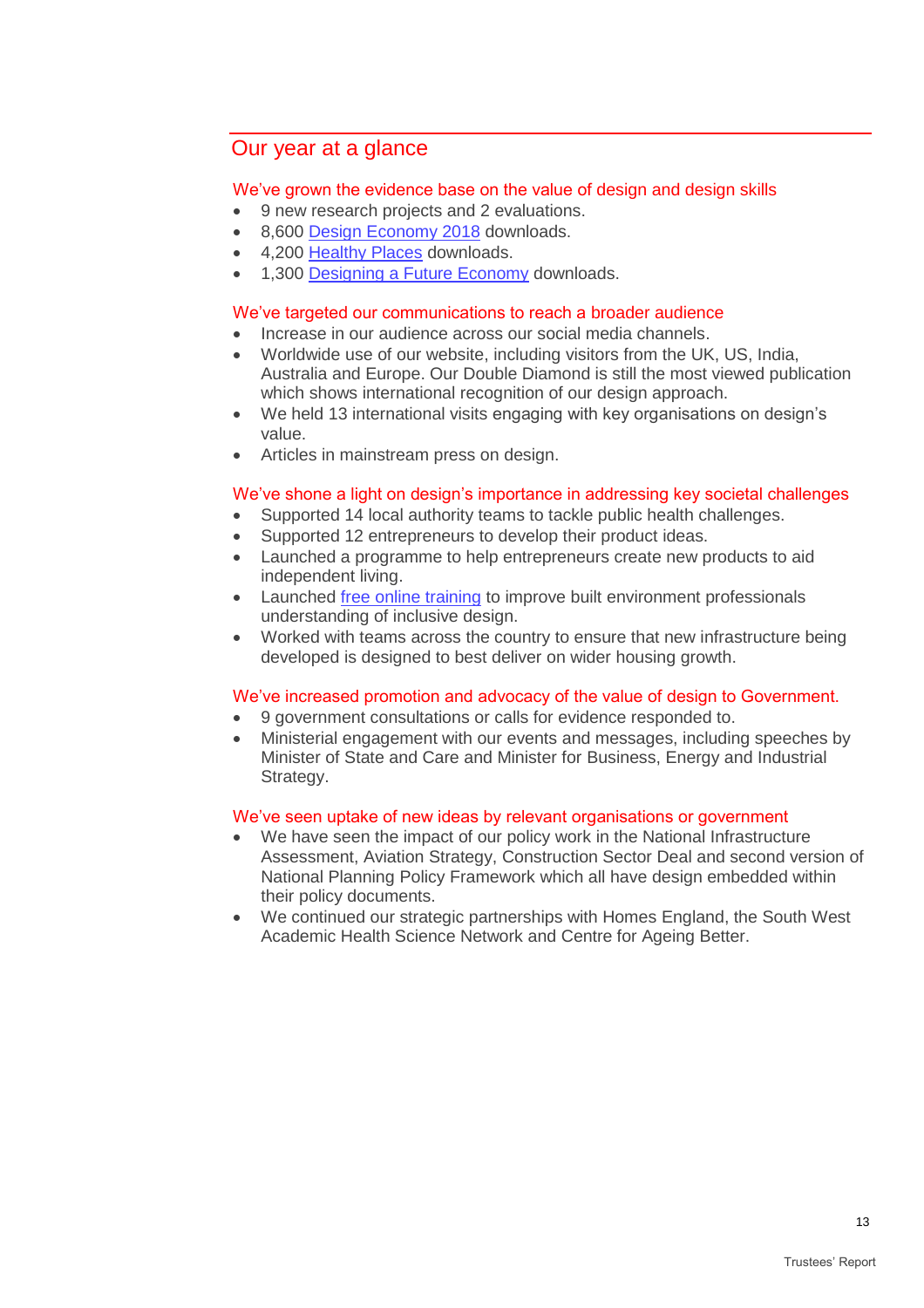### Performance against 2018/19 objectives

In the year under review we made good progress against the key objectives. Our achievements and performance against the objectives are set out below.

- 1. **Growing the evidence base of design:** and making the case for further use of design. This is central to what we do as an evidence-based organisation. Our research and engagement activity has improved the evidence base for design which we can build on in 2019/20:
	- The Design Economy: launched with the Secretary of State for Business, [Energy](https://www.designcouncil.org.uk/news-opinion/design-council-launches-design-economy-2018-northern-powerhouse-summit) and Industrial Strategy at the Great Exhibition of the North our second [The Design Economy](https://www.designcouncil.org.uk/resources/report/design-economy-2018) report set out the state of design in the UK and its value to the economy. It evidenced the value of design to the UK economy has grown from £71.7bn to £85.2 bn. Expanding on our 2015 research, we not only explored the supply of design firms and designers, but also investigated how the rest of the UK business population interacts with them, and what the demand for design is. The Design Economy provides the evidence base across government for the importance of design. The report has been downloaded over 8,600 times.
	- We have made progress in implementing The Design Economy recommendations. For example, with funding from the Arts and Humanities Research Council (AHRC) we are a partner in exploring what a Design Action Plan for the UK could look like. Insights on factors affecting design have been gathered from designers and design users across the UK. One of the key insights from the research is the need for evidence on the value of design and its effective dissemination. Findings will be published in 2019.
	- We undertook further research exploring questions raised by The Design Economy on the following topics:
		- Improving diversity in design firms: we commissioned an evidence review on the relationship between diversity and business performance and case studies on design firms to share learning on their efforts to improve diversity in their organisations. Our work on diversity will continue into 2019/20, as we recognise a broad definition of diversity to champion our evidence gathering and engagement.
		- − How design can benefit SMEs business performance:we undertook case study research with smaller firms to explore how design can benefit them, and the barriers and enablers to this process. We have used this process to shape research questions for a major study in 2019/20 looking at firms that do and don't use design and have started putting research connections with relevant partners in place.
		- Differences between design sectors: we produced individual outputs for each sector, which explore the opportunities and challenges of different design communities. We will build on this to widen our research audience and to start a conversation on key issues such as diversity, regionality, educational barriers and skills gaps.
		- How design skills relate to performance in sectors and places: we commissioned follow-on research to examine how design skills are related to the economic performance of individual sectors and places. This will form part of our regional growth engagement work in 2019/20.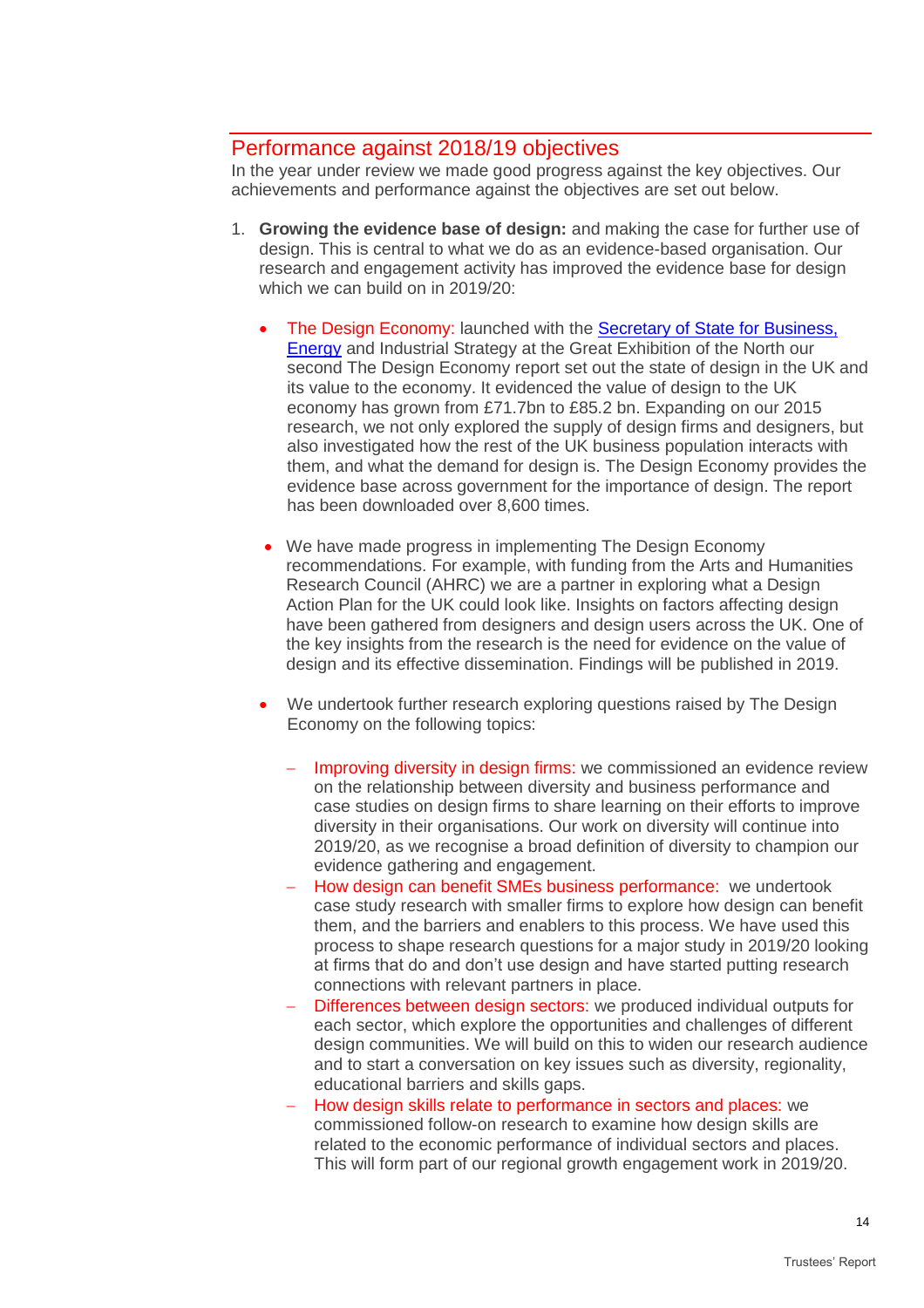- We undertook work to understand how design works in public, private and third sector settings.
	- − Value of inclusive design: inclusive design aims to enable everyone to participate equally, confidently and independently in everyday activities. We undertook a literature review on the value of inclusive design to places, products and services which exposed a general lack of formal evidence. We are now scoping an evidence mapping exercise in 2019/20 to begin to fill this major evidence gap.
	- Public health research: we commissioned qualitative interviews with participants in our public sector innovation programmes to explore the role of design in prevention and public health. From our interim findings, we have been able to identify insights where design tools and methods can help people to tackle societal challenges.
- We looked into the barriers and enablers to prioritising inclusive design and healthy placemaking.
	- Design review insights report: we analysed our data from design reviews and design advice services which has exposed design issues and trends. We aim to build on this work as we explore options of applying data science techniques to our unique architecture and built environment datasets.
	- Healthy places: we launched this research in Parliament which explored the attitudes and behaviours of built environment practitioners towards healthy placemaking. Continued dissemination took place at various events, including at Clerkenwell Design Week, a discussion panel with NHS England and Kings Fund convened by The Prince's Foundation and we presented to the Cities and Local Growth Unit at the Ministry of Housing, Communities and Local Government (MHCLG). We convened a discussion on Building Healthy Places at the Wellcome Trust as part of the Living with Buildings exhibition. This report has been downloaded 4,200 times.
- Developing new methodologies: we have continued to innovate our methodologies and share our expertise with others, nationally and internationally, to improve the collective evidence base on design. We were invited to be part of the Design Metrics Project Management Committee coordinated by the Design Declaration committee (a collaboration across international design bodies, such as the International Council of Design (OCID) and Bureau of European Design Associations (BEDA)).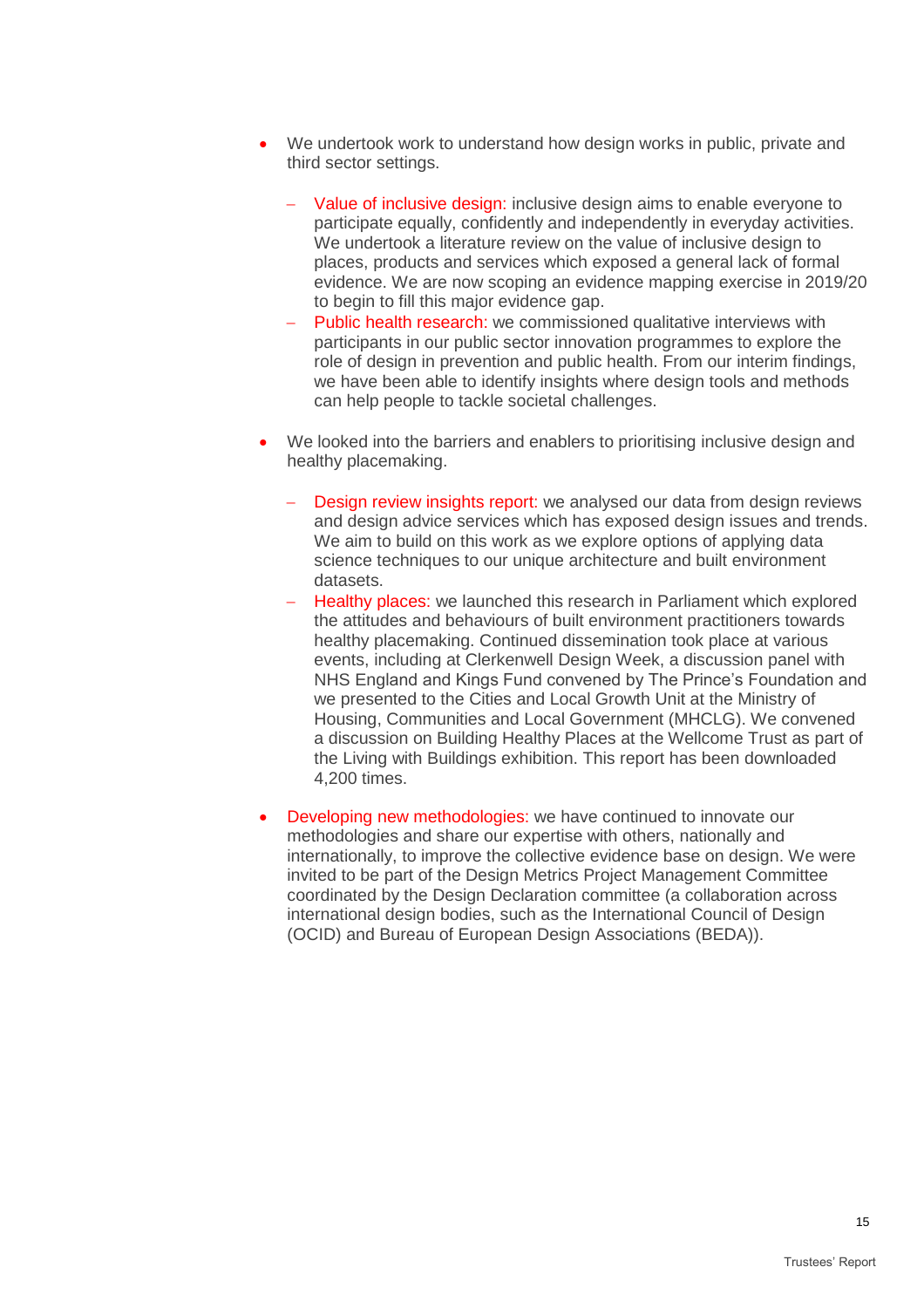- Sharing our expertise**:** we aim to collaborate and advise others to inform the collective evidence base. For example, we advised the Intellectual Property Office on their research programme – ensuring an effective Intellectual Property Framework was another one of The Design Economy's key recommendations. Following on from our design skills roundtables, the Design and Technology Association set up a working group to look into the evidence gap on the design skills pipeline problems associated with deprioritisation of design education.
- 2. **Proving the importance of design in addressing key societal challenges where it is underused:** through a combination of our programmes and research we have demonstrated the importance of design and the design sector. especially to the economy. Through our programmes we've demonstrated design's importance in addressing key societal challenges:
	- Design in the Public Sector: since 2013, this programme run jointly with the Local Government Association (LGA) has supported 89 services challenges in more than 60 local authorities. We apply design methods to tackle public health challenges such as social isolation, obesity, inactive populations, frailty and sexual health, with a focus on prevention. In 2018/19, 14 teams across England went on the programme looking at a wide range of public health challenges from reducing MRSA blood infections in drug injecting users, to tackling air pollution. We ran workshops at the LGA staff conference to gather insights on future focus areas for the programme.
	- We ran a design support programme for seven local authority teams as part of the Prevention at Scale pilot funded by the LGA. Challenges included: healthy lifestyles, impact of alcohol on place, stigma of suicide and mental health, cardiovascular disease/high blood pressure, increasing physical inactivity, alcohol reduction, and uptake of NHS health checks. An evaluation is in place to understand the progress made by teams since completing the programme and to evidence the difference design approaches are making to their projects and wider organisations.
	- **Design Council Spark:** since its creation in 2014, it has helped more than 100 innovators and entrepreneurs to develop their product ideas, 45 of these have been intensively supported with mentoring, funding and specialist input to help them progress to market. Well-designed products improve things in both big and small ways, and this approach is at the heart of the Spark programme. The fourth round of Spark in 2018 was run in partnership with Versus Arthritis. The 12 finalists included those that created products to: improve the lives of women with mastectomies; bring sustainable food practices into the mainstream; better support the posture of female horse riders; and even decrease lemon wastage. The Spark Showcase in June 2018, presented by Deborah Meaden was the culmination of 16 weeks of graft and learning for the finalists. Five were selected for additional funding.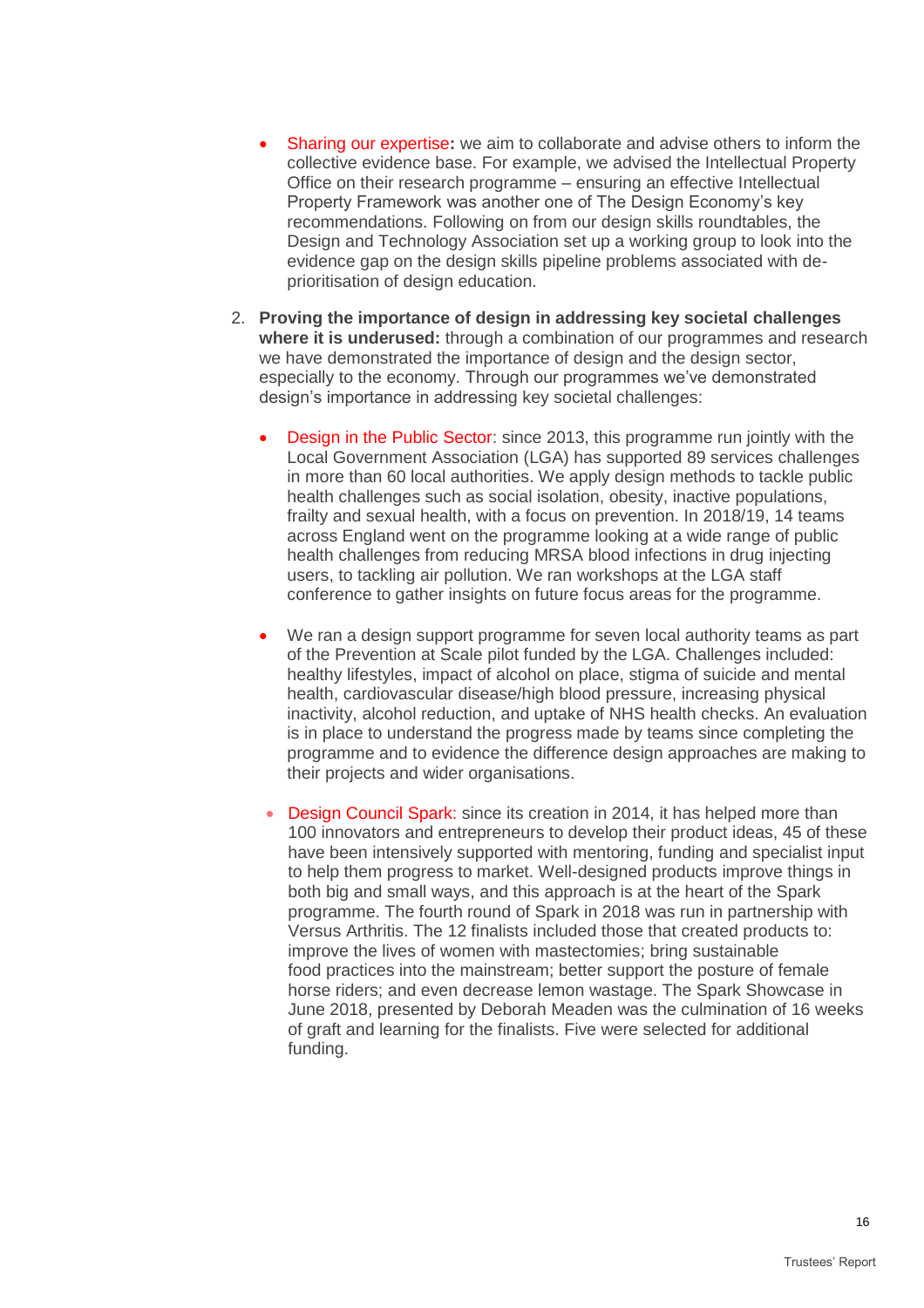- We launched the fifth round of Design Council Spark, in partnership with Alzheimer's Society, as the Home Innovation Challenge for brilliant ideas for home improvement products to aid independent living, to make life at home easier and better for all. The support programme will run during 2019/20.
- Transform Ageing: 2018/19 is the third year of this pilot programme. We have demonstrated that combining social entrepreneurship and community action with world class design practice can drive positive change, responding to the challenges of our ageing society. Critically, this is ensuring that people in later life can transform their own ageing, rather than having it transformed for them in ways that others think are right. We have been working with our project partners in shaping a legacy for the programme to ensure the seeds sown in the first three years can flourish into the future. We are also looking at opportunities to spread and scale the programme to better help solve societal challenges across a much wider national audience.
- [Design advice service for places, local authorities](http://www.designcouncil.org.uk/our-services/built-environment-cabe) and organisations: since 2011 we have provided advice on over 1,000 schemes and are supporting major infrastructure providers, as well as local authorities and places across the country, who are facing the challenge of housing growth. We believe that good design plays a vital role in creating better places that enrich the local community, transforming people's quality of life, stimulating the economy and enhancing the environment. During the year we built on our work with local authorities and infrastructure bodies, including a number of new clients such as Network Rail, Highways England and partnerships with Homes England. We have worked with teams right across the country to ensure that new infrastructure being developed is designed to best deliver on wider housing growth.
- Inclusive environments CPD: with Ministry of Housing, Community and Local Government's (MHCLG) funding, and recognising a gap in the market, we developed an "inclusive environments" continuing professional development (CPD) for built environment practitioners. We are gathering further evidence on the barriers and enablers to embedding inclusive design, and how tools such as this can help. We will be providing training programmes on inclusive design principles, which we are delivering initially for Transport for London in 2019/20.
- **[Design Academy:](https://www.designcouncil.org.uk/what-we-do/design-training-and-education/design-academy)** since 2015, we have supported more than 400 students. Of those who participated, 93% felt it helped them to apply design approaches to real world problems and 62% felt it had improved their employment prospects. Our programmes review in 2018 highlighted the need to develop an offer that supports interdisciplinary student, staff and faculty learning. We have also focused on finding new funding and strategic partners by integrating this work with the insights from our other programmes. We will be testing a potential new model for Design Academy in summer 2019 with Manchester Metropolitan University and Hong Kong Design Institute.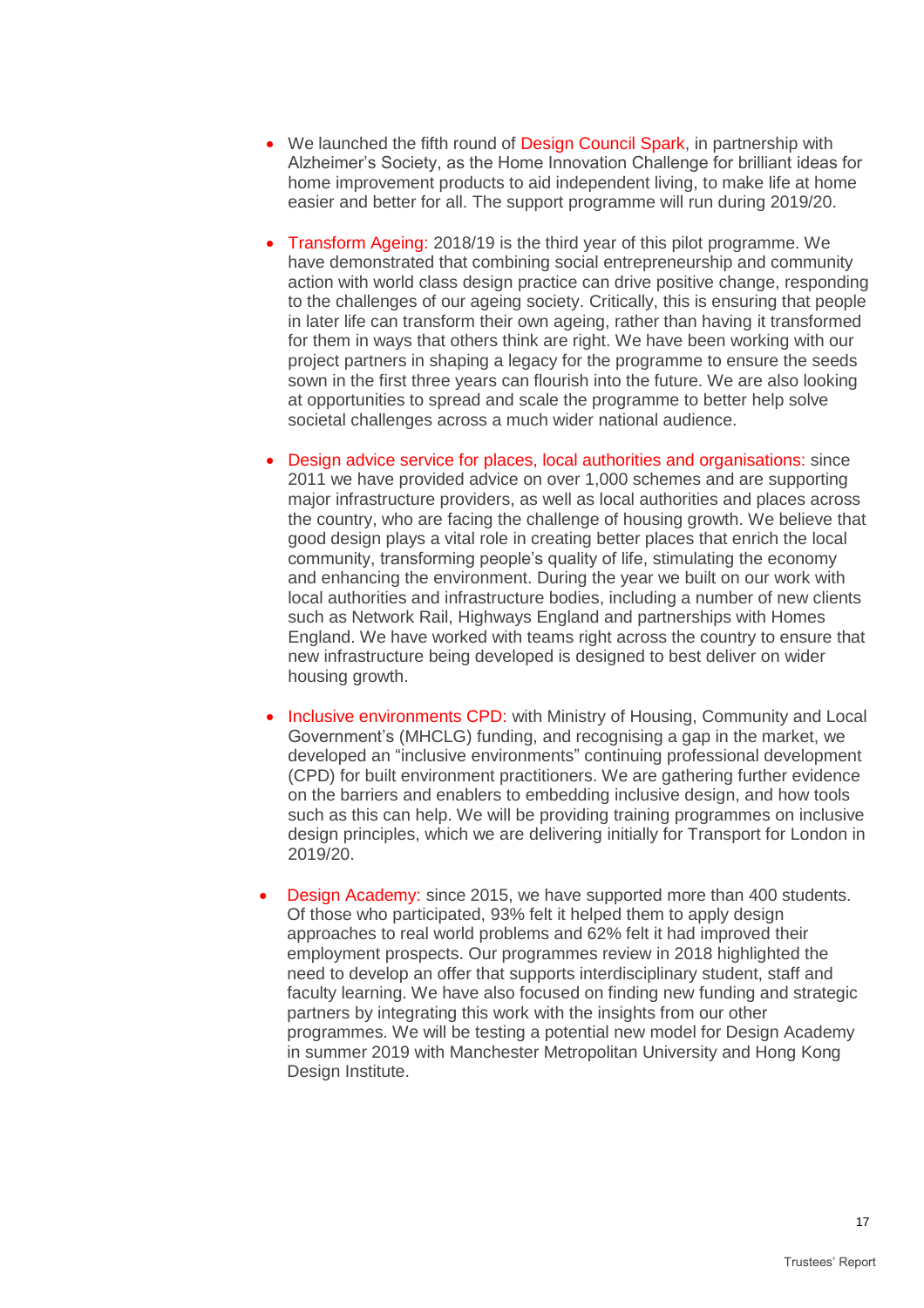• Design Council innovation services: we supported a number of organisations to address confidential and complex challenges and to drive innovation and transformation within their organisations, for the benefit of their customers or users of their services.

In our research and policy work we focused on:

- Demonstrating the value of design within Industrial Strategy and Grand Challenges: we delivered two proof of concept workshops:
	- − 100 Year Life: with the Social Care Institute for Excellence (SCIE) and the Centre for Ageing Better, we convened organisations from housing, care and ageing to discuss how inclusive environments can contribute to good health and wellbeing in later life. We produced recommendations to: help people afford better housing and plan their finances; develop a workforce with the right skills; and use existing policy levers, such as expansion of personal budgets, to best effect.
	- Designing for Low Dexterity: we collaborated with the Institute of Engineering and Technology, Royal College of Arts, Versus Arthritis, and Voice to explore the challenges and opportunities around low dexterity on behalf of the Ageing Grand Challenge team. The Minister of State for Health and Social Care gave the opening address. We continue to advocate for design supporting policy development of the Ageing Society Grand Challenge.
- Supporting design strategies of other key partners**:** we are actively engaged with various UKRI funders to explore how we can support them to embed design as part of their calls. We are also engaged with the design strategies of major infrastructure and non-departmental public bodies. For example, we signed a Memorandum of Understanding with Homes England in April 2018, which commits both organisations to closer working, collaborations and sharing design capability. Design Council also has continued engagement with Highways England's Strategic Design Panel.
- Demonstrating our position as world leaders in design**:** we supported campaigns to promote UK design internationally, working with the Department for International Trade (DIT) as part of the working group on design and produced international comparisons of design export data in our Design Economy 2018. In the year we hosted 13 international delegations (including visitors from Japan, Singapore, Turkey and France). We held further meetings with a range of international colleagues and were active in conversations about design research and education as well as design policy at the Design Declaration Pre-Summit. We are partners in the Business of Design Week in Hong Kong which takes place in December 2019.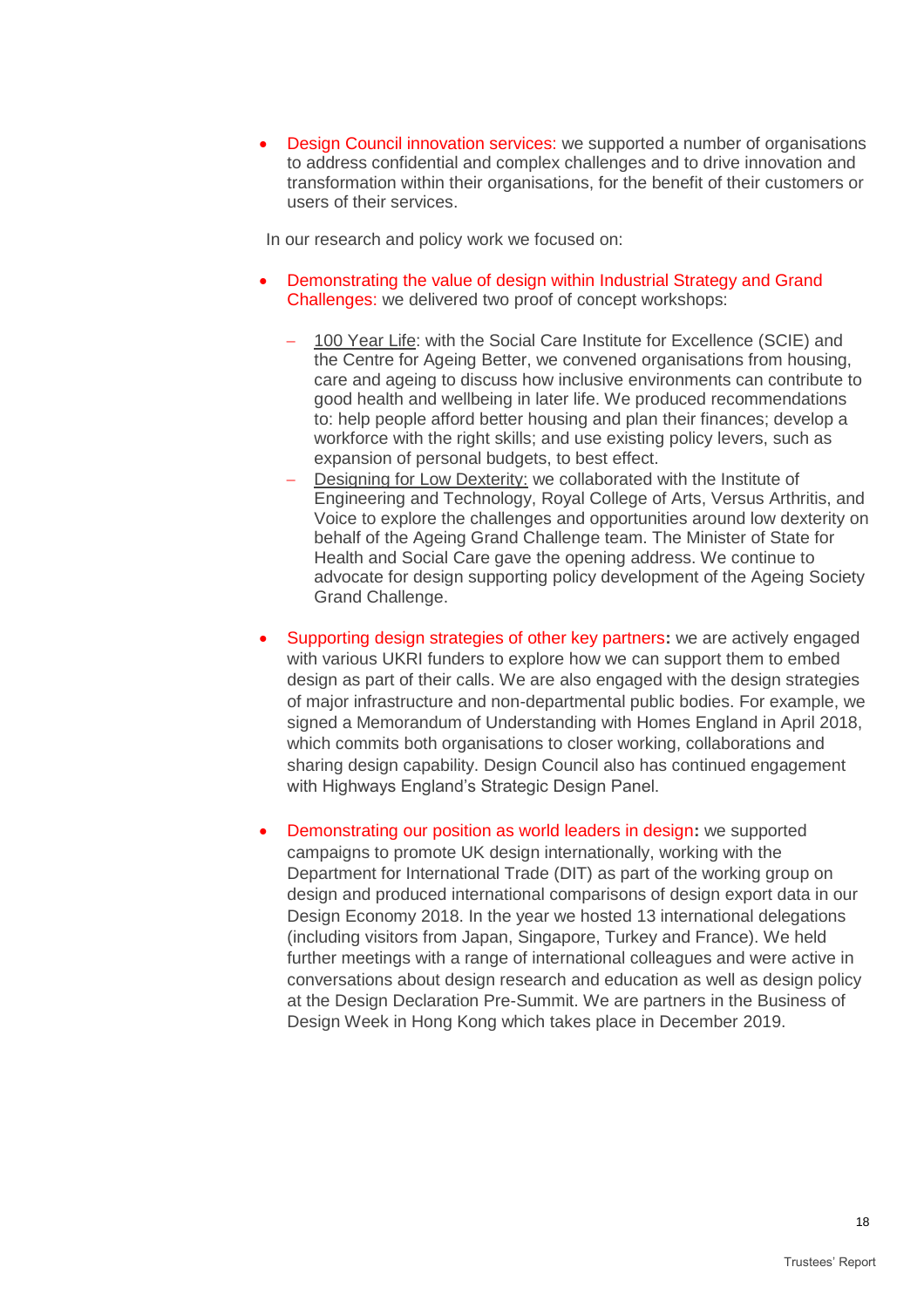- Supporting regional growth and design leadership: we delivered a Design for Growth Blueprint focusing on how to address the productivity gap between the Black Country and the rest of the country. Groups of senior Black Country business, education and voluntary sector representative explored the role for design in addressing four areas of the skills challenge: school performance, helping people into work, upskilling the existing workforce and raising awareness of Black Country success stories like The Skills Factory. The outputs of this work have been provided in a report to the Black Country Local Enterprise Partnership (LEP).
- 3. **Making the case and grown the market for design by reaching new audiences:** we aim to reach a broad and diverse audience through our programmes and research, to effectively make the case for design and grow the future market.
	- Influencing policy and parliamentary engagement: we responded to relevant sector consultations where design plays a key role, for example: draft National Planning Policy Framework, consultation on Work Related Training, the Productivity Review call for evidence, Education Committee Fourth Industrial Revolution Inquiry, BEIS Committee inquiry into Automation and the Future of Work, Social Housing Green Paper, UK2070 Commission, Greater Manchester Local Industrial Strategy, Science and Technology Committee on Balance and effectiveness of research and innovation spending.
	- We delivered a programme of engagement activities at party conferences, for Labour and Conservatives. Sarah Weir spoke at the post-Brexit Employment and Skills Fringe: Is devolution the solution to inclusive growth (Conservative Party Conference) and chaired panel debates on the Blueprint for the Economy, and Transform Ageing: The Next Generation (with Groundwork and National Youth Agency).
	- Convening disparate stakeholders on key issues such as skills, diversity and productivity: we stimulated debate on important issues, using our unique position to bring together a range of different voices and stakeholders in public, private and third sector roles. These include:
		- Three roundtables with the V&A which resulted in a number of initiatives including the Royal Academy of Engineering leading a working group to compile a paper on the future of Design and Technology in our schools.
		- − An AI/Automation roundtable co-produced with TUC and doteveryone. Frances O'Grady, General Secretary of the TUC gave an introductory statement and Sarah Weir chaired the roundtable. We are scoping the next stages of this work.
		- Industry panel at New Designers, bringing together a panel of industry experts to highlight the role of design in business, and the value of the design economy to UK GVA.
		- − An event 'Engineering Connections: Women and Work' with Engineering UK which focused on women in design and engineering.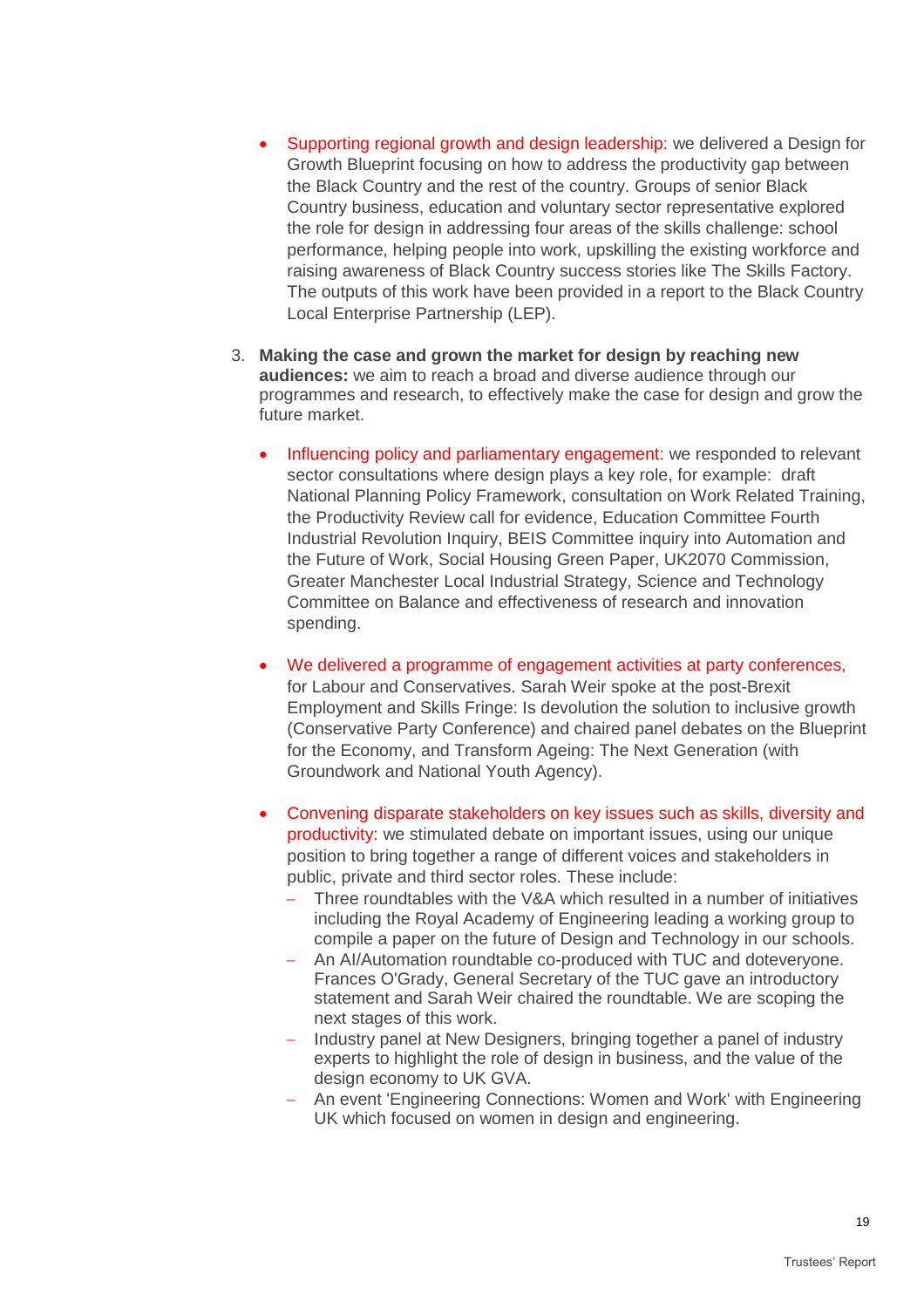- We contributed to others' events, reaching wider audiences on design, for example:
	- − Supporting events as part of the London Design Festival, including attending the London Design Biennale reception at No 10; chairing a panel on diversity for Design Junction; delivering the key note speech at the launch of London College of Communication 2018 show.
	- − Sarah Weir spoke at and chaired a panel at the MHCLG National Conference on Design Quality.
	- − Supporting events as part of MIPIM with a robust schedule of meetings, events and speaking opportunities with organisations like RIBA, Royal Town Planning Institute, Housing Federation, Homes England, New London Architecture.
- Using different communication mediums to disseminate our evidence: this includes producing new case studies, thought leadership pieces and social media:
	- We have improved our engagement with online audiences. Across all social media platforms (Linkedin, Twitter, Facebook and Instagram) we have achieved an increase in audience of 5,695 people, bringing our measurable audience total to 228,360.
	- − We continued to publish video content including [Craig's Story](https://www.designcouncil.org.uk/news-opinion/video-designing-better-life-craig-s-story) and our [Leading Women](https://www.designcouncil.org.uk/leading-women-design) series that shared the stories of leading female designers. Across all social media platforms we have achieved 61,000 impressions (the amount of times the post was seen) for Craig's Story. The video has been viewed 34,000 times.
	- Piloting a new story-telling online platform, Shorthand, we shared the story of [Maggie's Centre,](https://stories.designcouncil.org.uk/architecture-hope-maggies-centre-oldham/) and how well-designed spaces have helped them with their mission of providing free practical, emotional and social support to people with cancer and their families and friends. Initial results show that Shorthand has proven to be successful.
	- Our content has worldwide appeal. Our website includes visitors from the UK, US, India, Australia and Europe.
	- − Our website content on our world-renowned Double Diamond is still our most viewed publication (128,000 views in 2018/19), which shows international recognition of our tools and messages. The Design Council's [Double Diamond](https://www.designcouncil.org.uk/news-opinion/design-process-what-double-diamond) methodology has become internationally acknowledged as an effective challenge and outcomes focused approach. It unlocks new insight, supports the development of ideas and enables the delivery of solutions that can address strategic challenges.
- 4. **Maintaining our focus on financial management and the improvement of systems, processes and facilities.** This ensured we met our 2018/19 budget and put in place conditions to support the delivery of the full strategy to 2020.
	- Tight cost control was maintained throughout 2018/19 resulting in Design Council ending the year with free reserves and cash ahead of budget.
	- We undertook a root and branch review of our programmes and started to implement a targeted and integrated programme strategy.
	- Systems, processes and facilities were strengthened and improved during the year. We introduced new policies on data protection, IT security and health and safety.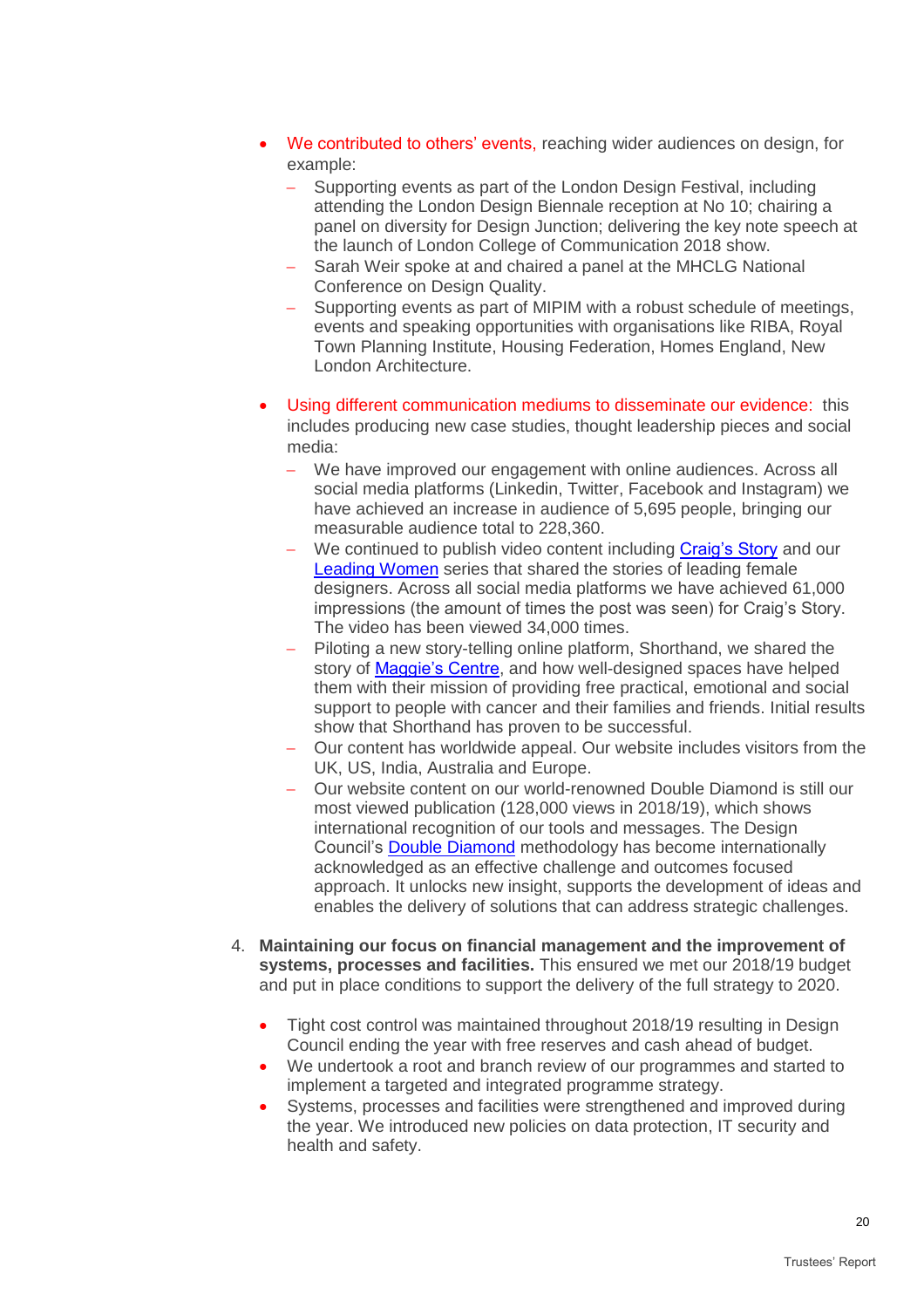- We were delighted to extend and expand our arrangement with the Centre for Ageing Better, where they licence space within our offices in The Angel Building, Islington.
- Managers were supported in managing sickness and absence, encouraged to promote use of our Occupational Health facility, and all staff and managers were training in mental health awareness. Subsequently, overall sickness absence related to mental health has also reduced.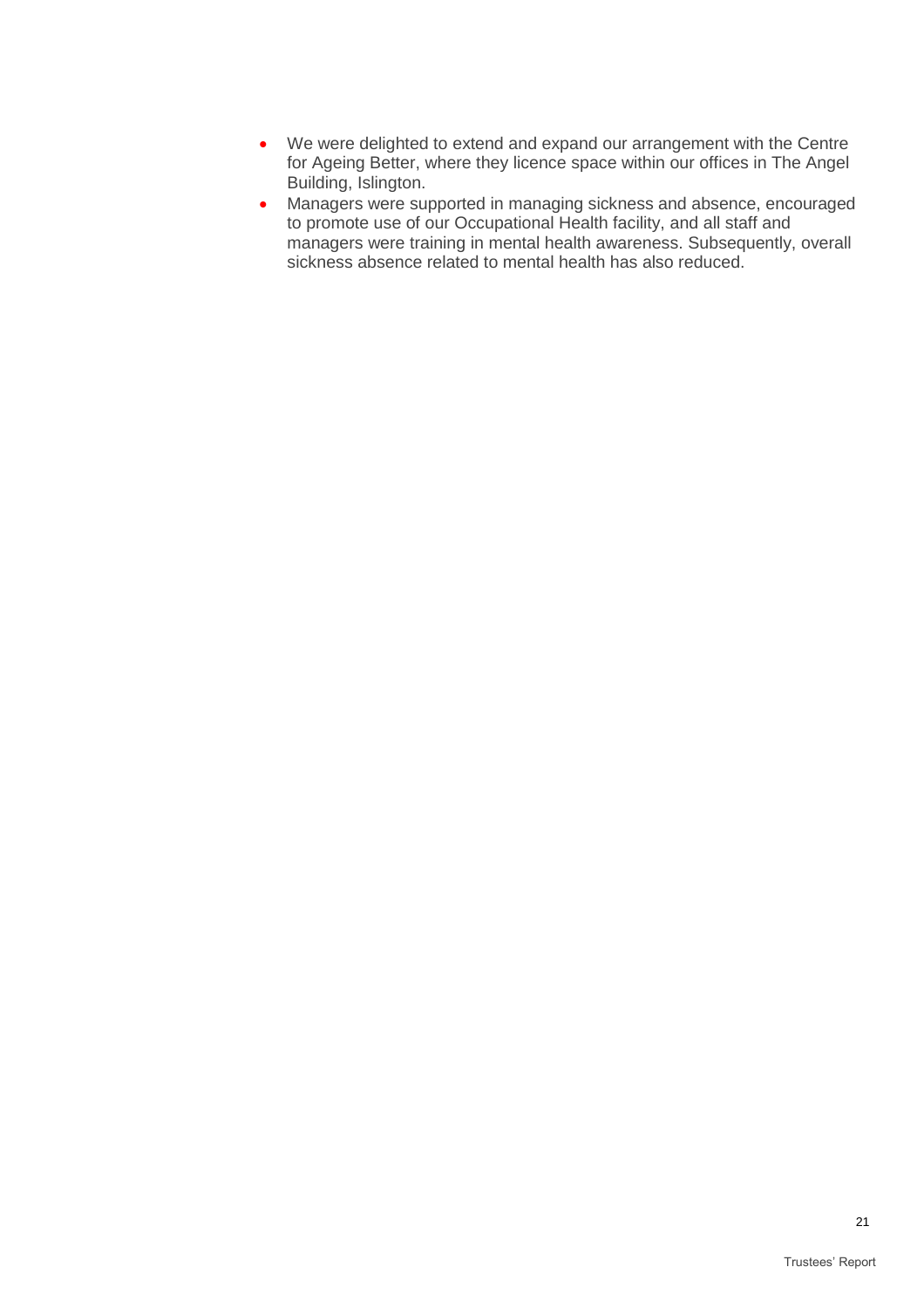## <span id="page-21-0"></span>Financial review

### Review of the period

The results for Design Council for the year ended 31 March 2019 are set out in the financial statements from page 39 onwards.

In our eighth year as an independent charity the financial results show a deficit of £1.4m compared to a deficit of £1.3m in 2017/18. Our deficits in both 2018/19 and 2017/18 were due to drawing down expenditure from the restricted fund relating to our Transform Ageing programme. The grant income of £3.65m from the National Lottery Community Fund for this three-year programme was recognised fully two years ago, in 2016/17, in line with our income recognition policy (see note 1 (b) to the financial statements). Our expenditure for the Transform Ageing programme in 2018/19 was £1.4m (2017/18: £1.3m). If the expenditure on Transform Ageing is excluded, we made a small surplus of £0.1m in both 2018/19 and 2017/18.

Total income for the year amounted to £4.8m (compared to £5.4m in 2017/18). Income for 2018/19 comprised a reduced grant of £2.5m from BEIS (£3.4m in 2017/18). The remaining income of £2.3m (2017/18: £2.0m) was raised from a variety of sources including Design Council Spark (£0.8m) and various activities carried out by our Architecture and the Built Environment practice (£0.9m).

Total costs for the year were £6.2m (£6.7m in 2017/18). The reduction in costs is largely driven by £0.4m of cost savings within our support costs.

Cash and short-term deposit balances have reduced to £2.2m as at 31 March 2019 (compared to £2.6m as at 31 March 2018). Cash balances at 31 March 2019 include balances received and ring-fenced for programme expenditure. This includes £0.7m of monies due to our partners on the Transform Ageing programme and an additional £0.2m relating to awards to be paid out to entrepreneurs on our Design Council Spark programme. The average number of staff employed during the year has remained consistent at 46 compared with 47 in 2017/18.

### Reserves Policy

Total funds held by the Design Council at the end of the year were £2.76m (2017/18: £4.11m). Of this £1.11m were restricted funds (2017/18: £2.44m) a breakdown of which is shown in note 8 of the accounts. The Trustees have reviewed the level of reserves required to sustain on-going operations. Accordingly, the Design Council has adopted a reserves policy whereby the unrestricted funds not committed or invested in tangible fixed assets (the "free reserves") should be between three and six months of overheads.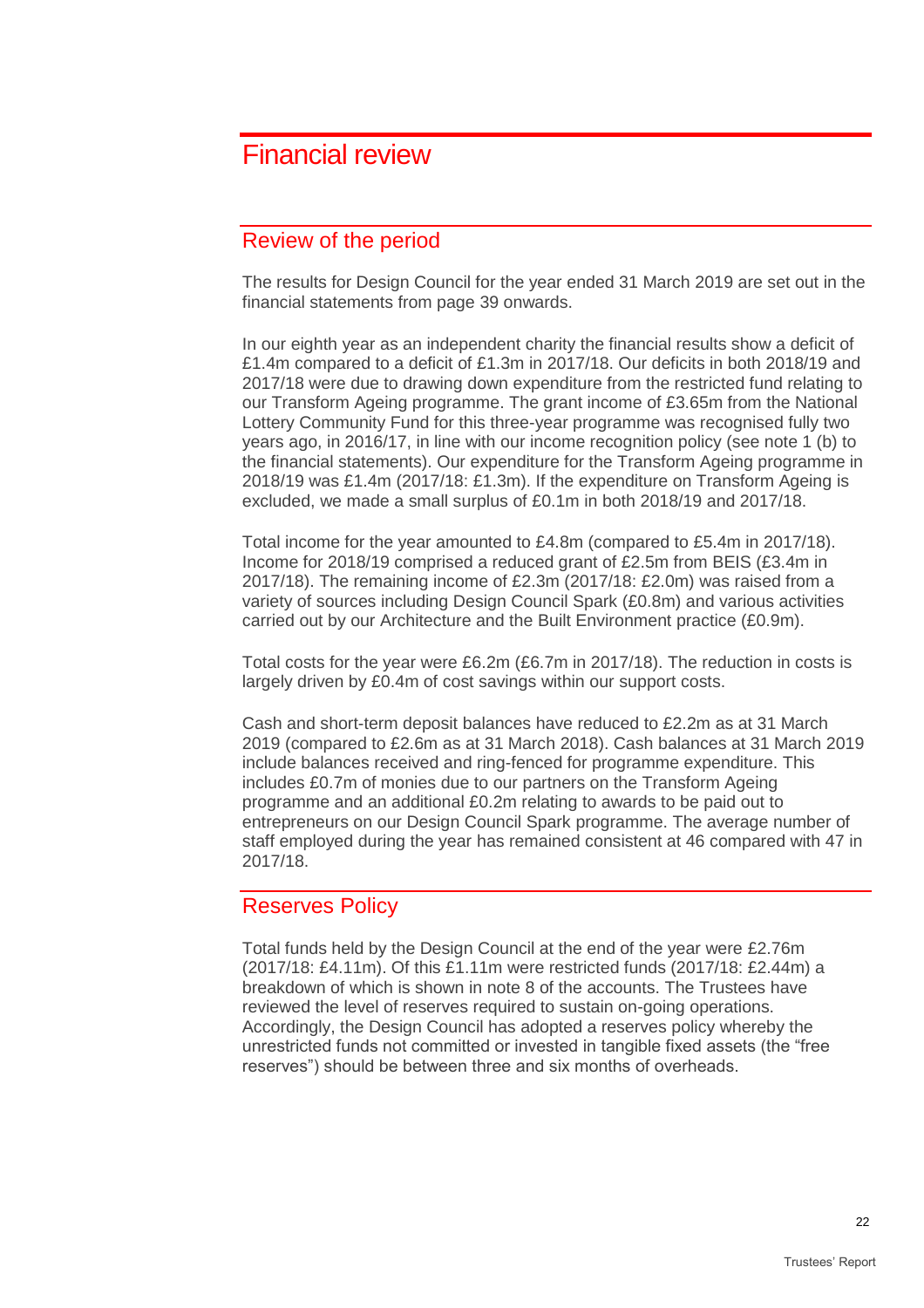At 31 March 2019 free reserves were £1.49m (2017/18: £1.32m) against a target level of £0.45m to £0.9m. Given the current external context, the Trustees are comfortable that the free reserves at 31 March 2019 were above the target level; the external context includes macro-economic factors driven by the United Kingdom's decision to leave the European Union, and changes of political leadership taking place within government.

| <b>Free Reserves</b>            |       |       |
|---------------------------------|-------|-------|
|                                 | 2019  | 2018  |
|                                 | £000  | £000  |
| <b>Total Unrestricted Funds</b> | 1,643 | 1,669 |
| Less Tangible Fixed Assets      | (150) | (345) |
| <b>Free Reserves</b>            | 1,493 | 1,324 |
|                                 |       |       |

## Going Concern

The Trustees have reviewed the financial position of Design Council and its subsidiary, its forecast cash flows, liquidity position and potential funding commitments for the foreseeable future. The Design Council operates as an independent charity but it has a reliance on government funding via BEIS to carry out its current activities, and there is a level of uncertainty regarding the charity's ability to grow and diversify its income streams. As a consequence, the Trustees have used prudent assumptions in assessing the likely size and scale of income opportunities and will only commit funds to charitable activities when they are certain that obligations can be met. The Trustees believe that the charity has adequate resources to continue in operational existence for the foreseeable future. As a result, they continue to adopt the going concern basis of accounting in preparing the Annual Report and Accounts.

### Subsidiary undertaking and related parties

The Charity wholly owns a subsidiary the Design Council Enterprises Limited, a company registered in England. The subsidiary is used for fund-raising activities that are non-primary purposes trading. The subsidiary is currently dormant. As such, the results of Design Council Enterprises Limited have not been presented separately and consolidated accounts have not been prepared.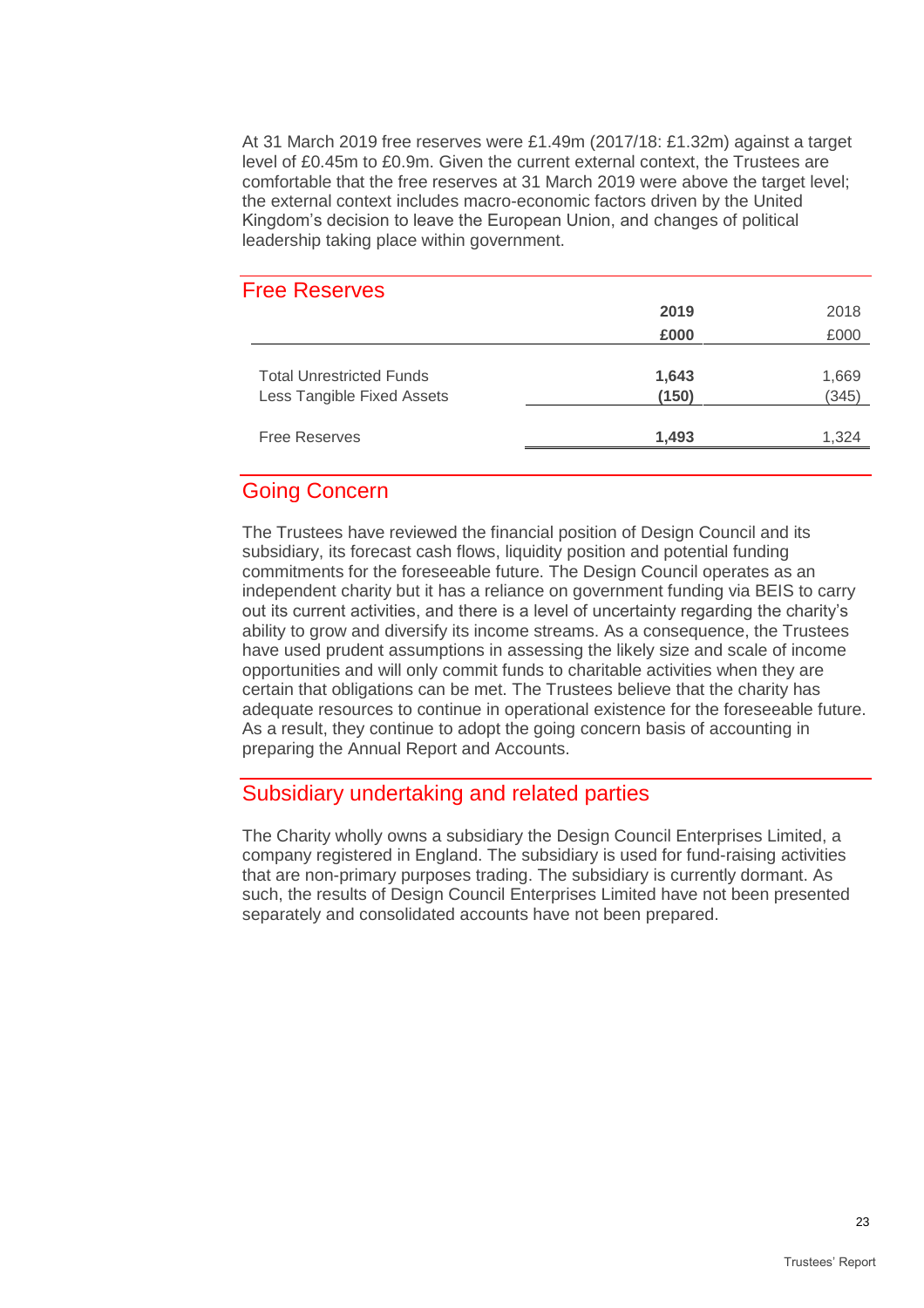## <span id="page-23-0"></span>Plans for the future period

In developing our business plan 2018/19, Trustees were conscious of the challenging and uncertain external context. This includes continued ambiguity around our EU exit and an awareness that this is taking the majority of Government's attention. Furthermore, our financial stability is dependent on a successful outcome from the government's spending review – the timeline for which is still unknown and has been delayed because of our EU exit.

As 2019/20 is the final year of the current strategy, Trustees will be evaluating the impact we have made in achieving our strategic aims. We will use the findings to develop our next strategy which will start from April 2020.

In 2019/20, our four key objectives will continue to address the main areas set out and articulated for 2018/19. For the year to 31 March 2020, our four objectives are:

- 1. **Growing the evidence base of design:** we will continue to provide worldleading research, policy advice and thought leadership on the role and value of design to the economy and society. We will continue to develop research techniques that enable us to understand the impact and value of design. Research activities planned for the year include: preparing for our next Design Economy; understanding and tackling the barriers to using design; ensuring we have the skills needed for the future; exploration of business use of design, focusing on SMEs; collaboration on design skills, uncovering evidence gaps on design skills; and insight gathering on design's impact on place and infrastructure.
- 2. **Proving the importance of design in addressing key societal challenges where it is underused:** the purpose of our evidence is to inform and provoke further action. This requires engaging people with the evidence and bringing them with you – demonstrating tangibly how a new concept can be applied. Through a combination of our programmes, policy, research and thought leadership we will continue to use design to support aims of the Industrial Strategy. We will work to understand and demonstrate the conditions required to deliver a more innovative, productive economy and thriving places.

Our programmes will address nationally significant issues in the areas of health and wellbeing, infrastructure and housing, with inclusion and skills threaded through these areas. We will use findings from our research to inform our service delivery on the ground. During the year we will develop and integrate our programmes to create synergies and build a unique service offer. This work will be led by our new Chief Design Officer who starts in July 2019, and who will also support business development and bring expert design knowledge to the organisation.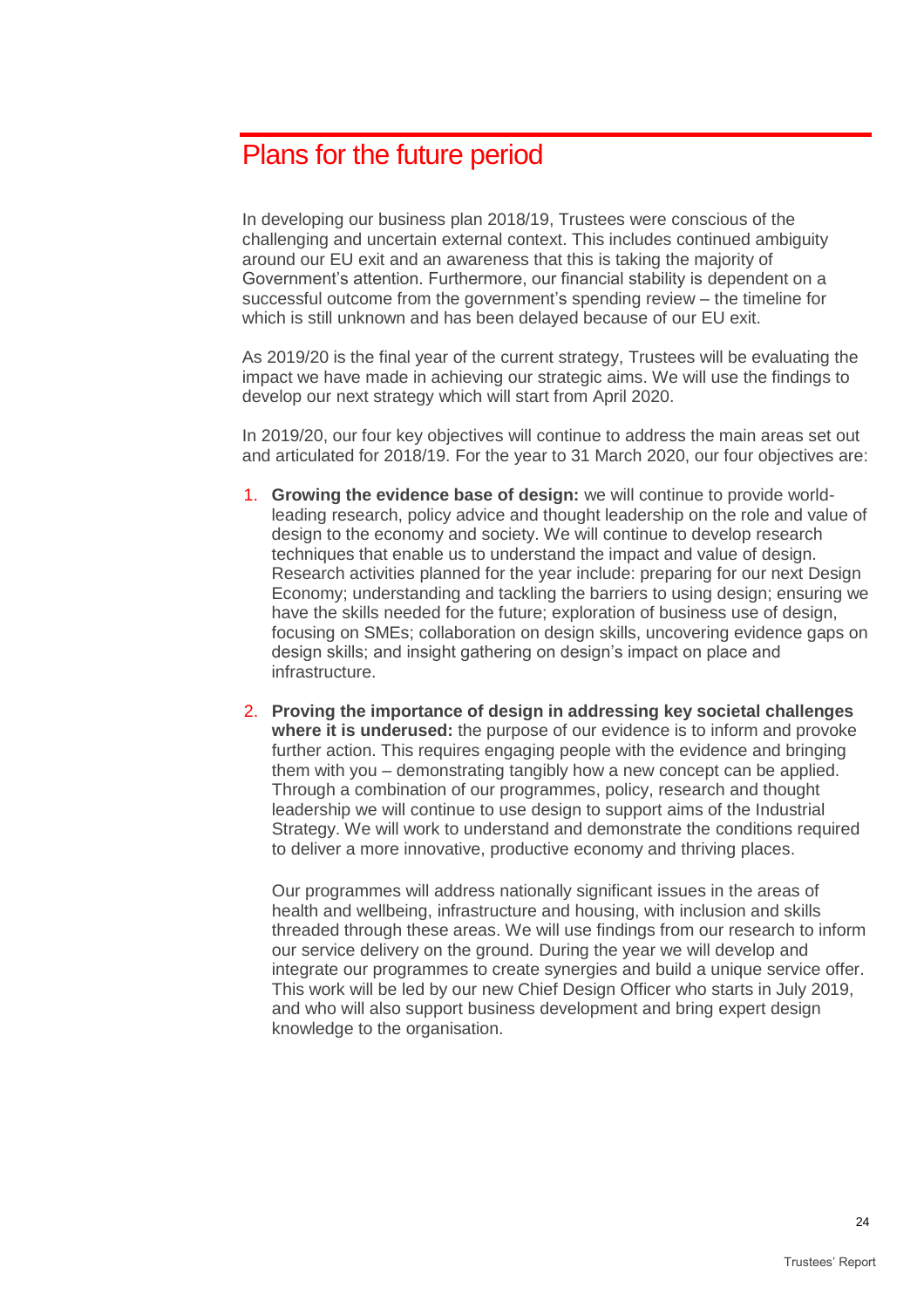3. **Making the case and growing the market for design by reaching new audiences:** we will aim to reach a wider, engaged and more diverse audience through our programmes and research, to effectively make the case for design and grow the future market. We will continue our proactive digital strategy as well as exploring a range of potential partners to work with, to strengthen the market for design across the economy. With a focus on themes such as health and wellbeing, housing and infrastructure, we will raise awareness on the value of design in developing solutions that can solve challenges and improves lives.

We will develop and deliver Design Council's story of impact to demonstrate the difference we are making with evidence and insight from our programmes and this will be shared as part of our 75th anniversary.

#### 4. **Maintaining our focus on financial management and the improvement of systems, processes and facilities:**

We will make operational efficiencies and savings through improvements in our IT systems, business systems, governance processes, programme and quality management tools.

We will extend our office sharing with Centre for Ageing Better during 2019/20. Significantly, during the year we will identify and agree new central office premises, which are fitting for our future ambitions and within our budget envelope. We plan to move at the end of 2019/20.

We aim to reduce voluntary staff turnover further, by continuing to act on feedback from staff, and through a number of planned initiatives such as: creating a strong narrative about the organisation; improving internal communication; seeking regular feedback from staff; and creating opportunities for staff development.

We will review the composition and skills of our design expert network to enhance sector specific knowledge (eg infrastructure and, health and wellbeing), to recruit additional experts to chair panels, and to enhance diversity.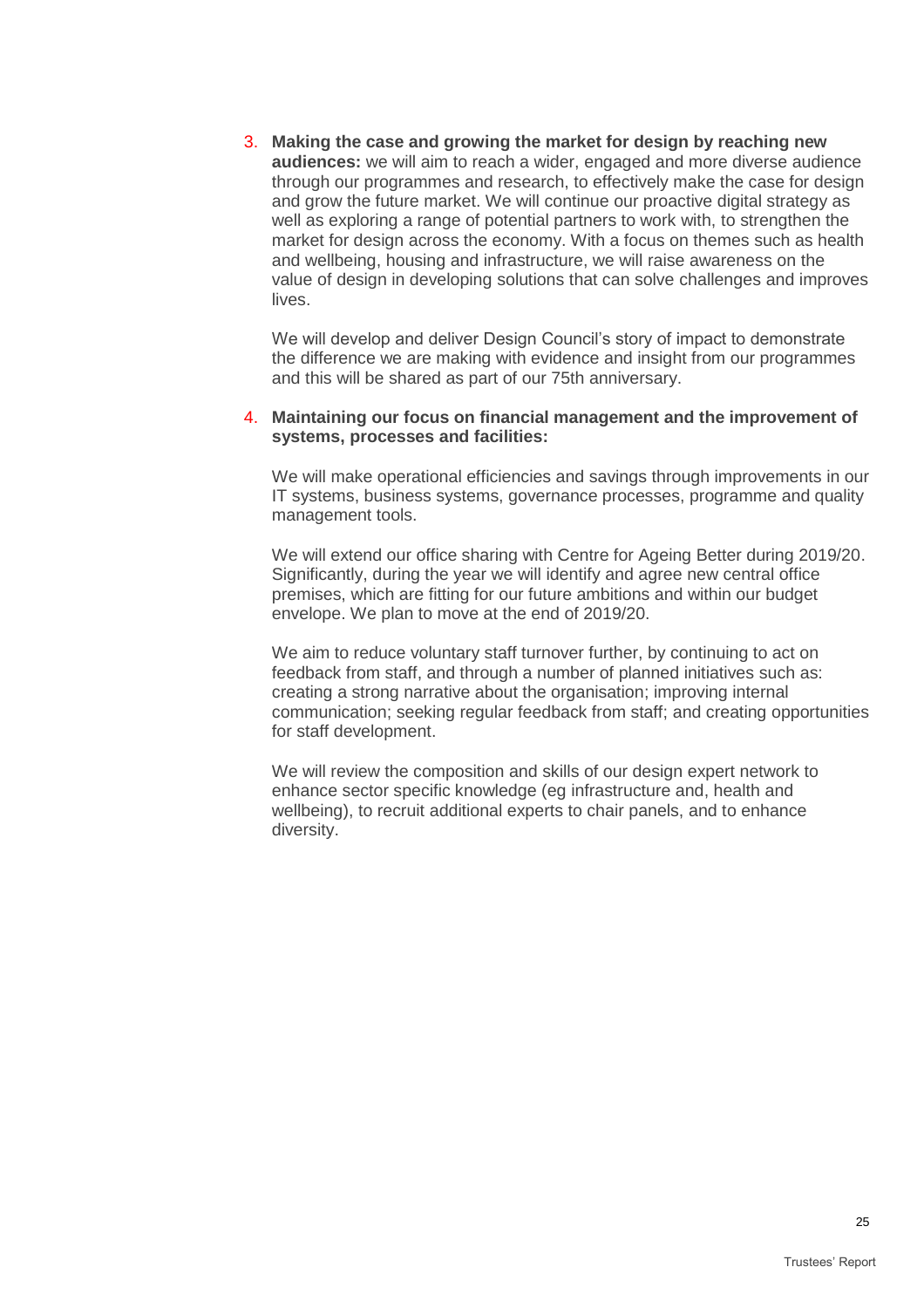## <span id="page-25-0"></span>Structure, governance and management

### Governing document

Design Council is a charity incorporated by Royal Charter that works for public benefit. The Royal Charter was originally granted on 9 May 1976 and amended on 1 April 2011 to reflect Design Council's change in status from being a public body to being a charity and the transfer in of certain activities and assets of the Commission for Architecture and the Built Environment (CABE).

Design Council registered as a charity on 13 October 1976 and the registered charity number is 272099. Our premises are Angel Building, 407 St John Street, London, EC1V 4AB.

## Structure of the organisation and decision making

During the year ending 31 March 2019, the key management personnel of Design Council comprised the Trustees, the Chief Executive and the Executive Director of Strategy, Innovation and Design<sup>5</sup>.

The Board of Trustees is responsible under Design Council's Royal Charter for:

- Ensuring the proper management and administration of the charity.
- For safeguarding the assets of the charity to ensure these assets and resources are used only in furtherance of the charitable objects.
- Ensuring that Design Council has an appropriate strategy and monitoring performance against this agreed strategy.
- Ensuring that the Design Council complies with all legal and regulatory requirements and that the charity has high levels of governance.

The Board of Trustees takes into consideration the Charity Commission's requirements including guidance on public benefit and Trustees must at all times act in the best interests of the charity and must avoid any conflict between their personal or outside interests and those of the charity. The responsibilities of the Board of Trustees and its committees are set out in terms of reference. The Board of Trustees met six times during the year under review.

The Board of Trustees delegates day to day responsibility for managing the charity to the Chief Executive. The Chief Executive is accountable to the Board of Trustees for achieving the mission and strategic aims, for ensuring the organisation is well run and meets its charitable objects and for ensuring that Design Council remains relevant, contemporary and sustainable in the future. The Chief Executive reports to the Chair of the Board of Trustees and leads a senior management team.

<sup>5</sup> The Executive Director of Strategy, Innovation and Design left on 31.01.19.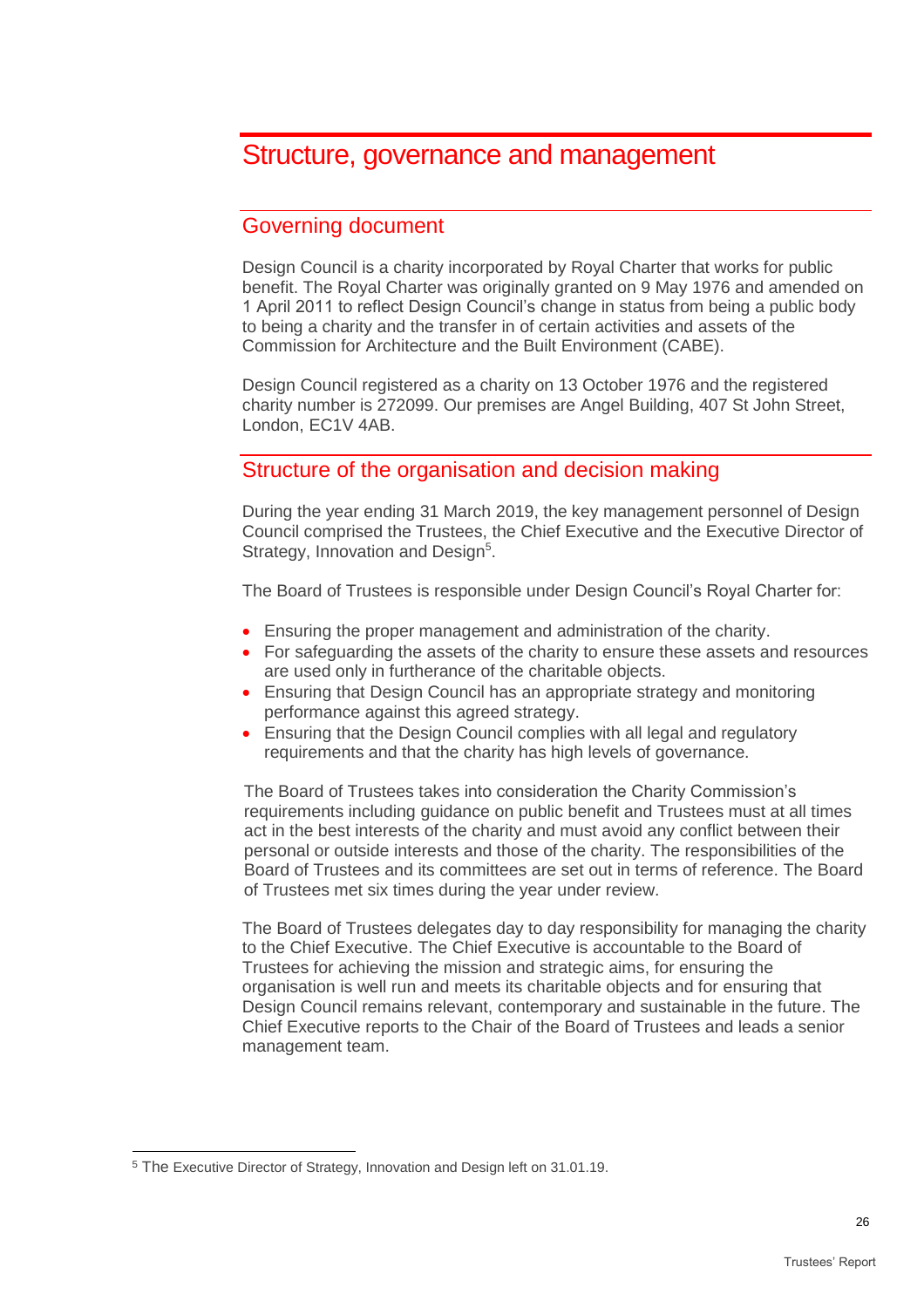During the year there were a number of changes to key management personnel.

Four Trustees were reappointed for a second term: Anne Boddington, Kieron Boyle, Martin Darbyshire and Tim Stonor.

We were delighted to welcome seven new Trustees to the Board during the year: Sherin Aminossehe, Lauren Currie OBE and Keith Morgan joined in October 2018. Beatrice Fraenkel, Vimi Grewal-Carr and Paul Monaghan joined in December 2018. Gillian Horn joined in February 2019.

Three Trustees retired at the end of their terms: Pam Alexander OBE and Sandeep Dwesar retired as Trustees in December 2018 and Andrew Mackintosh retired in February 2019. Two Trustees resigned during the year for personal reasons.

Trustee terms are summarised in the table on page 31.

Clare Devine departed as Executive Director of Strategy, Innovation and Design on 31 January 2018. Following this, Clare provided strategic design services to us in a freelance capacity for a period of six months.

Design Council had 46 staff during the year. Three members of staff delivering the Transform Ageing programme are based in Exeter. The majority and remainder are currently based in our offices at the Angel Building in Islington, London. A move to new central London premises for these staff is planned for 2019/20. We draw on the expertise of our 450 strong network of design and built environment practitioners and experts.

### Recruitment, induction and training of Trustees

New Trustees are recruited through an open process and are appointed by the Board of Trustees. Trustees may serve up to two consecutive three-year terms, although in exceptional circumstances a third term may be approved.

On appointment, new Trustees are provided with an induction pack and have meetings with key management personnel to brief them on the activities of the Design Council and their responsibilities as a Trustee. Periodically, a survey is used to identify skills gaps and development priorities. Briefings and training are provided for Trustees as necessary.

The seven Trustees appointed during the year filled the skills gaps identified in the skills audit, with the exception of a qualified accountant. The Board increased its areas of specialism, bringing a wider understanding of the worlds we operate in, as well as a more commercial outlook.

The recruitment managed in-house was not only cost-effective but also resulted in a high quality of applicants and appointments and as a result has increased the Board's diversity. Trustee appointment and induction packs were updated and a new induction session was held with the executive team. Training and development will be progressed this year with opportunities for Trustee and staff to get to know each other better.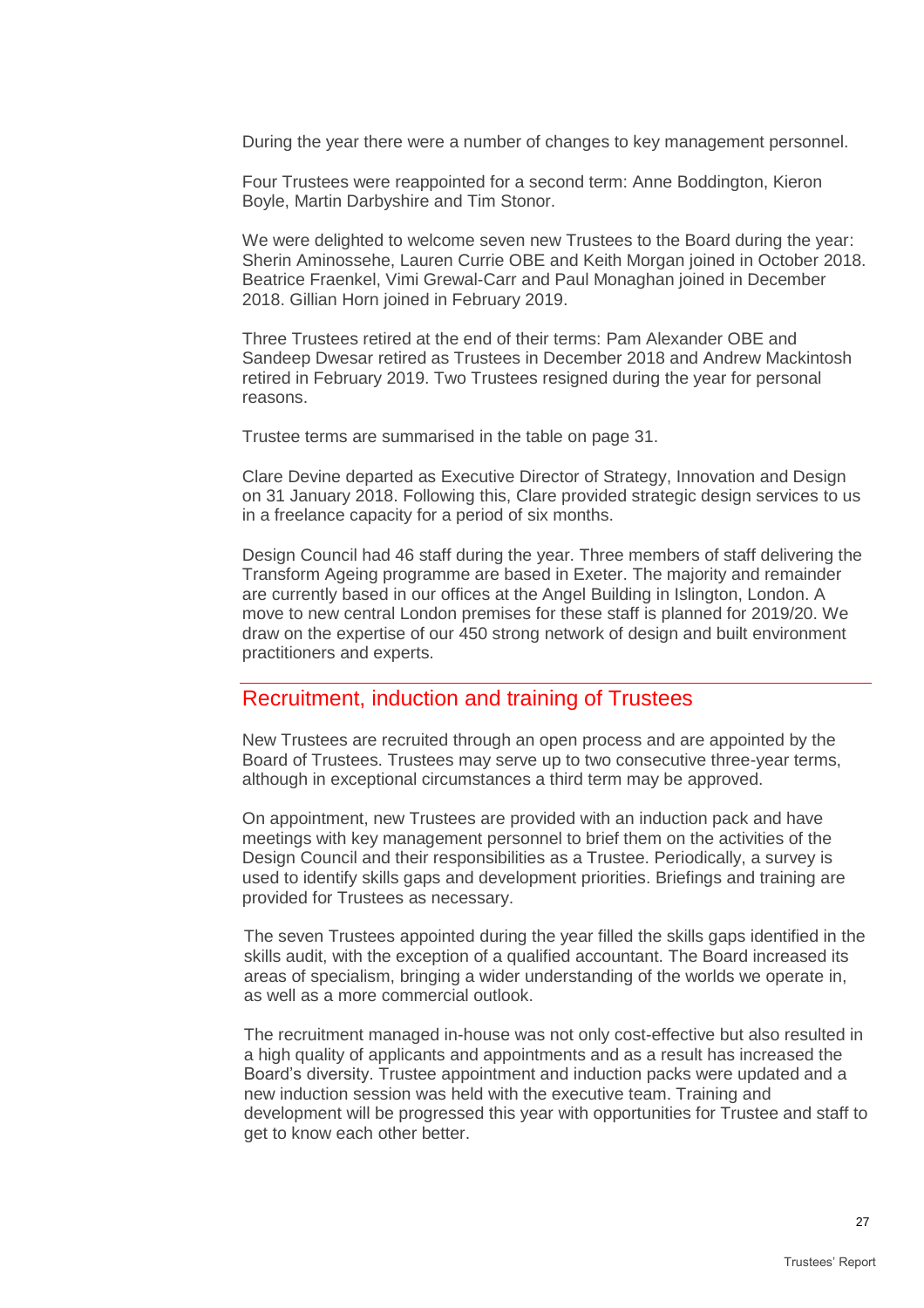An external member of the Finance, Audit and General Purposes Committee member was appointed to the Committee, to provide technical, financial expertise in the absence of a qualified accountant on the Board.

### Good governance

During 2018/19 we continued to make governance improvements against four themes: skills and diversity of the board; Trustee engagement and effective use of meetings; clarity of roles; and clarity of strategy and purpose

Some of the actions carried out during the year included:

- Appointing seven new Trustees and increasing the diversity of the Board. The Board size has been reduced over time to 12 to align with best practice.
- Introducing a new Code of Conduct covering Trustees' duties and expected behaviours.
- Reviewing the Committee structure to ensure it is appropriate and supports the delivery of the strategy: two sub committees were retained with slightly amended remits.
- Adopting a new risk policy and risk scoring to help the Board to prioritise and filter risks more effectively and to establish if any further action is needed.
- Introducing an 'assurance mapping' process to plan the key external assurance reviews for the year.

The Board is committed to adopting the principles set out in the Charity Governance Code. Trustees conducted a governance self-assessment in line with the Charity Governance Code in March 2019 and based on the findings will continue to enact governance improvements during 2019/20.

### Pay and remuneration of key management personnel

The remuneration of key management personnel is reviewed and approved annually by the Stewardship Committee (previously the HR and Remuneration Committee). Remuneration is benchmarked periodically against pay for similar roles in the sector, see note 5.

Trustees are not remunerated for their role as Trustees, other than reimbursement of reasonable expenses.

A small number of Trustees also deliver design advice services in their capacity as built environment practitioners. Any remuneration for these services is at the same rate as paid to other built environment practitioners for equivalent services. A description of these services carried out during 2018/19 is disclosed in note 19.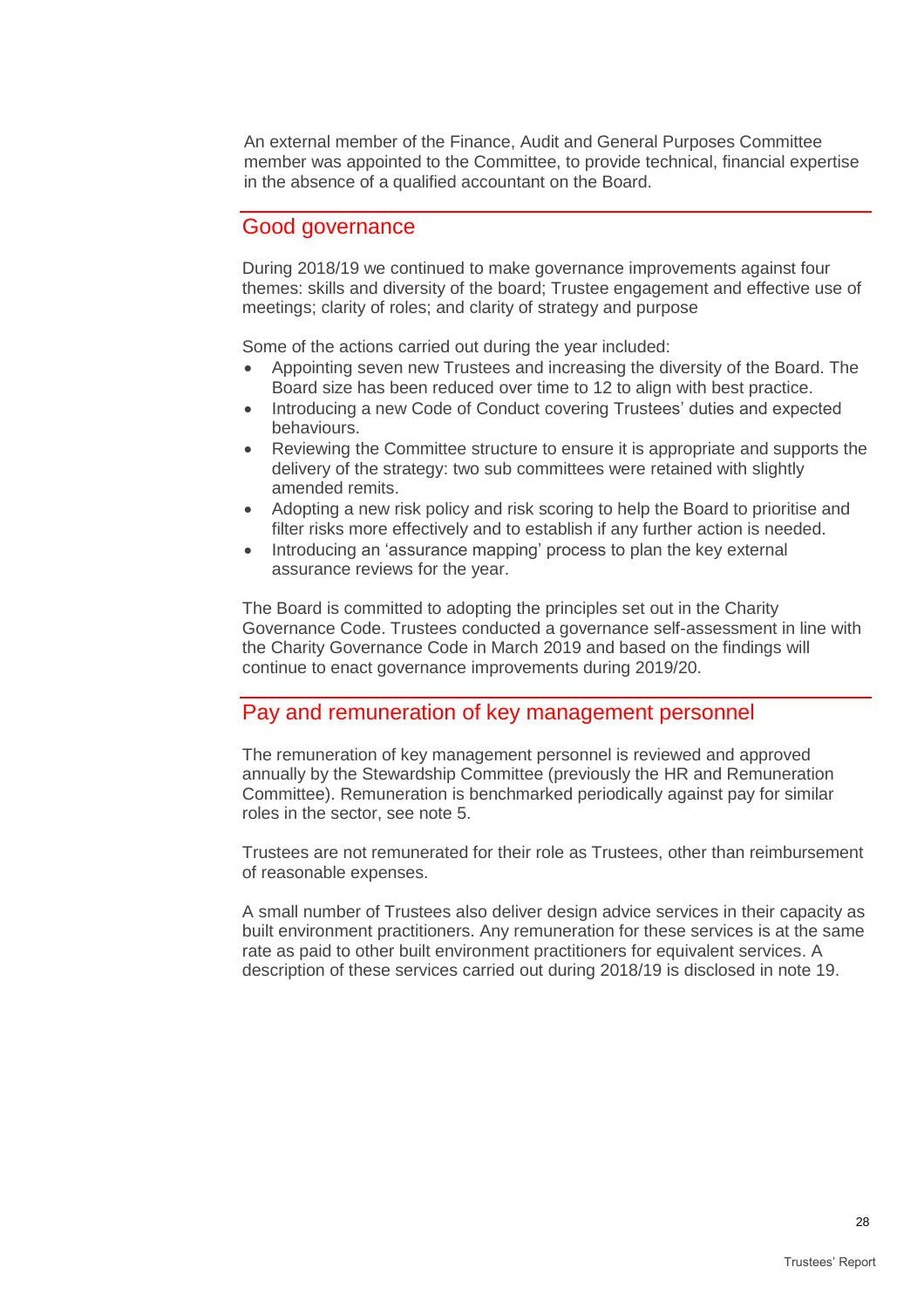### Risk management

The Trustees and executive management of the charity believe that sound risk management is integral to both good management and good governance practice. Risk management should form an integral part of the charity's decision–making and be incorporated within strategic and operational planning.

New activities and projects are reviewed to ensure they are in line with the charity's objectives and mission. Risk registers are maintained for individual core programmes and we support programme staff regarding their roles in risk management. Any risks or opportunities arising will be identified, analysed and reported at an appropriate level.

During the year the Board adopted a new risk policy and risk scoring to help the Board to prioritise and filter risks more effectively and to establish if any further action is needed.

A risk register covering key strategic risks is maintained and updated four times a year and more frequently where risks are known to be volatile. A more detailed operational risk register is maintained in aspects where this is considered appropriate, taking account of the impact of potential risk and the cost benefit of the exercise. Individual error and incident reports are produced where a reportable event is identified.

Reports are made to the Board and Chief Executive each quarter of continuing and emerging high concern and related risks and those where priority action is needed to effect better control. The charity will regularly review and monitor the effectiveness of its risk management framework and update it as considered appropriate.

The Board of Trustees commissions expert advisers to provide independent assessments and assurance on a case by case to address specific business needs.

Trustees consider that the key risks facing the Design Council are as set out below:

| Risk/challenge area                                                                | We will mitigate this by:                                                                                                                                                                                                                                                                                                                              |
|------------------------------------------------------------------------------------|--------------------------------------------------------------------------------------------------------------------------------------------------------------------------------------------------------------------------------------------------------------------------------------------------------------------------------------------------------|
| <b>Managing ongoing</b><br>macro-<br>economic/government/<br>political uncertainty | Showing compelling evidence of the value of<br>design to Government.<br>• Ensuring our themes and priorities align to the<br>Government's increasing focus on integrated<br>services eg health and wellbeing, housing,<br>infrastructure.<br>• Continuing our position as government's<br>advisor on design through our CSR<br>submission for 2020-24. |
| <b>Ensuring we grow and</b><br>diversify our income                                | Securing additional income through<br>$\bullet$<br>successful business development, both in                                                                                                                                                                                                                                                            |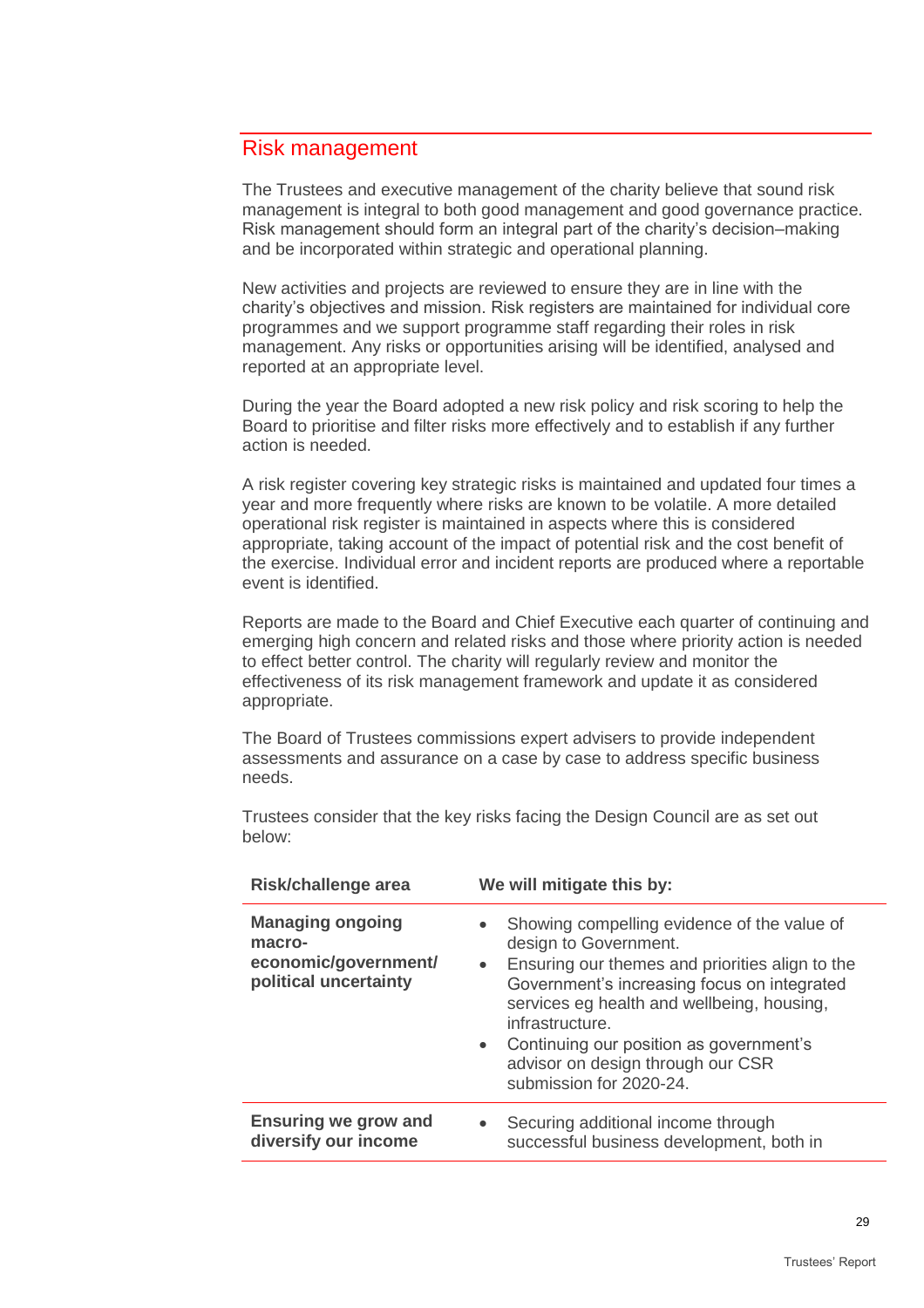|                                                                                 | growing existing business and winning new<br>business, utilising a more integrated offer<br>across all aspects of Design Council.<br>Positioning our income generating<br>$\bullet$<br>programmes as unique and adding value.<br>Retaining funding from BEIS via the CSR post<br>$\bullet$<br>2019/20 period.                                                                                                                                                                                                                                      |
|---------------------------------------------------------------------------------|----------------------------------------------------------------------------------------------------------------------------------------------------------------------------------------------------------------------------------------------------------------------------------------------------------------------------------------------------------------------------------------------------------------------------------------------------------------------------------------------------------------------------------------------------|
| <b>Ensuring we maintain</b><br>a long term<br>sustainable financial<br>position | Implementing the programmes strategy (agreed<br>$\bullet$<br>Oct 2018) and aligned investment plan, to<br>differentiate ourselves in the market and to<br>support the business to deliver its long-term<br>financial strategy.<br>Ensuring we are utilising digital as effectively as<br>$\bullet$<br>we can across all our systems and processes.<br>Maintaining rigorous cost control and monitoring<br>$\bullet$<br>the financial position during the year.<br>Moving to a new premises, with as little<br>$\bullet$<br>disruption as possible. |
| <b>Ensuring we maintain</b><br>our strong reputation<br>and impact              | Strengthening our reputation by establishing new<br>integrated programmes in the marketplace.<br>Measuring and demonstrating our impact<br>ш<br>through our Theory of Change programme.                                                                                                                                                                                                                                                                                                                                                            |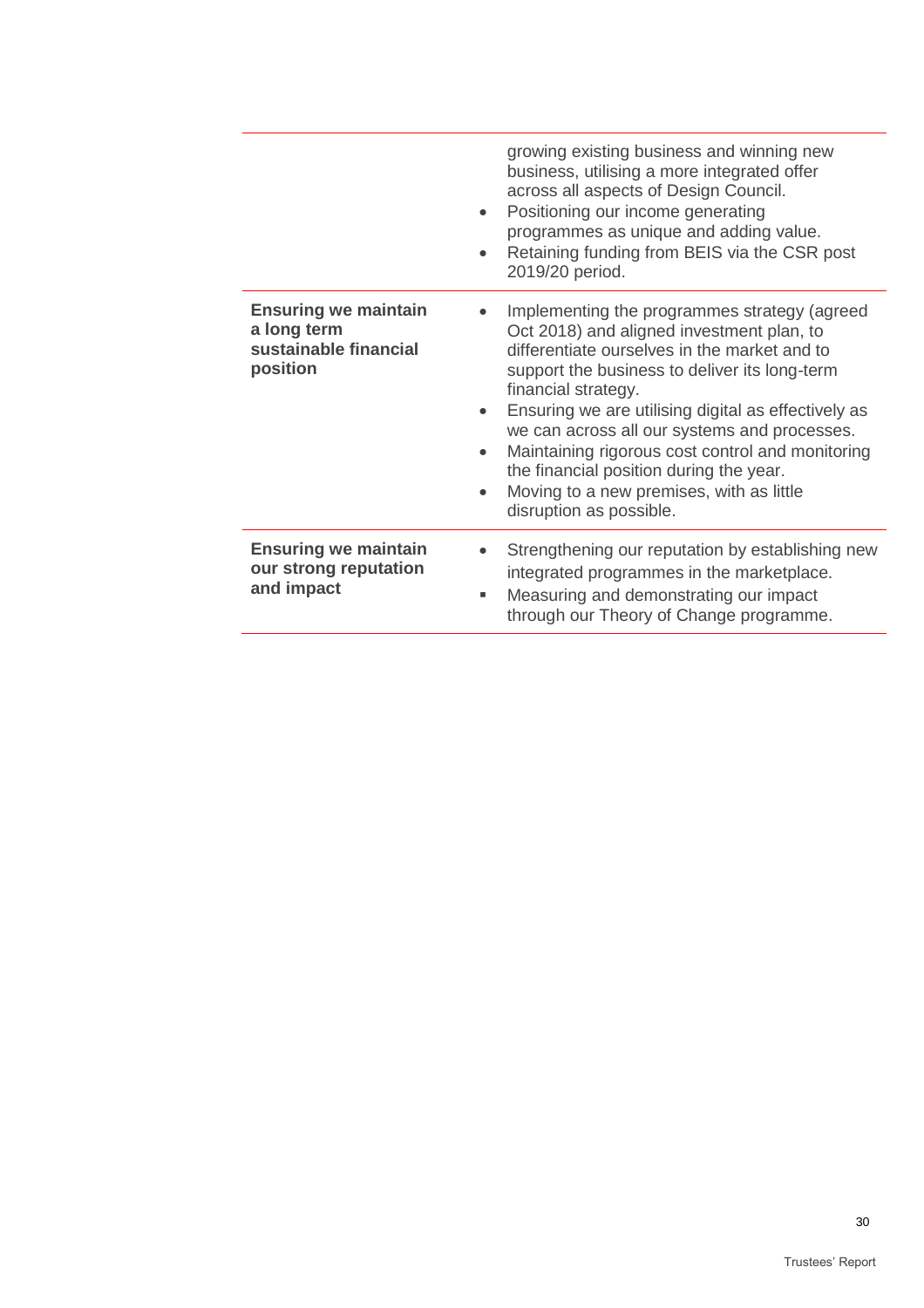## <span id="page-30-0"></span>Reference and administrative details

## Board of Trustees

Trustees who served during 2018/19 are listed below. The Board of Trustees is overseen by the Chair, Terry Tyrrell. Tim Stonor is the Deputy Chair of the Board.

| <b>Trustee</b>               | <b>Date</b> | <b>Terms</b> | <b>Retirements and notes</b>  |
|------------------------------|-------------|--------------|-------------------------------|
|                              | appointed   | served       |                               |
| <b>Terry Tyrrell (Chair)</b> | 31.01.14    | 31.12.16     | Reappointed for a third term  |
|                              |             | 31.12.19     |                               |
|                              |             | 31.12.20     |                               |
| <b>Pam Alexander OBE</b>     | 01.06.11    | 31.12.14     | Retired 31.12.18              |
| (Deputy Chair)               |             | 31.12.17     |                               |
|                              |             | 31.12.18     |                               |
| <b>Tim Stonor</b>            | 10.09.15    | 10.09.18     | Reappointed for a second term |
| (Deputy Chair)               |             | 10.09.21     |                               |
| <b>Sherin Aminossehe</b>     | 04.10.18    | 04.10.21     |                               |
| <b>Anne Boddington</b>       | 10.09.15    | 10.09.18     | Reappointed for a second term |
|                              |             | 10.09.21     |                               |
| <b>Kieron Boyle</b>          | 10.09.15    | 10.09.18     | Reappointed for a second term |
|                              |             | 10.09.21     |                               |
| <b>Lauren Currie OBE</b>     | 04.10.18    | 04.10.21     |                               |
| <b>Martin Darbyshire</b>     | 10.09.15    | 10.09.18     | Reappointed for a second term |
|                              |             | 10.09.21     |                               |
| <b>Sandeep Dwesar</b>        | 01.06.11    | 31.12.14     | Retired 31.12.18              |
|                              |             | 31.12.17     |                               |
|                              |             | 31.12.18     |                               |
| <b>Beatrice Fraenkel</b>     | 13.12.18    | 13.12.21     |                               |
| <b>Vimi Grewal-Carr</b>      | 13.12.18    | 13.12.21     |                               |
| <b>Gillian Horn</b>          | 01.02.19    | 01.02.22     |                               |
| <b>Andrew Mackintosh</b>     | 04.02.16    | 04.02.19     | Retired 04.02.19              |
| <b>Paul Monaghan</b>         | 13.12.18    | 13.12.19     | Resigned 17.03.19             |
| <b>Keith Morgan</b>          | 04.10.18    | 04.10.21     |                               |
| <b>Steve Pearce</b>          | 31.01.14    | 31.12.16     |                               |
|                              |             | 31.12.19     |                               |
| <b>Annika Small</b>          | 31.01.14    | 31.12.16     | Resigned 26.04.18             |
|                              |             | 31.12.19     |                               |

## Key management personnel

Aside from the Trustees the key management personnel are:

#### **Sarah Weir OBE, Chief Executive**

**Clare Devine,** Executive Director of Strategy, Innovation and Design (left 31 January 2019).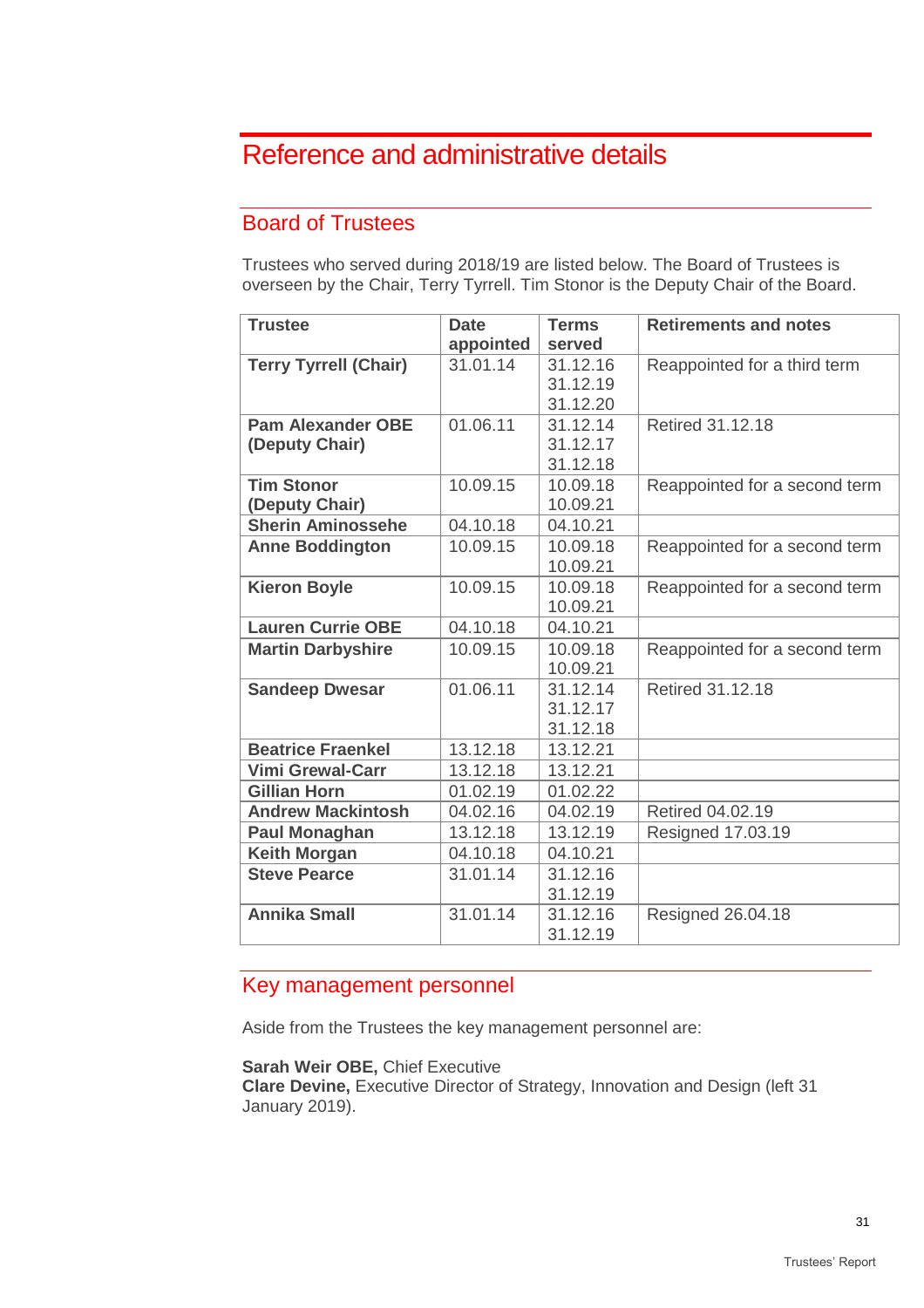### **Committees**

During the year the committee structure was reviewed to ensure that it was fit for purpose and supported the delivery of the strategy and oversight of financial and administrative aspects of Design Council's activities.

The Cabe Committee was closed from 31 December 2018 because the Board felt that CABE had been fully integrated into the Design Council since the 2011 merger, and that the Architecture and Built Environment activities no longer needed the oversight of a separate committee.

Two sub committees were retained with slightly amended remits: the Finance, Audit and General Purposes Committee and a Stewardship Committee (formerly the HR and Remuneration Committee). New members were appointed to the committees and the terms of reference were approved by the Board of Trustees. Each committee reports back to the Board of Trustees after it meets.

Design Council Board Committees:

#### *Finance, Audit and General Purposes*

*Committee:* meets three times a year to support the Trustee Board in ensuring effective financial stewardship, risk management, effective management of physical resources (including technology and property), and to ensure that the charity is complying with all aspects of the law and relevant regulations. It receives reports from the external auditors.

### *Stewardship Committee (previously the HR and Remuneration Committee):*

meets twice a year to support the Trustee Board in ensuring the charity is complying with all the relevant regulations and best practice by reviewing and making recommendations on: the Chief Executive's annual performance and remuneration, strategic staffing and people matters, and recruitment, skills and development of the Board of Trustees.

*Design Council Cabe Committee:* met quarterly to review the performance of

the architecture and built environment programmes*.* Closed 31.12.18.

**Keith Morgan, Chair** (appointed Chair on 13.12.18) **Terry Tyrrell, Member** (Chair until 13.12.18) **Alex Spark, External Member** (external member appointed 04.10.18) **Martin Darbyshire, Member** (appointed 07.02.19) **Sandeep Dwesar, Ex Chair** (retired 31.12.18)

**Beatrice Fraenkel, Chair** (appointed Chair on 04.02.19) **Terry Tyrrell, Member Vimi Grewal-Carr, Member** (appointed 07.02.19) **Tim Stonor, Member** (appointed 07.02.19) **Sandeep Dwesar, Ex Chair** (retired as Chair on 31.12.18) **Annika Small, Ex Chair** (resigned as chair 26.04.18)

**Pam Alexander, Chair Kieron Boyle, Member Tim Stonor, Member**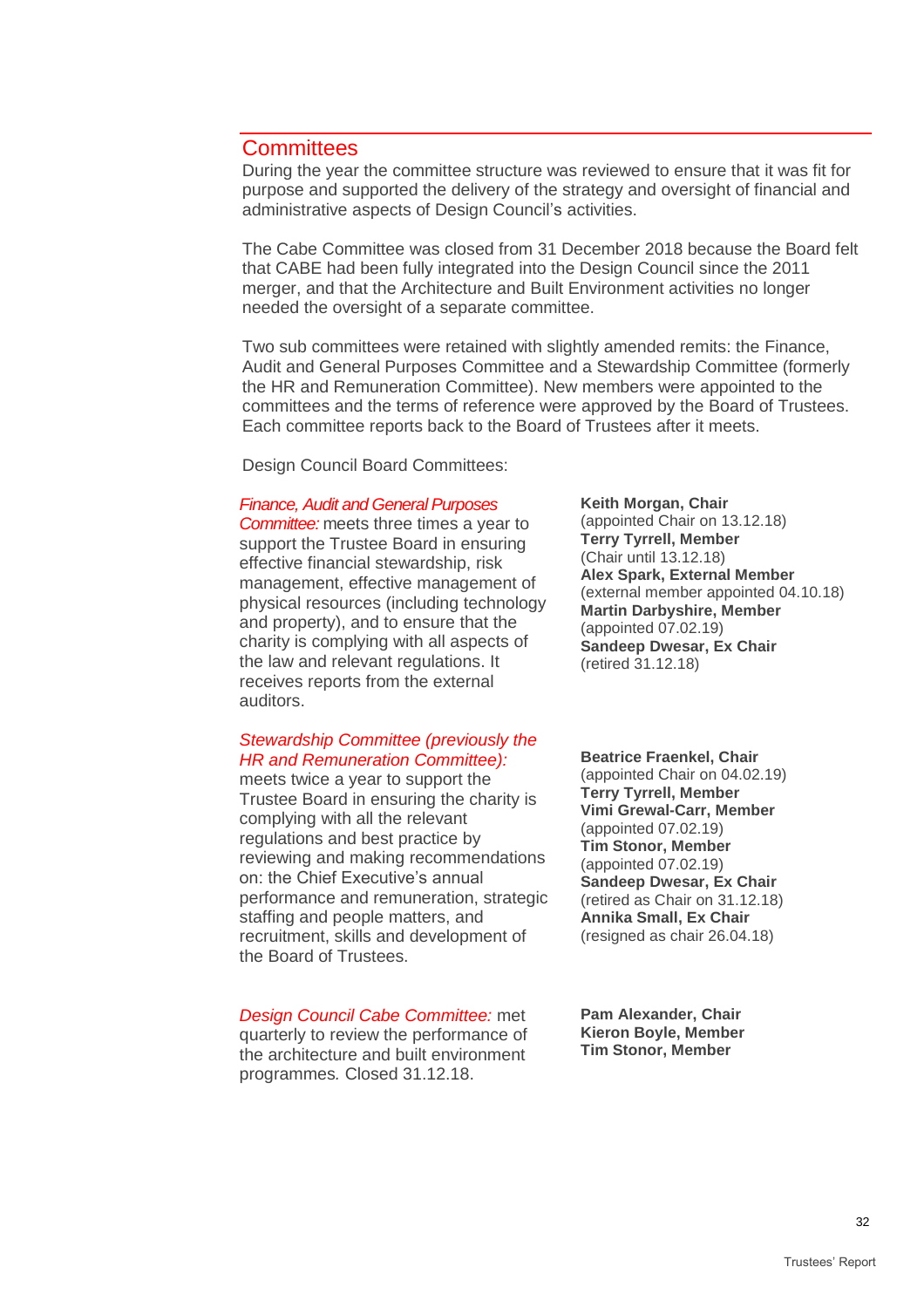## Administrative details

**Design Council** Angel Building 407 St John Street London EC1V 4AB

### *Bankers*

**Lloyds Bank** Villiers House 48-49 The Strand London WC2N 5LL

#### *Advisory and Legal*

**Bates, Wells and Braithwaite** 10 Queen Street Place London EC4R 1BE

**CMS Cameron McKenna Nabarro Olswang LLP** Cannon Place 78 Cannon Street, London EC4N 6AF

*Registered name and address Charity Commission number*

#### *External Auditors*

**BDO LLP** 55 Baker Street London W1U 7EU

#### **Make UK**

Broadway House Tothill Street London SW1H 9NQ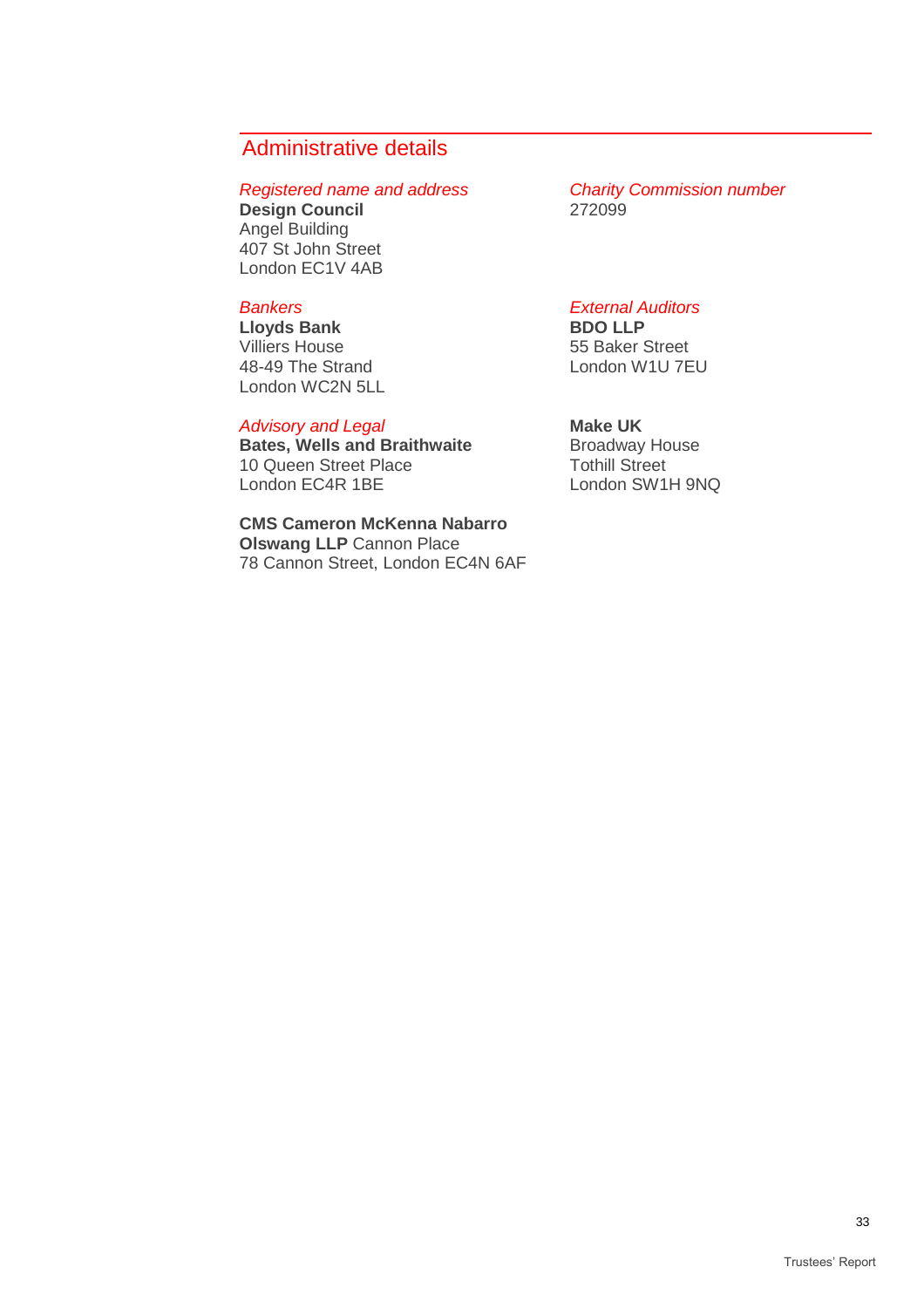## <span id="page-33-0"></span>Statement of Trustees' Responsibilities

The Trustees are responsible for preparing the Trustees' annual report and the financial statements in accordance with applicable law and United Kingdom Accounting Standards (United Kingdom Generally Accepted Accounting Practice).

Charity law requires the Trustees to prepare financial statements for each financial year that give a true and fair view of the state of affairs of the charity and of the incoming resources and application of resources of the charity for the year. In preparing those financial statements the Trustees are required to:

- select suitable accounting policies and then apply them consistently;
- observe the methods and principles in the Charities SORP;
- make judgements and accounting estimates that are reasonable and prudent;
- prepare the financial statements on the going concern basis unless it is inappropriate to presume that the charity will continue in business.

The Trustees are responsible for keeping accounting records that are sufficient to show and explain the charity's transactions and disclose with reasonable accuracy at any time the financial position of the charity and enable them to ensure that the financial statements comply with the Charities Act 2011 and regulations made thereunder. They are also responsible for safeguarding the assets of the charity and hence for taking reasonable steps for the prevention and detection of fraud and other irregularities.

The Trustees are responsible for the maintenance and integrity of the corporate and financial information included on the charity's website. Legislation in the United Kingdom governing the preparation and dissemination of financial statements and other information included in annual reports may differ from legislation in other jurisdictions.

Each of the Trustees confirms that to the best of his/her knowledge there is no information relevant to the audit of which the auditors are unaware. Each of the Trustees also confirms that he/she has taken all necessary steps to ensure that he/she is aware of all relevant audit information and that this information has been communicated to the auditors.

Members of the charity guarantee to contribute an amount not exceeding £1 to the assets of the charity in the event of winding up. The total number of such guarantees at 31 March 2019 was 12 (2017/18 - 10). The Trustees are members of the charity but this entitles them only to voting rights. The Trustees have no beneficial interest in the group or the charity.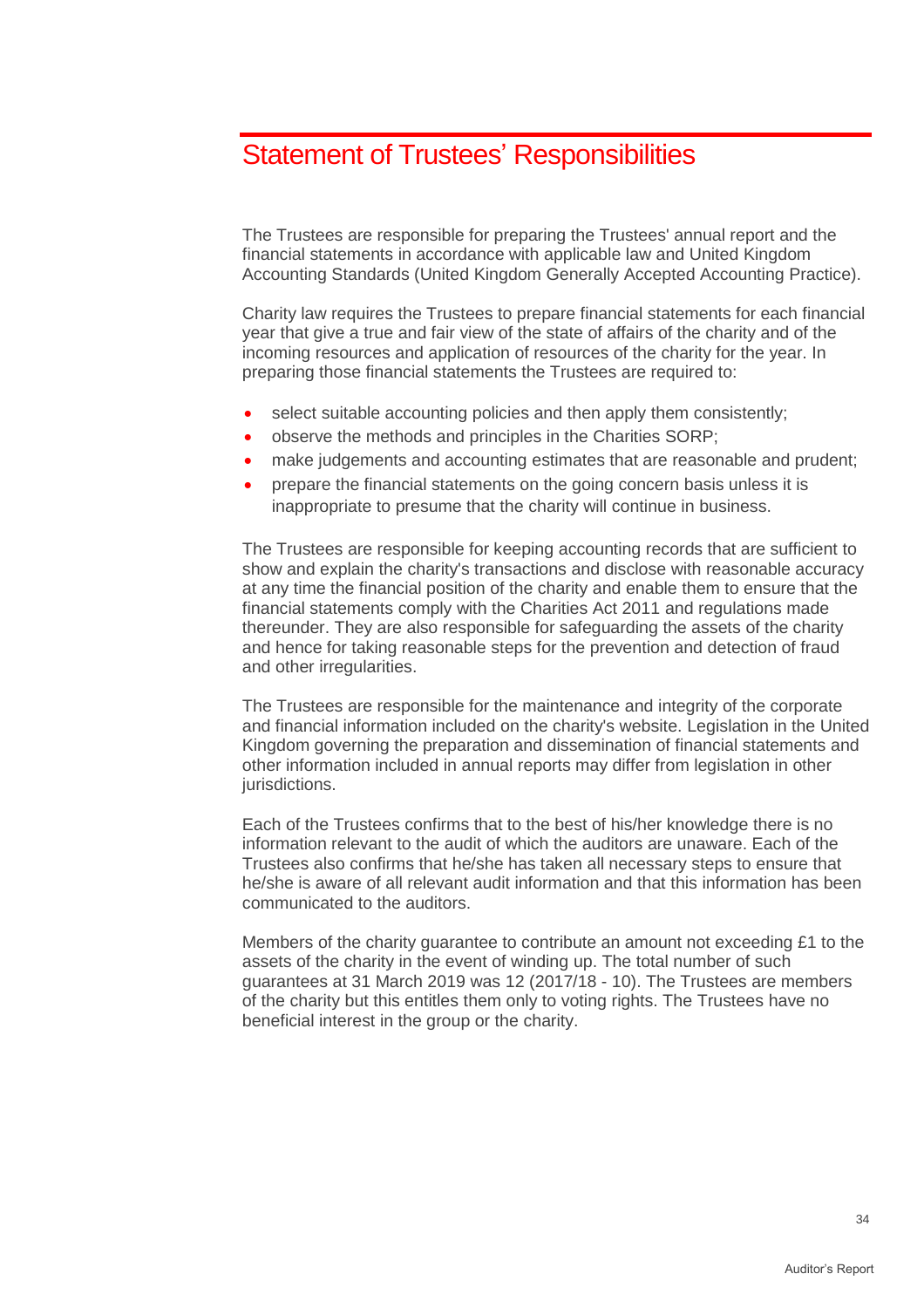#### Auditors

BDO LLP offer themselves for reappointment as auditors at the Annual General Meeting.

Approved by the Trustees on 25 July 2019 and signed on their behalf on 25 July 2019 by

**Terry Tyrrell**

**Chair of Design Council Board of Trustees 25 July 2019**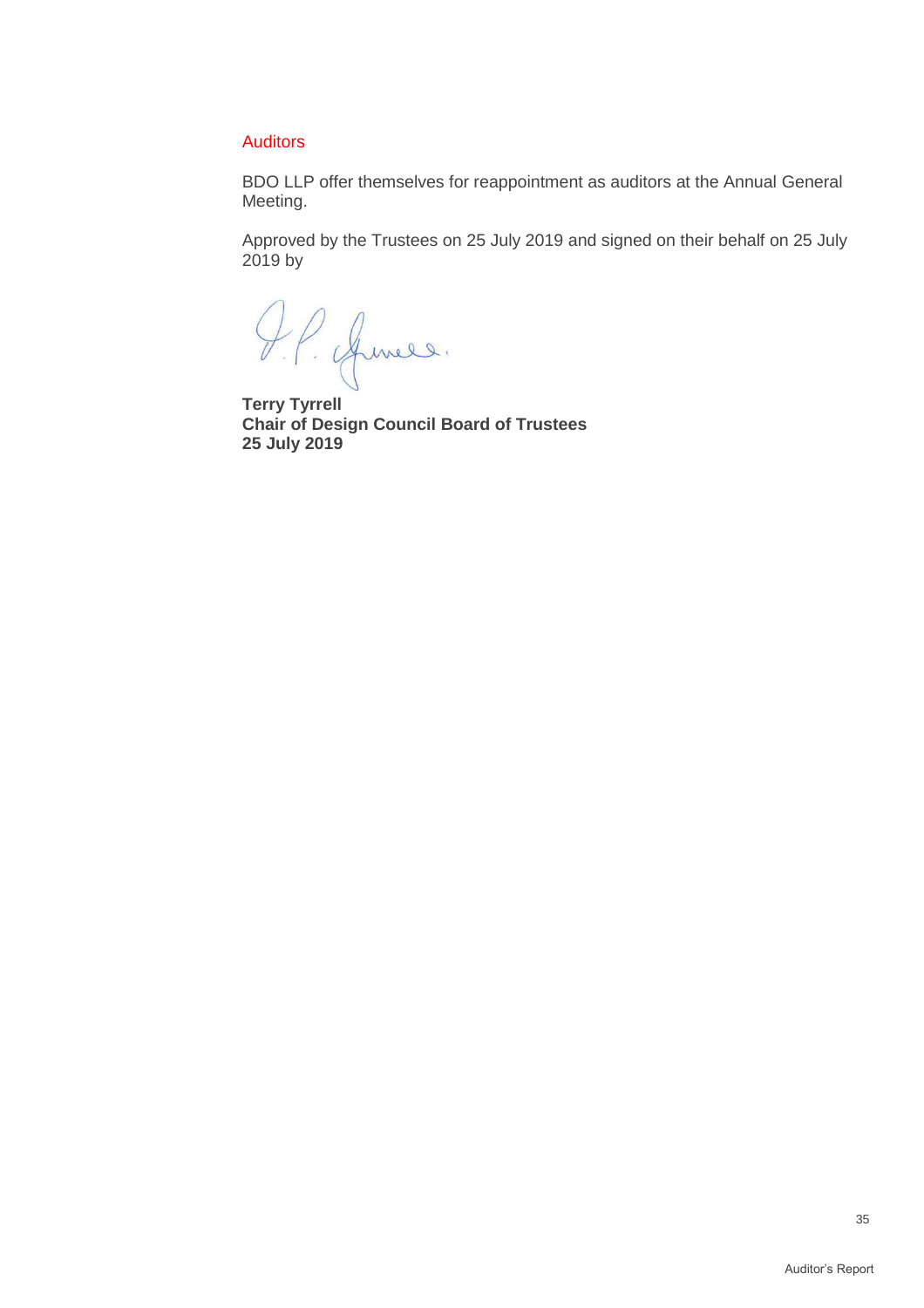## <span id="page-35-0"></span>Independent Auditor's Report to the Trustees of the Design Council

#### **Opinion**

We have audited the financial statements of the Design Council ("the Charity") for the year period ended 31 March 2019 which comprise the statement of financial activities, the balance sheet, the statement of cash flows and notes to the financial statements, including a summary of significant accounting policies. The financial reporting framework that has been applied in their preparation is applicable law and United Kingdom Accounting Standards, including Financial Reporting Standard 102 The Financial Reporting Standard applicable in the UK and Republic of Ireland (United Kingdom Generally Accepted Accounting Practice).

In our opinion, the financial statements:

- give a true and fair view of the state of the Charity's affairs as at 31 March 2019 and of its net expenditure and application of resources for the year then ended;
- have been properly prepared in accordance with United Kingdom Generally Accepted Accounting Practice; and
- have been prepared in accordance with the requirements of the Charities Act 2011.

#### Basis for opinion

We conducted our audit in accordance with International Standards on Auditing (UK) (ISAs (UK)) and applicable law. Our responsibilities under those standards are further described in the Auditor's responsibilities for the audit of the financial statements section of our report. We are independent of the Charity in accordance with the ethical requirements relevant to our audit of the financial statements in the UK, including the FRC's Ethical Standard, and we have fulfilled our other ethical responsibilities in accordance with these requirements. We believe that the audit evidence we have obtained is sufficient and appropriate to provide a basis for our opinion.

#### Conclusions related to going concern

We have nothing to report in respect of the following matters in relation to which the ISAs (UK) require us to report to you where:

- the Trustees' use of the going concern basis of accounting in the preparation of the financial statements is not appropriate; or
- the Trustees have not disclosed in the financial statements any identified material uncertainties that may cast significant doubt about the Charity's ability to continue to adopt the going concern basis of accounting for a period of at least twelve months from the date when the financial statements are authorised for issue.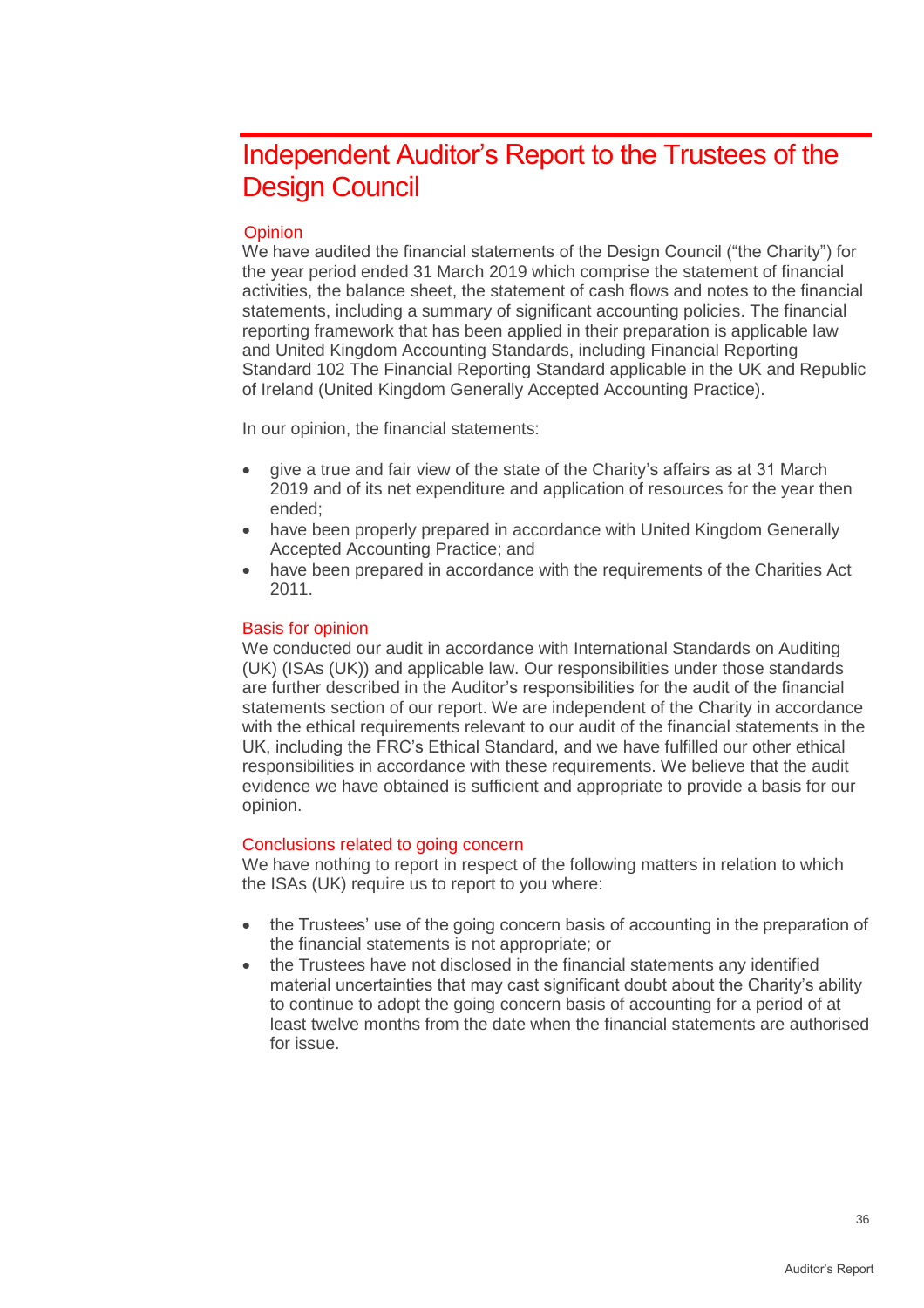#### Other information

The other information comprises the information included in the Annual Report, other than the financial statements and our auditor's report thereon. The other information comprises: Trustees' Report. The Trustees are responsible for the other information.

Our opinion on the financial statements does not cover the other information and, except to the extent otherwise explicitly stated in our report, we do not express any form of assurance conclusion thereon.

In connection with our audit of the financial statements, our responsibility is to read the other information and, in doing so, consider whether the other information is materially inconsistent with the financial statements or our knowledge obtained in the audit or otherwise appears to be materially misstated. If we identify such material inconsistencies or apparent material misstatements, we are required to determine whether there is a material misstatement in the financial statements or a material misstatement of the other information. If, based on the work we have performed, we conclude that there is a material misstatement of this other information, we are required to report that fact.

We have nothing to report in this regard.

<span id="page-36-0"></span>Matters on which we are required to report by exception We have nothing to report in respect of the following matters in relation to which the Charities Act 2011 require us to report to you if, in our opinion;

- the information contained in the financial statements is inconsistent in any material respect with the Trustees' Annual Report; or
- adequate accounting records have not been kept; or
- the financial statements are not in agreement with the accounting records and returns; or
- we have not received all the information and explanations we require for our audit.

#### Responsibilities of Trustees

As explained more fully in the Statement of Trustees' Responsibilities, the Trustees are responsible for the preparation of the financial statements and for being satisfied that they give a true and fair view, and for such internal control as the Trustees determines is necessary to enable the preparation of financial statements that are free from material misstatement, whether due to fraud or error.

In preparing the financial statements, the Trustees are responsible for assessing the Charity's ability to continue as a going concern, disclosing, as applicable, matters related to going concern and using the going concern basis of accounting unless the Trustees either intend to liquidate the Charity or to cease operations, or have no realistic alternative but to do so.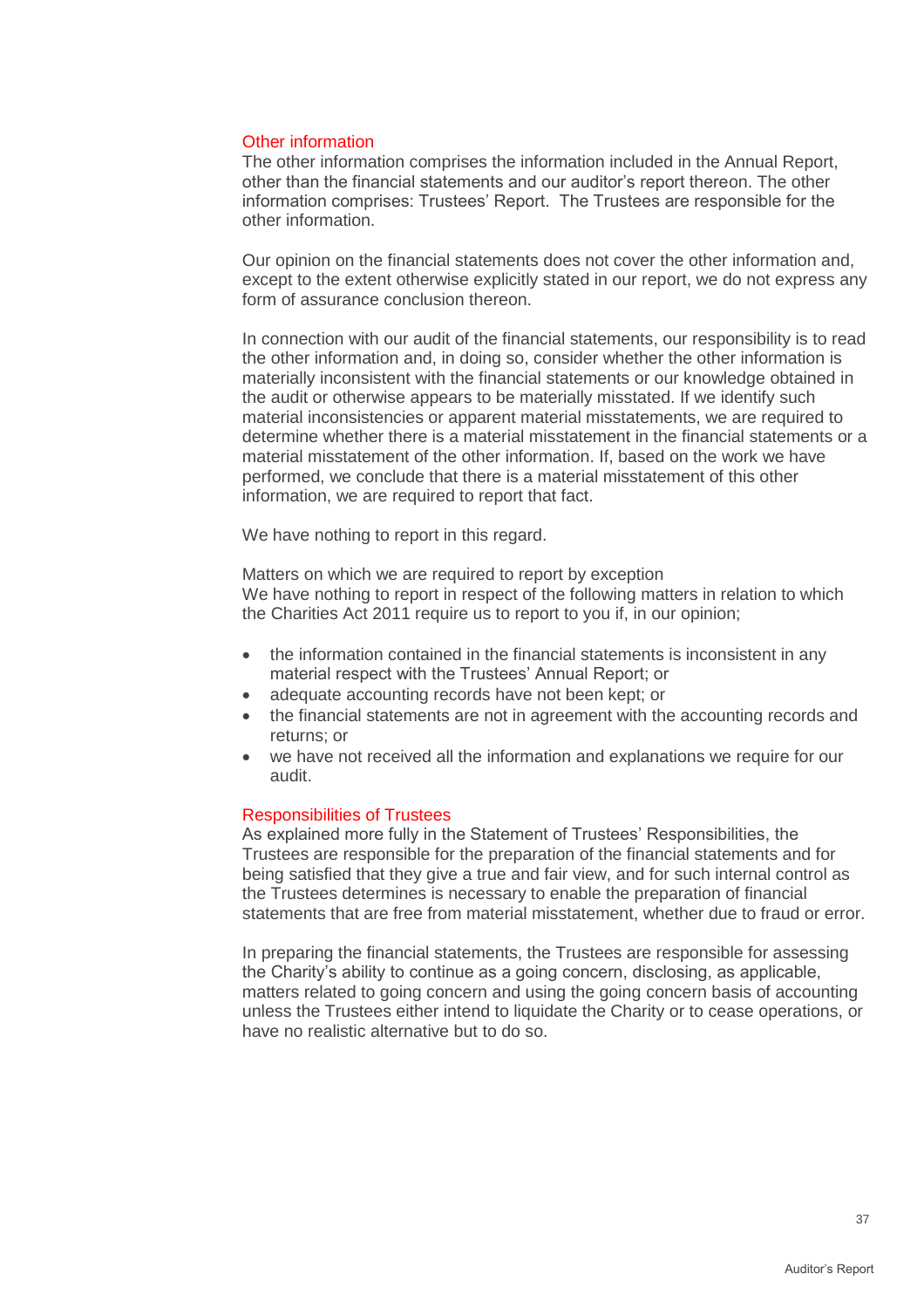#### <span id="page-37-0"></span>Auditor's responsibilities for the audit of the financial statements

We have been appointed as auditor under section 144 of the Charities Act 2011 and report in accordance with the Act and relevant regulations made or having effect thereunder.

Our objectives are to obtain reasonable assurance about whether the financial statements as a whole are free from material misstatement, whether due to fraud or error, and to issue an auditor's report that includes our opinion. Reasonable assurance is a high level of assurance, but is not a guarantee that an audit conducted in accordance with ISAs (UK) will always detect a material misstatement when it exists. Misstatements can arise from fraud or error and are considered material if, individually or in the aggregate, they could reasonably be expected to influence the economic decisions of users taken on the basis of these financial statements.

A further description of our responsibilities for the audit of the financial statements is located at the Financial Reporting Council's ("FRC's") website at: [https://www.frc.org.uk/auditorsresponsibilities.](https://www.frc.org.uk/auditorsresponsibilities) This description forms part of our auditor's report.

#### <span id="page-37-1"></span>Use of our report

This report is made solely to the Charity's trustees, as a body, in accordance with the Charities Act 2011. Our audit work has been undertaken so that we might state to the Charity's trustees those matters we are required to state to them in an auditor's report and for no other purpose. To the fullest extent permitted by law, we do not accept or assume responsibility to anyone other than the Charity and the Charity's trustees as a body, for our audit work, for this report, or for the opinions we have formed.



**BDO LLP Statutory Auditor London, United Kingdom**

Date: 1 August 2019

BDO LLP is eligible for appointment as auditor of the charity by virtue of its eligibility for appointment as auditor of a company under section 1212 of the Companies Act 2006.

BDO LLP is a limited liability partnership registered in England and Wales (with registered number OC305127).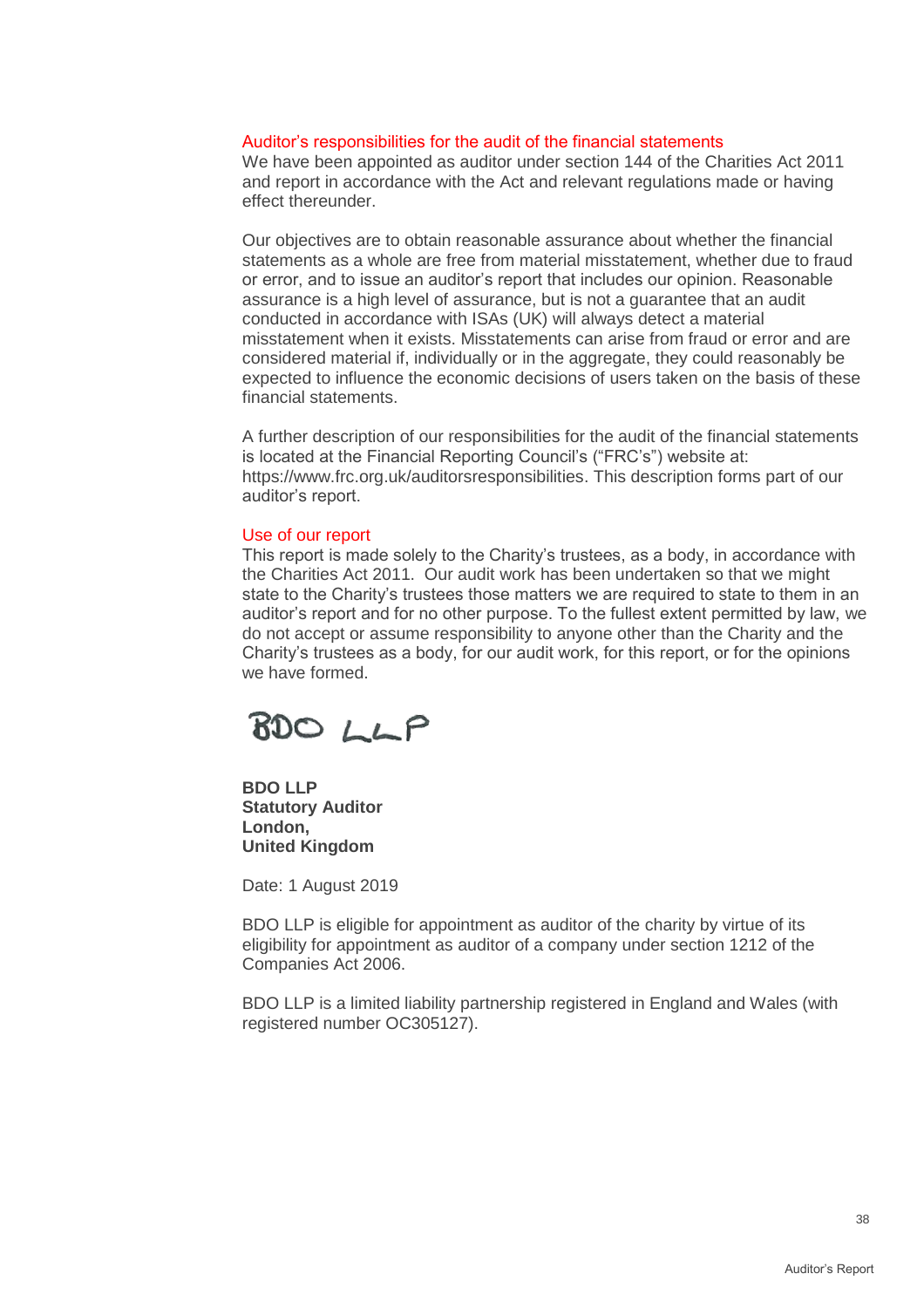## <span id="page-38-0"></span>Design Council Statement of Financial Activities

### For the year ended 31 March 2019

|                                    |                |              |            | 2019         |              |            | 2018    |
|------------------------------------|----------------|--------------|------------|--------------|--------------|------------|---------|
|                                    |                | Unrestricted | Restricted | <b>Total</b> | Unrestricted | Restricted | Total   |
|                                    | <b>Note</b>    | £000         | £000       | £000         | £000         | £000       | £000    |
| <b>Income from</b>                 |                |              |            |              |              |            |         |
| Charitable activities              | $\overline{2}$ | 1,141        | 3,404      | 4,545        | 1,131        | 4,074      | 5,205   |
| Other trading activities           | 3              | 263          | ٠          | 263          | 217          |            | 217     |
| Investments                        | 3              | 6            | ٠          | 6            | 3            |            | 3       |
|                                    |                |              |            |              |              |            |         |
| <b>Total income</b>                |                | 1,410        | 3,404      | 4,814        | 1,351        | 4,074      | 5,425   |
|                                    |                |              |            |              |              |            |         |
| <b>Expenditure on</b>              |                |              |            |              |              |            |         |
| Charitable activities              | 4              | 1,436        | 4,734      | 6,170        | 1,002        | 5,699      | 6,701   |
|                                    |                |              |            |              |              |            |         |
| <b>Total expenditure</b>           |                | 1,436        | 4,734      | 6,170        | 1,002        | 5,699      | 6,701   |
|                                    |                |              |            |              |              |            |         |
|                                    |                |              |            |              |              |            |         |
| Net movement in funds              |                | (26)         | (1, 330)   | (1, 356)     | 349          | (1,625)    | (1,276) |
|                                    |                |              |            |              |              |            |         |
| <b>Reconciliation of funds</b>     |                |              |            |              |              |            |         |
| Total funds brought forward        |                | 1,669        | 2,443      | 4,112        | 1,320        | 4,068      | 5,388   |
| <b>Total funds carried forward</b> | 8              | 1,643        | 1,113      | 2,756        | 1,669        | 2,443      | 4,112   |

#### **Notes:**

a. All operations of Design Council are continuing.

b. There were no recognised gains and losses in the year other than those shown above.

c. The notes, numbered 1 - 20, form part of these accounts.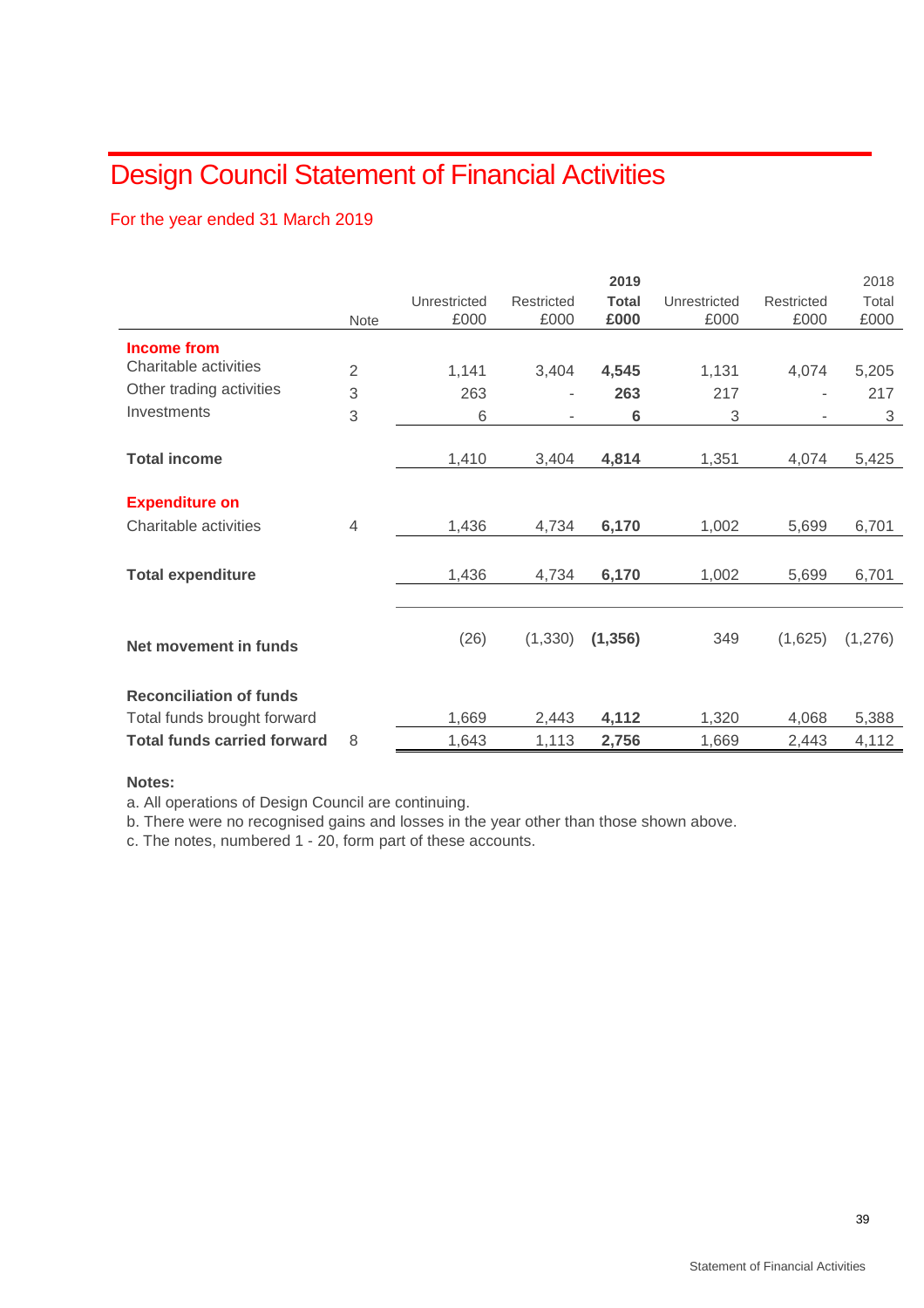## <span id="page-39-0"></span>Design Council Balance Sheet

As at 31 March 2019

|                                                |             | 2019           | 2018  |
|------------------------------------------------|-------------|----------------|-------|
|                                                | <b>Note</b> | £000           | £000  |
| <b>Fixed assets</b>                            |             |                |       |
| Tangible fixed assets                          | 10          | 173            | 394   |
|                                                |             |                |       |
| <b>Total fixed assets</b>                      |             | 173            | 394   |
| <b>Current assets</b>                          |             |                |       |
| <b>Debtors</b>                                 | 12          | 2,008          | 3,201 |
| Short term deposits                            | 13          | 1,250          | 600   |
| Cash at bank and in hand                       | 14          | 928            | 1,970 |
|                                                |             |                |       |
| <b>Total current assets</b>                    |             | 4,186          | 5,771 |
| <b>Current liabilities</b>                     |             |                |       |
| Creditors: amounts falling due within one year | 15          | 1,603          | 1,913 |
|                                                |             |                |       |
| <b>Net current assets</b>                      |             | 2,583          | 3,858 |
|                                                |             |                |       |
| Provisions for liabilities                     | 16          | $\blacksquare$ | 140   |
| <b>Net assets</b>                              | $\mathsf 9$ | 2,756          | 4,112 |
|                                                |             |                |       |
| <b>Funds</b>                                   | 8           |                |       |
| <b>Restricted funds</b>                        |             | 1,113          | 2,443 |
| Unrestricted funds                             |             | 1,643          | 1,669 |
|                                                |             |                |       |
| <b>Total funds</b>                             |             | 2,756          | 4,112 |

The notes at pages 42-54 form part of these accounts.

Approved and authorised by the Trustees on 25 July 2019 and signed on their behalf on 25 July 2019 by

**Terry Tyrrell**

**Chair of Design Council Board of Trustees 25 July 2019**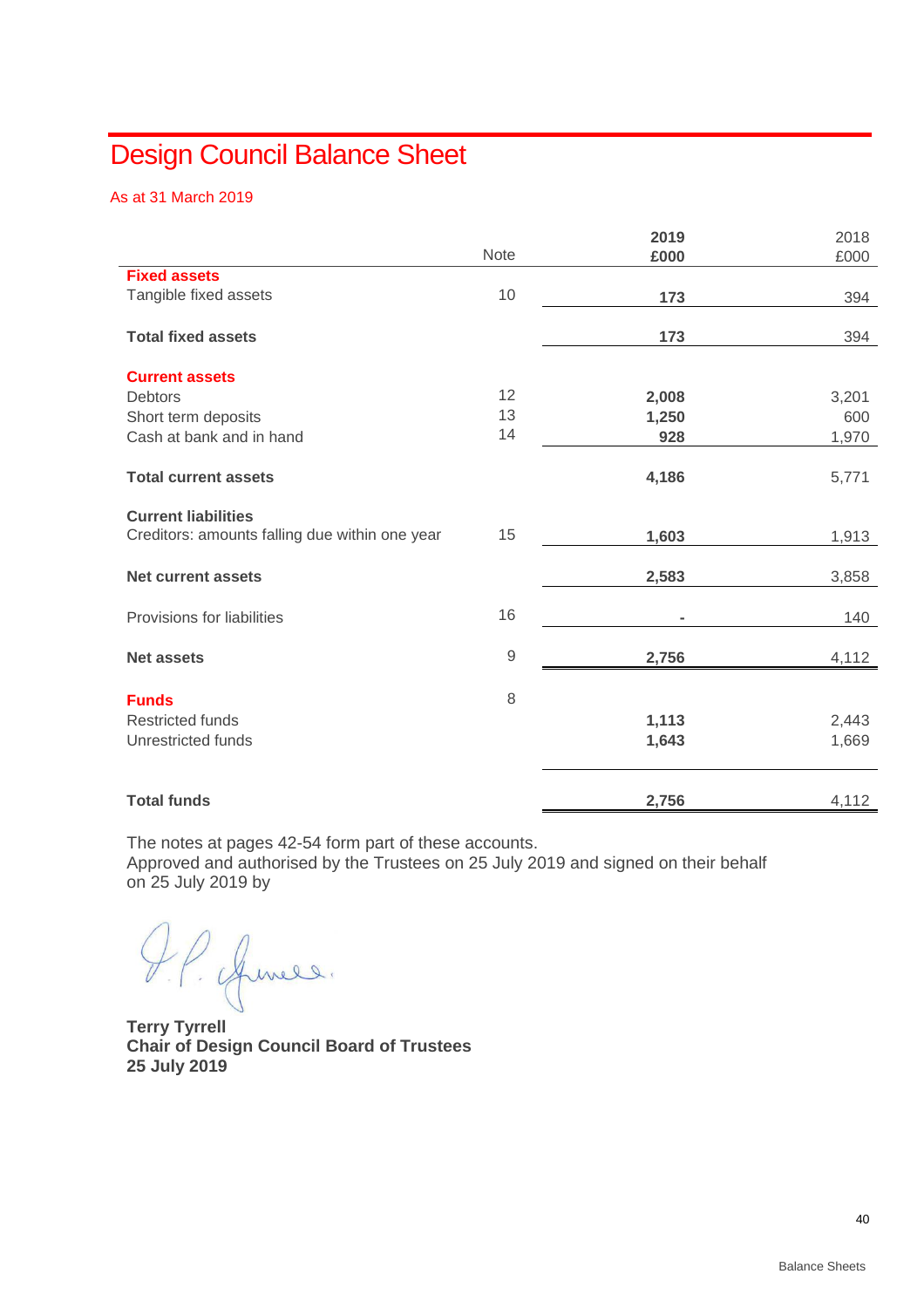## <span id="page-40-0"></span>Design Council Statement of Cash Flows

For the year ended 31 March 2019

|                                                                                                                                                     |             |       | 2019    |                                | 2018           |
|-----------------------------------------------------------------------------------------------------------------------------------------------------|-------------|-------|---------|--------------------------------|----------------|
|                                                                                                                                                     | <b>Note</b> | £000  | £000    | £000                           | £000           |
| Cash flows from operating activities:                                                                                                               |             |       |         |                                |                |
| Net cash provided by/(used in) operating<br>activities                                                                                              | a           |       | (338)   |                                | 1,152          |
| Cash flows from investing activities:                                                                                                               |             |       |         |                                |                |
| Interest received                                                                                                                                   |             | 6     |         | 3                              |                |
| Purchase of property, plant and equipment                                                                                                           |             | (60)  |         | (89)                           |                |
| (Purchase)/sale of short term deposits                                                                                                              |             | (650) |         | (200)                          |                |
| Net cash provided by/(used in) investing<br>activities                                                                                              |             |       | (704)   |                                | (286)          |
| Change in cash and cash equivalents in the year                                                                                                     |             |       | (1,042) |                                | 866            |
| Cash and cash equivalents brought forward                                                                                                           |             |       | 1,970   |                                | 1,104          |
| Cash and cash equivalents carried forward                                                                                                           |             |       | 928     |                                | 1,970          |
| Note to the statement of cash flows:<br>Note:<br>a. Reconciliation of net income/(expenditure) to net cash flow from operating activities           |             |       |         |                                |                |
|                                                                                                                                                     |             |       |         | 2019<br>£000                   | 2018<br>£000   |
| Net (expenditure) for the year<br>Interest received<br>Loss on disposal of tangible fixed asset<br>Increase/(decrease) in provision for liabilities |             |       |         | (1, 356)<br>(6)<br>43<br>(140) | (1,276)<br>(3) |

| Loud on diopoudi or tangible into a doodt           |       |       |
|-----------------------------------------------------|-------|-------|
| Increase/(decrease) in provision for liabilities    | (140) |       |
| Depreciation charges                                | 238   | 100   |
| Decrease in debtors                                 | 1.193 | 1.569 |
| Increase/(decrease) in creditors                    | (310) | 762   |
|                                                     |       |       |
| Net cash provided by/(used in) operating activities | (338) | 1.152 |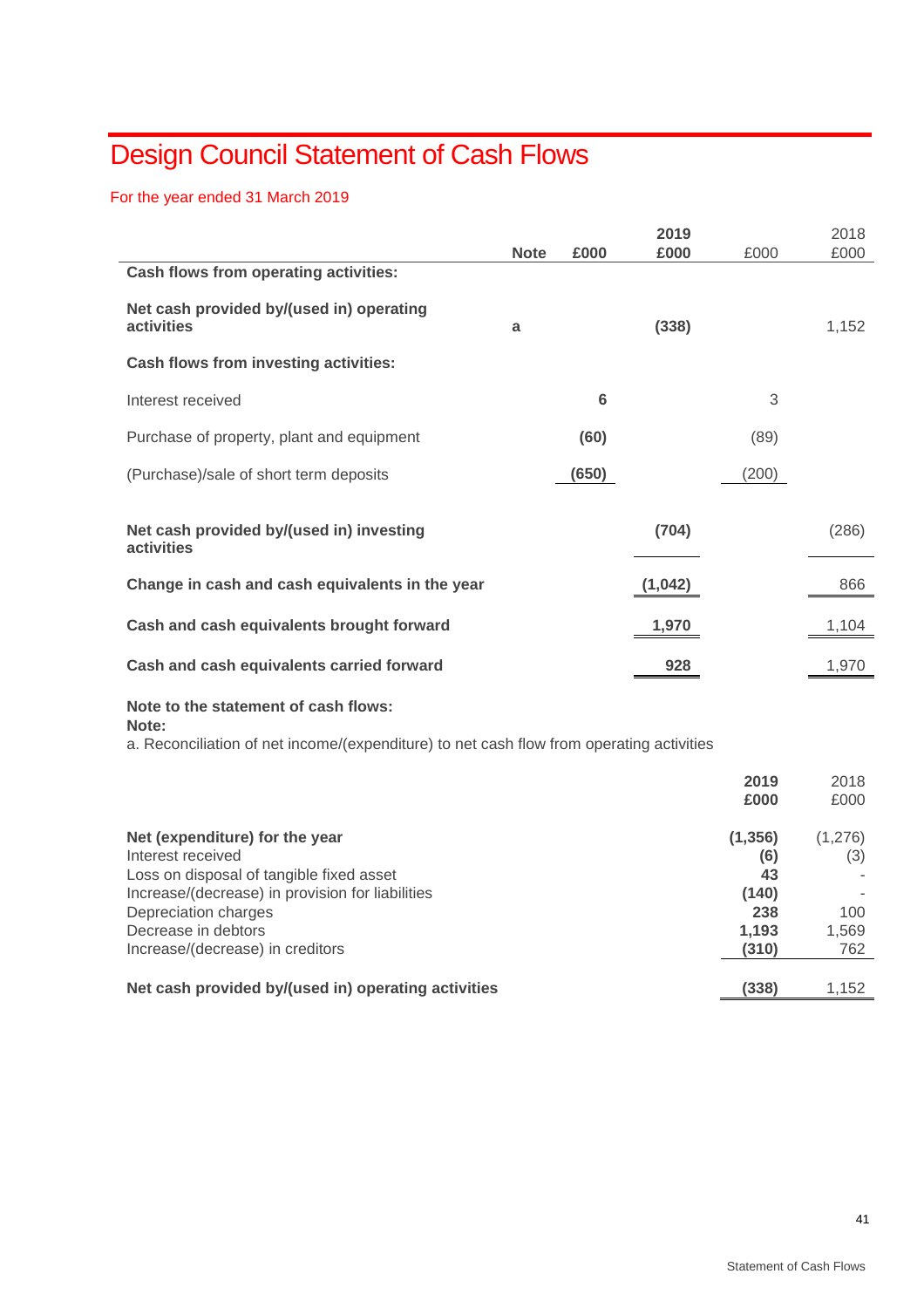## <span id="page-41-0"></span>Notes to the Design Council Financial Statements

For the year ended 31 March 2019

### 1. Accounting policies

The principal accounting policies applied in the preparation of the financial statements are as follows.

#### a) Basis of preparation

The financial statements have been prepared under the historical cost convention with items recognised at cost or transaction value unless otherwise stated in the relevant note(s) to these accounts. The financial statements have been prepared in accordance with the Statement of Recommended Practice: Accounting and Reporting by Charities preparing their accounts in accordance with the Financial Reporting Standard applicable in the UK and Republic of Ireland (FRS 102) issued on 16 July 2014 and the Financial Reporting Standard applicable in the United Kingdom and Republic of Ireland (FRS 102) and the Charities Act 2011.

The charity constitutes a public benefit entity as defined by FRS 102. The Trustees consider that there are no material uncertainties about the charity's ability to continue as a going concern.

In preparing financial statements it is necessary to make certain judgements, estimates and assumptions that affect the amounts recognised in the financial statements. The accounting policies below include estimates relating to provisions, recoverability of debtors, an accelerated depreciation charge on leasehold improvements and stage of completion of contract delivery for programme fees.

#### b) Income recognition

All income is recognised once the charity has entitlement to the income, it is probable that the income will be received, and the amount of income receivable can be measured reliably. In particular:

- Grants are accounted for once a formal offer of funding is received, subject to satisfying any performance-related conditions. In the event that a grant is subject to conditions that require a level of performance before the charity is entitled to the funds, the income is deferred and not recognised until either those conditions are fully met, or the fulfilment of those conditions is wholly within the control of the charity and it is probable that those conditions will be fulfilled in the reporting period;
- − Donations are accounted for on receipt;
- Gifts in kind are assets donated to the charity for its own use or for distribution to beneficiaries. They are included at valuation and recognised as income only when they are used or distributed.

#### c) Expenditure

Expenditure is accounted for on an accruals basis, and allocated to the appropriate heading in the Financial Statements. Charitable activities' expenditures enable the Design Council to meet its charitable aims and objectives, consistent with good governance. In note 4 costs are attributable to the categories of charitable expenditure on an actual basis with the exception of support costs which are allocated as a proportion of total directly attributable costs.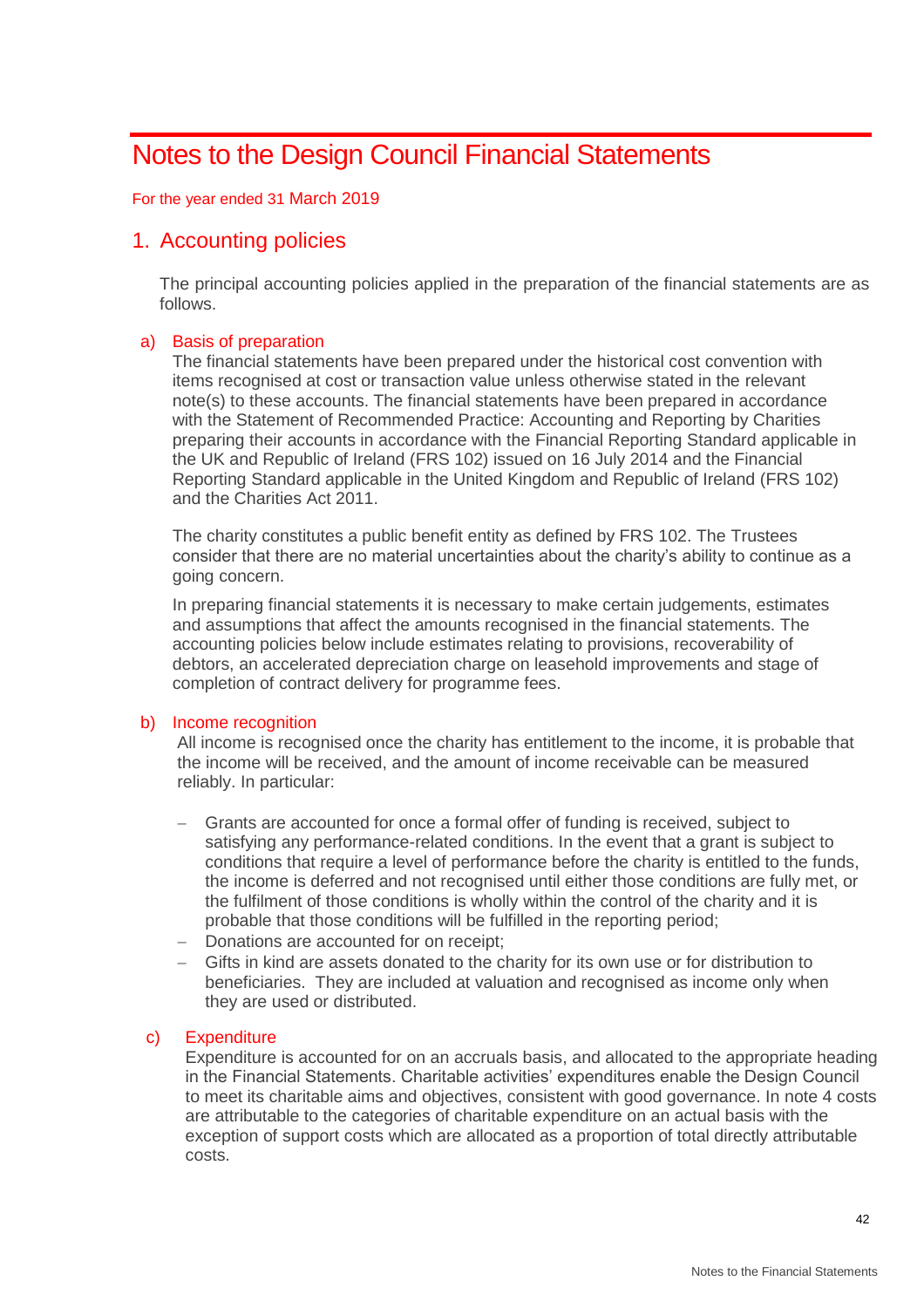Grants are paid to approved beneficiaries. Grant expenditure is recognised in the period in which eligible activity creates an entitlement in line with the terms and conditions of the grant. Accrued grants are charged to the SOFA and included as part of accruals within the balance sheet.

The Design Council reclaims from HMRC VAT incurred on goods and services in line with the standard method of partial exemption. Irrecoverable VAT is treated as a central cost and allocated with other support costs to the relevant activities on the SOFA.

#### d) Liquid resources

Design Council's liquid resources are a combination of cash, and short term deposits.

#### e) Funds accounting

Funds held by the Design Council are either:

- − **Restricted Funds:** These are the grant funds received from government, charities, and other public bodies where the use of the funds is restricted to a specific purpose.
- − **Unrestricted Funds:** These are funds which have been received from all other programmes.

#### f) Fixed assets and depreciation

Tangible Fixed Assets costing less than £1k are not capitalised and are written off in the year of purchase. Assets are capitalised at cost and are kept under review for any impairment.

All fixed assets are written off on a straight line basis over the assets' expected useful lives as follows:

| Leasehold improvements         | 10 years, or over the period of the lease |
|--------------------------------|-------------------------------------------|
| <i>Furniture and fittings</i>  | 5 vears                                   |
| Computer hardware and software | 2 - 5 years                               |

The financial statements include an accelerated deprecation charge related to leasehold improvements with the useful economic life for these fixed assets now ending in March 2020 (compared to an end point of February 2022, which was assumed in the 2017/18 financial statements). This change has been made following Design Council's decision to exit its lease at the Angel Building early (see note 20).

#### g) Pensions

The charity operates a defined contribution pension scheme on behalf of its employees. The amount charged to the SOFA in respect of pension costs and other post-retirement benefits is the contributions payable in the period. Differences between contributions payable in the year and contributions actually paid are shown as either accruals or prepayments in the balance sheet.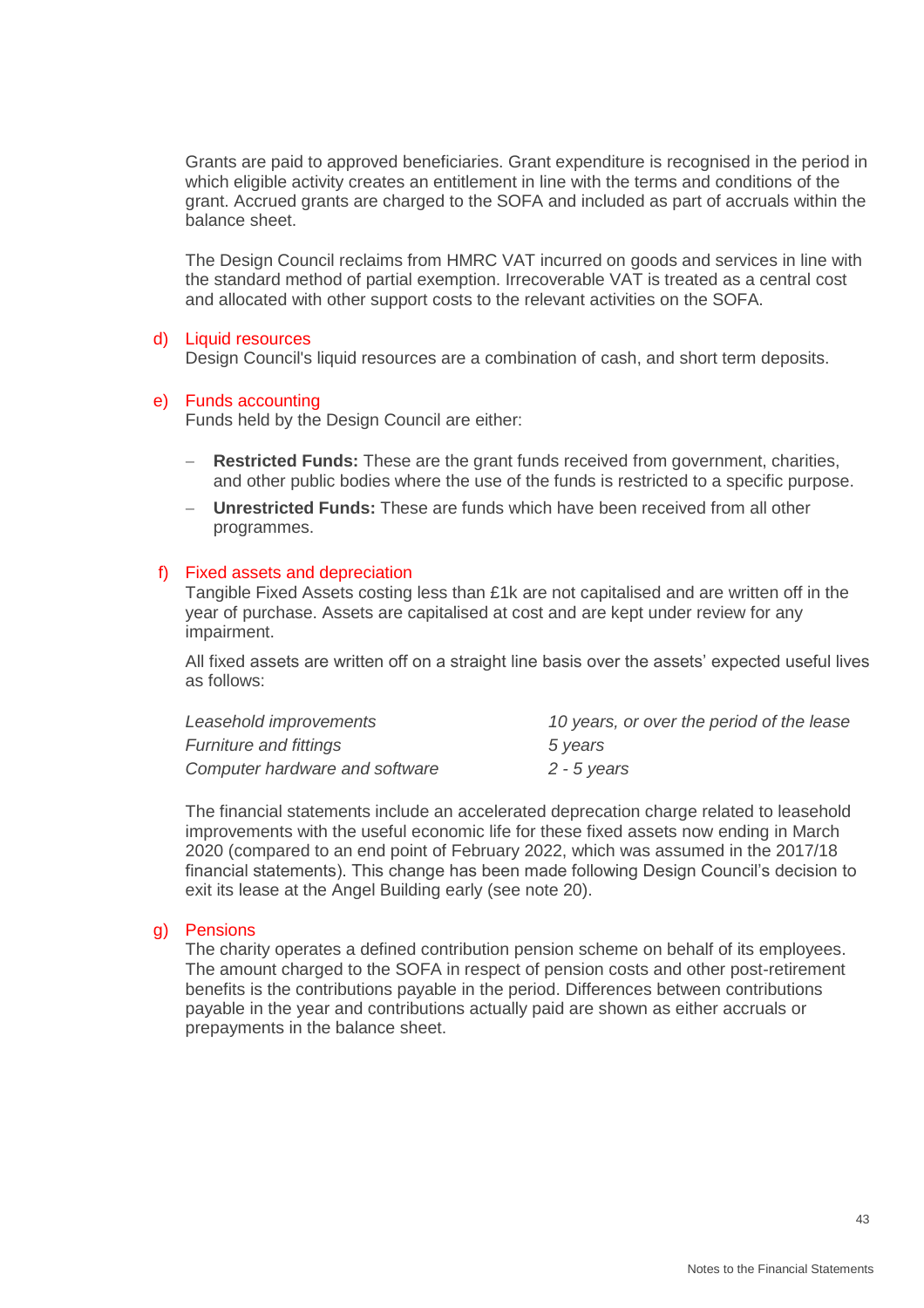#### h) Leases

All leases are accounted for as operating leases and rentals are charged to the income and expenditure account on a straight line basis over the life of the lease.

The financial statements include a reprofiling of its rent charge for the Angel Building, with expenditure profiled on a straight line up to March 2020 (compared to an end point of February 2022, which was assumed in the 2017/18 financial statements). This change has been made following Design Council's decision to exit its lease at for the Angel Building early (see note 20).

#### i) Provisions

Provisions are made when the Design Council has a legal or constructive financial obligation, that can be reliably estimated and for which there is an expectation that payment will be made. The obligation is recognised as a liability once the obligation has crystallised.

#### j) Holiday leave benefits

A liability is recognised to the extent of any unused holiday pay entitlement, which has accrued at the balance sheet date and carried forward to future periods. This is measured at the undiscounted salary cost of the future holiday entitlement and so accrued at the balance sheet date.

#### k) Design Council Enterprises Limited

The charity owns the whole of the share capital of Design Council Enterprises Limited. Its trading subsidiary was dormant during the year and therefore consolidated accounts are not prepared.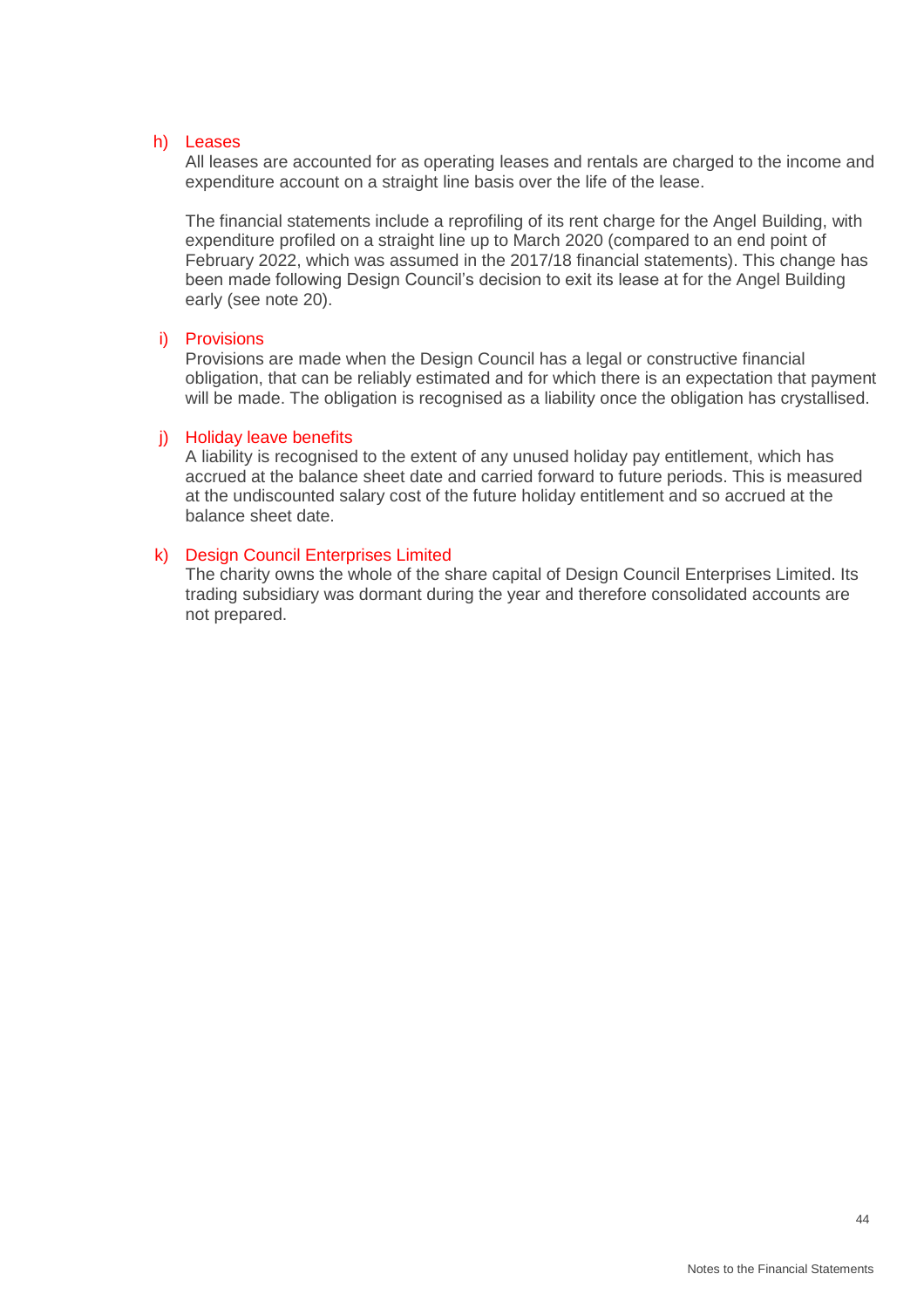## 2**.** Income from donations and legacies, and charitable activities

|                                                |              |            | 2019         | 2018  |
|------------------------------------------------|--------------|------------|--------------|-------|
|                                                | Unrestricted | Restricted | <b>Total</b> | Total |
|                                                | £000         | £000       | £000         | £000  |
|                                                |              |            |              |       |
| <b>Grant from BEIS</b>                         |              | 2,520      | 2,520        | 3,350 |
| Other grants from government and public bodies | ۰            | 884        | 884          | 724   |
| Programme fees                                 | 1.141        | ۰          | 1.141        | 1.131 |
|                                                |              |            |              |       |
| Total income from charitable activities        | 1.141        | 3.404      | 4.545        | 5.205 |

## 3. Income from other trading activities and investments

|                                            | Unrestricted<br>£000 | Restricted<br>£000 | 2019<br><b>Total</b><br>£000 | 2018<br>Total<br>£000 |
|--------------------------------------------|----------------------|--------------------|------------------------------|-----------------------|
| Licence income                             | 263                  |                    | 263                          | 217                   |
| Total income from other trading activities | 263                  |                    | 263                          | 217                   |
| Investment income                          | 6                    |                    | 6                            | 3                     |
| <b>Total income from investments</b>       | 6                    |                    | 6                            |                       |

## 4. Expenditure

| <u> Laponumu v</u>                                                                | Grants<br>payable | <b>Staff</b><br>costs | Other<br>direct<br>costs | Total<br>direct<br>costs | Support<br>costs<br>(note 7) | 2019<br><b>Total</b> | 2018<br>Total  |
|-----------------------------------------------------------------------------------|-------------------|-----------------------|--------------------------|--------------------------|------------------------------|----------------------|----------------|
|                                                                                   | £000              | £000                  | £000                     | £000                     | £000                         | £000                 | £000           |
| <b>Charitable activities</b><br>Policy &<br>Communications<br>Growth & Innovation | ٠<br>1,027        | 541<br>657            | 349<br>572               | 890<br>2,256             | 644<br>888                   | 1,534<br>3,144       | 1,744<br>3,453 |
| Architecture & Built<br>Environment                                               | ٠                 | 581                   | 285                      | 866                      | 626                          | 1,492                | 1,504          |
| <b>Total 2019</b>                                                                 | 1,027             | 1,779                 | 1,206                    | 4,012                    | 2,158                        | 6,170                | 6,701          |
| <b>Total 2018</b>                                                                 | 715               | 1,792                 | 1.623                    | 4.130                    | 2.571                        | 6,701                |                |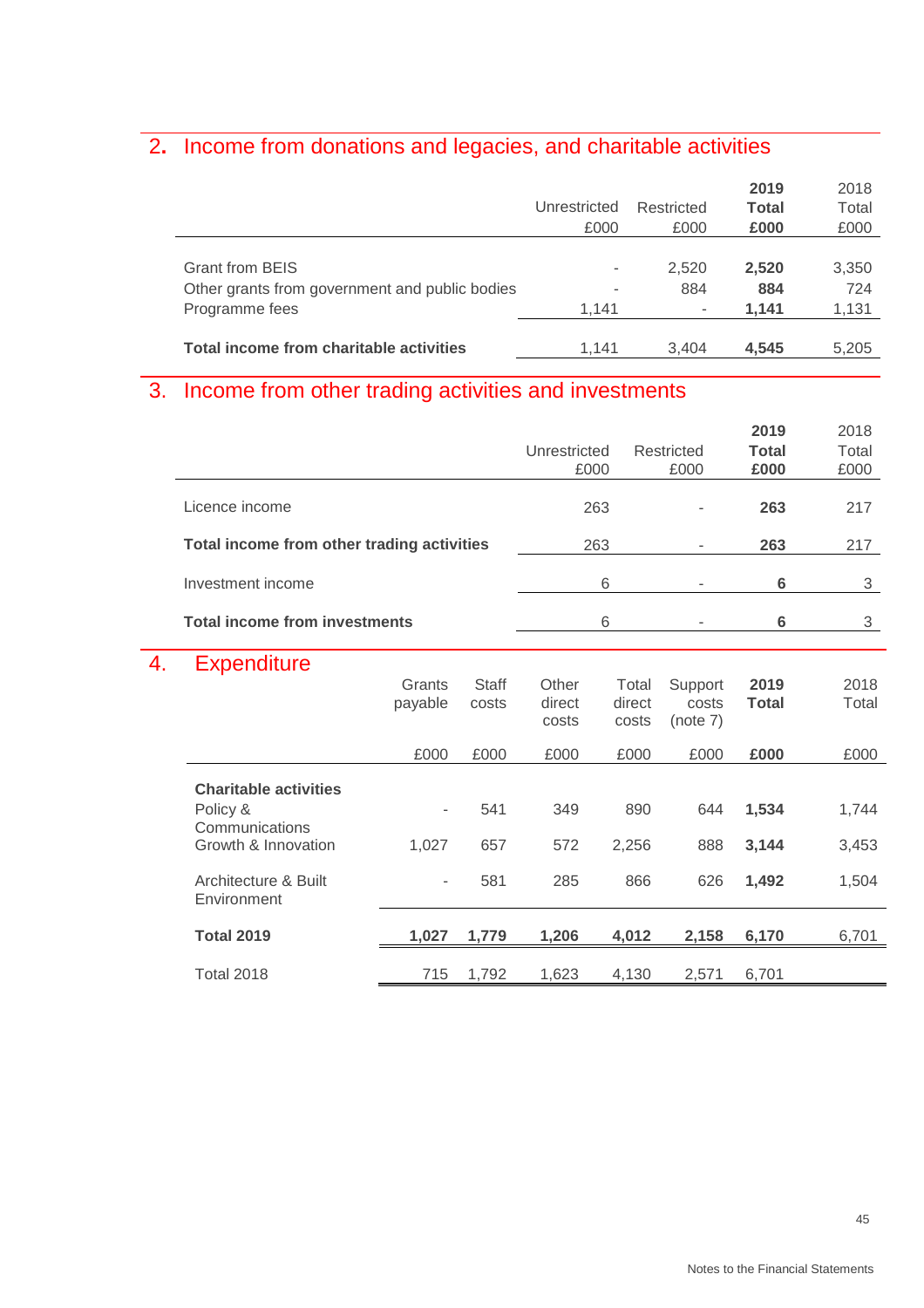## 4. Expenditure (continued)

#### **Notes:**

#### **Grants payable**

The Design Council made £1,027k grant payments to selected partners in support of programmes as shown below.

#### **(i)** The grant payments for the Transform Ageing programme were as follows:

| Recipient:                                                   | Amount |
|--------------------------------------------------------------|--------|
|                                                              | £000   |
| The Foundation for Social Entrepreneurs (t/a Unitd)          | 866    |
| South West Peninsula Academic Health Science Network Limited | 83     |
| <b>Community Council for Somerset</b>                        | 38     |
| <b>Volunteer Cornwall</b>                                    | 20     |
| <b>Torbay Community Development Trust</b>                    | 20     |
|                                                              |        |
| <b>Total Transform Ageing</b>                                |        |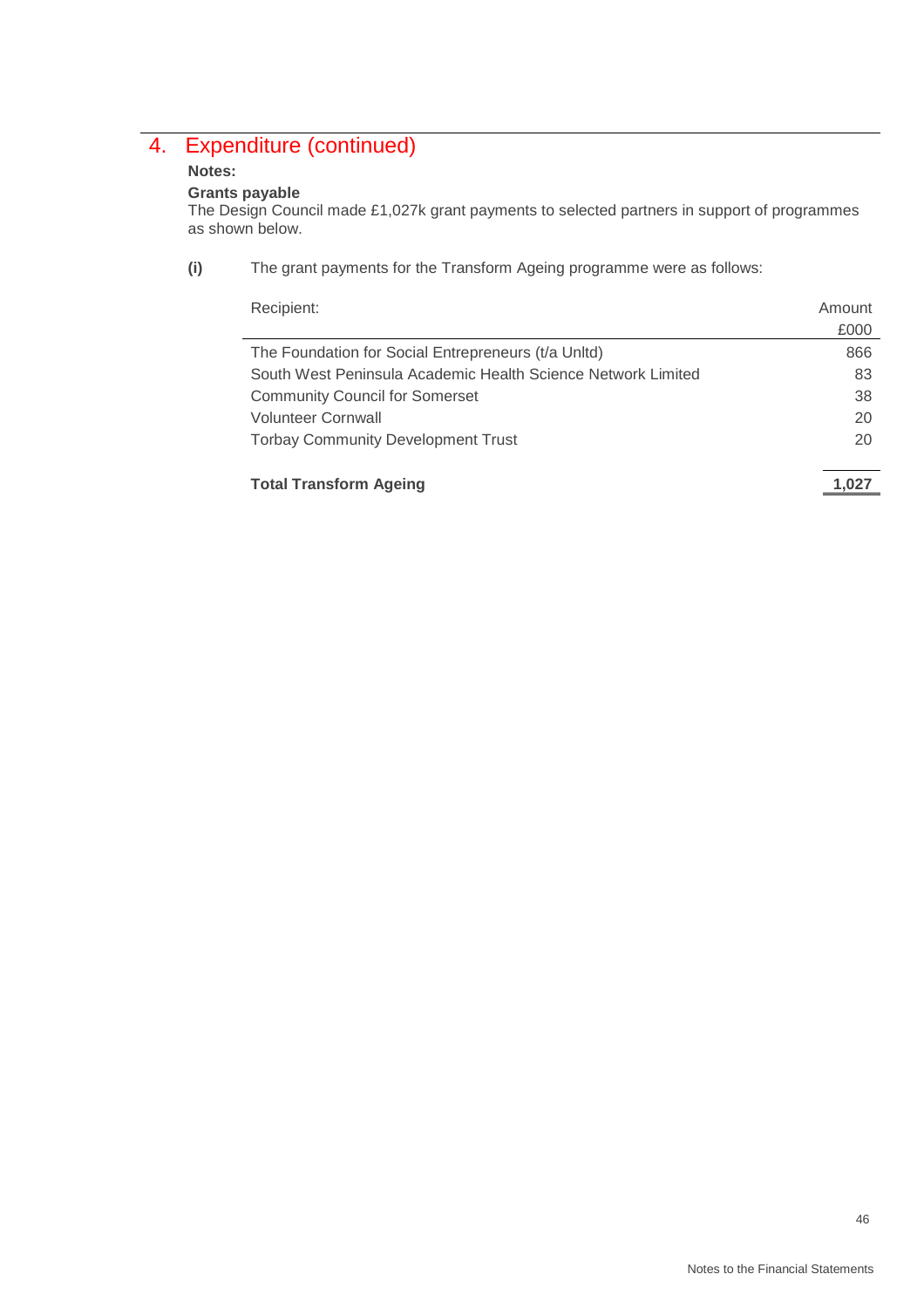## 5. Staff costs and numbers

Staff costs were as follows:

|                                          | 2019  | 2018  |
|------------------------------------------|-------|-------|
|                                          | £000  | £000  |
|                                          |       |       |
| Salaries and wages                       | 1,996 | 2,103 |
| Social security costs                    | 227   | 254   |
| Pension contributions                    | 180   | 180   |
| <b>Staff benefits</b>                    | 10    | 11    |
| Redundancy costs                         | 46    | 110   |
|                                          |       |       |
| Total payroll staff costs                | 2,459 | 2,658 |
|                                          |       |       |
| Total temporary and contract staff costs | 87    | 138   |
|                                          |       |       |
| <b>Total staff costs</b>                 | 2,546 | 2,796 |

£46k was paid for redundancy payments during the year (2017/18: £110k). Redundancy payments are based on continuous length of service. Amounts paid excluded pension contributions or benefits in kind. There was an outstanding £11k liability for a redundancy as at 31 March 2019.

The number of employees, whose emoluments were over £60k (including salary and taxable benefit in kind costs) falls within the ranges shown below.

| <b>Band</b>         | 2019 | 2018           |
|---------------------|------|----------------|
| £60,000 - £69,999   |      |                |
| £70,000 - £79,999   |      |                |
| £100,000 - £109,999 |      | $\blacksquare$ |
| £110,000 - £119,999 | ۰    |                |
| £120,000 - £129,999 |      |                |

The costs of key management personnel during 2018/19 were £259k (2017/18: £433k). These relate to two staff (2017/18: three) as specified in the Trustees' Report within the Structure, governance and management section.

The average number of employees based on headcount during the year was as follows:

|                                            | 2019      | 2018      |
|--------------------------------------------|-----------|-----------|
|                                            | <b>No</b> | <b>No</b> |
| Permanent (payroll)<br>Other staff (other) | 44        | 45<br>◠   |
|                                            | 46        | 4         |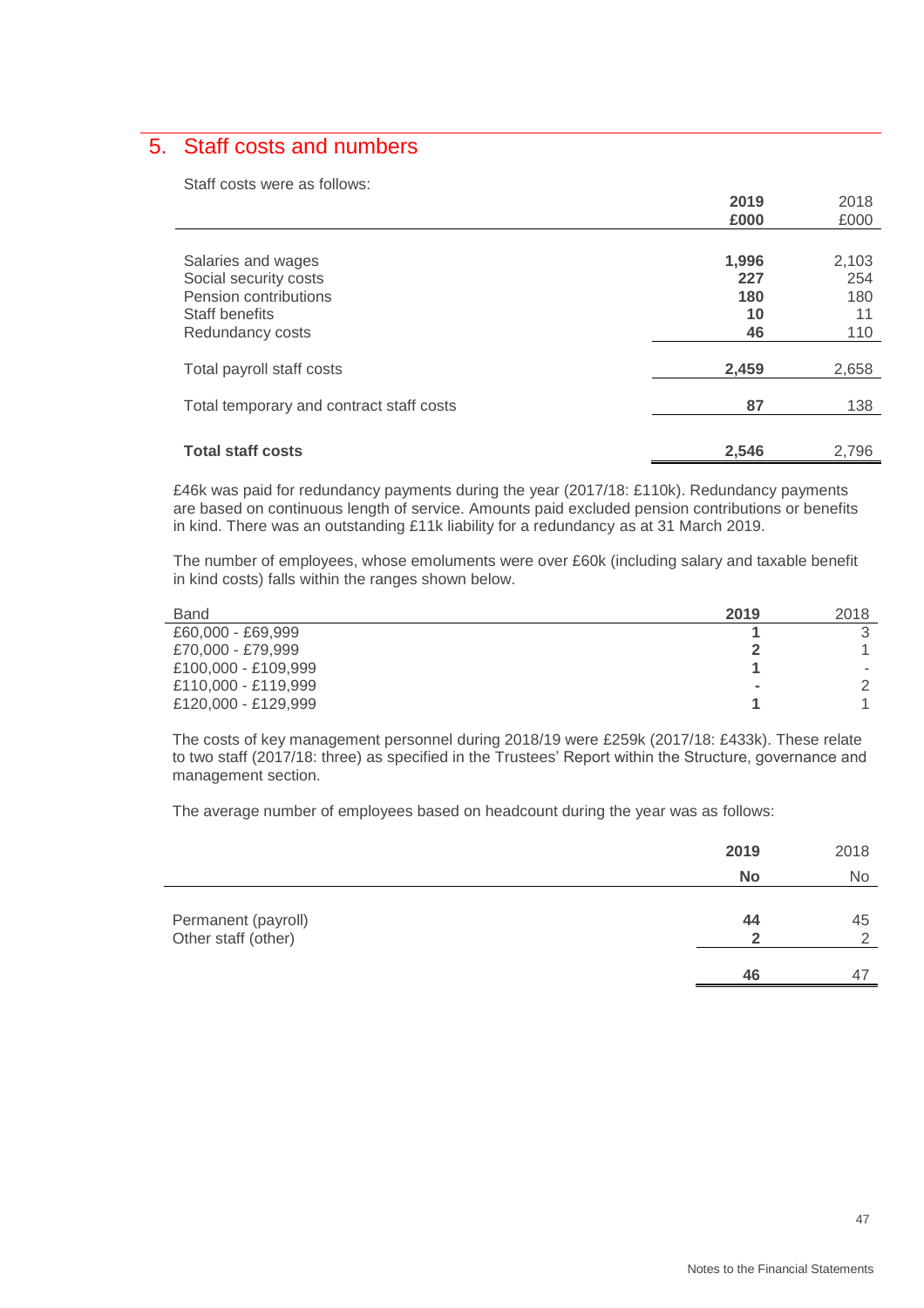## 6. Net expenditure for the year

This is stated after charging:

| <b>Note</b> | 2019 | 2018 |
|-------------|------|------|
|             | £000 | £000 |
|             |      |      |
|             | 238  | 100  |
| a           |      |      |
|             | 15   | 24   |
|             |      |      |
|             | 28   | 27   |
|             |      | 8    |
|             |      |      |
|             | 21   | 24   |
|             | 437  | 551  |
|             |      |      |

#### **Note:**

a) Expenses totalling £1,380 were reimbursed to four Trustees (2017/18: £99 for two Trustees).

## 7. Support Costs

Support costs are allocated to charitable activities as follows:

|                            |             | 2019         | 2019  | 2019         | 2018  |
|----------------------------|-------------|--------------|-------|--------------|-------|
|                            |             | <b>Staff</b> | Other |              |       |
|                            | <b>Note</b> | costs        | costs | <b>Total</b> | Total |
|                            |             | £000         | £000  | £000         | £000  |
|                            |             |              |       |              |       |
| Executive                  |             | 248          | 46    | 294          | 460   |
| <b>Facilities</b>          |             | 63           | 717   | 780          | 961   |
| Governance costs           | a           | 52           |       | 52           | 55    |
| Human resources            |             | 114          | 64    | 178          | 231   |
| IT                         |             | 54           | 147   | 201          | 140   |
| Finance                    | b           | 236          | 179   | 415          | 624   |
| Depreciation               |             | ٠            | 238   | 238          | 100   |
|                            |             |              |       |              |       |
| <b>Total support costs</b> |             | 767          | 1,391 | 2,158        | 2,571 |
|                            |             |              |       |              |       |

#### **Notes:**

- a. Governance costs relate to Design Council's cost of secretariat. This includes the administration of Trustee meetings.
- b. The Design Council only recovers a proportion of the VAT incurred on purchases under the "partial exemption methodology". The irrecoverable element of the incurred VAT is taken centrally and charged to finance £226k (2017/18: £245k).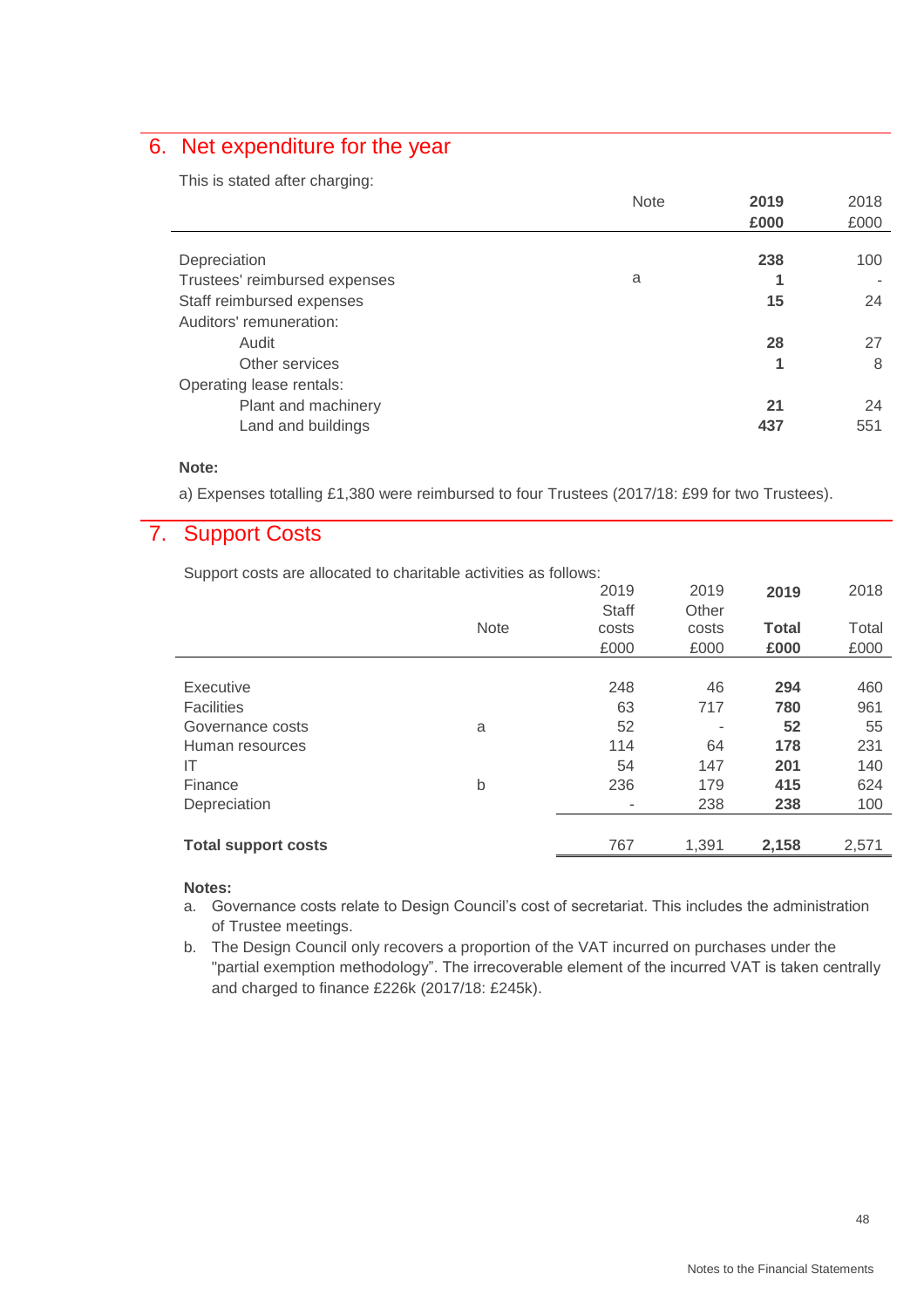## 8. Movements in funds

#### **Movements in funds during 2018/19**

|                                                       | 2018<br>At the start of<br>the year | Income | Expenditure | 2019<br>At the end<br>of the year |
|-------------------------------------------------------|-------------------------------------|--------|-------------|-----------------------------------|
|                                                       | £000                                | £000   | £000        | £000                              |
| <b>Restricted funds:</b>                              |                                     |        |             |                                   |
| <b>BEIS Grant</b>                                     | 203                                 | 2,520  | (2,700)     | 23                                |
| Design in the Public Sector<br>Workshops              | 30                                  | 129    | (154)       | 5                                 |
| Design Council Spark                                  | 231                                 | 755    | (446)       | 540                               |
| National Lottery Community<br>Fund - Transform Ageing | 1,952                               |        | (1,431)     | 521                               |
| Inclusive Design - CPD<br>training                    | 3                                   |        | (3)         |                                   |
| <b>Other Restricted Funds</b>                         | 24                                  |        |             | 24                                |
| <b>Total restricted funds</b>                         | 2,443                               | 3,404  | (4, 734)    | 1,113                             |
| <b>Total unrestricted funds</b>                       | 1,669                               | 1,410  | (1, 436)    | 1,643                             |
| <b>Total funds</b>                                    | 4,112                               | 4,814  | (6, 170)    | 2,756                             |
| Movements in funds during 2017/18                     |                                     |        |             |                                   |

|                                                              | 2017<br>At the start<br>of the year | Income | Expenditure | 2018<br>At the end<br>of the year |
|--------------------------------------------------------------|-------------------------------------|--------|-------------|-----------------------------------|
|                                                              | £000                                | £000   | £000        | £000                              |
| <b>Restricted funds:</b>                                     |                                     |        |             |                                   |
| <b>BEIS Grant</b>                                            | 183                                 | 3,350  | (3,330)     | 203                               |
| Design in the Public Sector<br>Workshops                     | 33                                  | 90     | (93)        | 30                                |
| EDIP (Design for Europe)                                     |                                     | (17)   | 17          |                                   |
| Design Council Spark                                         | 541                                 | 581    | (891)       | 231                               |
| <b>National Lottery Community</b><br>Fund - Transform Ageing | 3,287                               |        | (1, 335)    | 1,952                             |
| Inclusive Design - CPD<br>Training                           |                                     | 70     | (67)        | 3                                 |
| <b>Other Restricted Funds</b>                                | 24                                  |        |             | 24                                |
| <b>Total restricted funds</b>                                | 4,068                               | 4,074  | (5,699)     | 2,443                             |
| <b>Total unrestricted funds</b>                              | 1,320                               | 1,351  | (1,002)     | 1,669                             |
| <b>Total funds</b>                                           | 5,388                               | 5,425  | (6, 701)    | 4,112                             |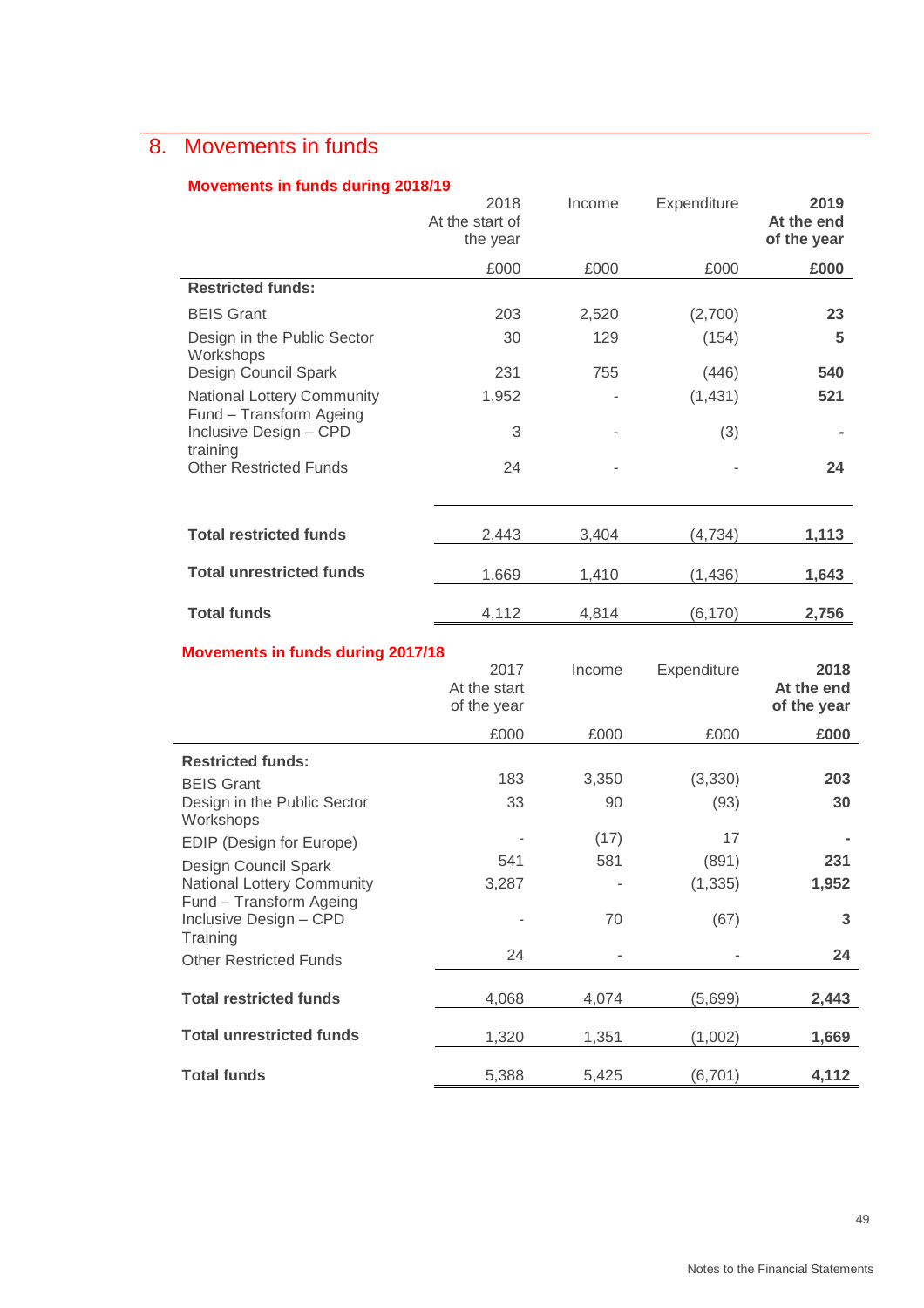| <b>Fund</b>                                                                   | <b>Purpose and Restriction in use</b>                                                                                                   |
|-------------------------------------------------------------------------------|-----------------------------------------------------------------------------------------------------------------------------------------|
| <b>BEIS Grant</b>                                                             | To make the case and grow the market for design in areas of the<br>economy where it is underused, and to champion the value of design.  |
| <b>Design in the Public</b><br><b>Sector Workshops</b>                        | Skills and capacity building within the public sector.                                                                                  |
| <b>EDIP (Design for Europe)</b>                                               | To increase awareness and an understanding of the value of design<br>across EU countries.                                               |
| <b>Design Council Spark</b>                                                   | A support and funding programme for entrepreneurs with product ideas.                                                                   |
| <b>National Lottery</b><br><b>Community Fund -</b><br><b>Transform Ageing</b> | A social innovation programme aiming to improve people's experience of<br>ageing.                                                       |
| <b>Inclusive Design - CPD</b><br><b>Training</b>                              | Development of online training in inclusive design for built environment<br>practitioners.                                              |
| <b>Other Restricted Funds</b>                                                 | Unused funds for a small number of completed legacy programmes.<br>Design Council is agreeing plans for the use of the remaining funds. |

## 9. Analysis of group net assets between funds

| Analysis of group net assets between funds 2018/19       |                |            |                                |
|----------------------------------------------------------|----------------|------------|--------------------------------|
|                                                          | Unrestricted   | Restricted | 2019                           |
|                                                          | funds          | funds      | <b>Total funds</b>             |
|                                                          | £000           | £000       | £000                           |
|                                                          |                |            |                                |
| Tangible fixed assets                                    | 150            | 23         | 173                            |
| <b>Current assets</b>                                    | 1,551          | 1,385      | 2,936                          |
| Short term deposits                                      | 404            | 846        | 1,250                          |
| Long term debtor: amount owed over one year              |                |            |                                |
| <b>Current liabilities</b>                               | (462)          | (1, 141)   | (1,603)                        |
| Provisions for liabilities                               |                |            |                                |
|                                                          |                |            |                                |
| Net assets at the end of the year                        | 1,643          | 1,113      | 2,756                          |
|                                                          |                |            |                                |
| Analysis of group net assets between funds 2017/18       |                |            |                                |
|                                                          | Unrestricted   | Restricted | 2018                           |
|                                                          | funds          | funds      | <b>Total funds</b>             |
|                                                          | £000           | £000       | £000                           |
|                                                          |                |            |                                |
| Tangible fixed assets                                    | 345            | 49         | 394                            |
| <b>Current assets</b>                                    | 988            | 3,488      | 4,476                          |
| Short term deposits                                      | 600            |            | 600                            |
| Long term debtor: amount owed over one year              | 695            |            | 695                            |
|                                                          |                |            |                                |
| <b>Current liabilities</b><br>Droviniana far liabilitiaa | (819)<br>(110) | (1,094)    | (1, 913)<br>(4A <sub>0</sub> ) |

| Short term deposits                         | 600   |                | 600      |
|---------------------------------------------|-------|----------------|----------|
| Long term debtor: amount owed over one year | 695   | $\blacksquare$ | 695      |
| <b>Current liabilities</b>                  | (819) | (1.094)        | (1, 913) |
| Provisions for liabilities                  | (140) |                | (140)    |
|                                             |       |                |          |

| Net assets at the end of the year | 1.669 | 2.443 | 4.112 |
|-----------------------------------|-------|-------|-------|
|                                   |       |       |       |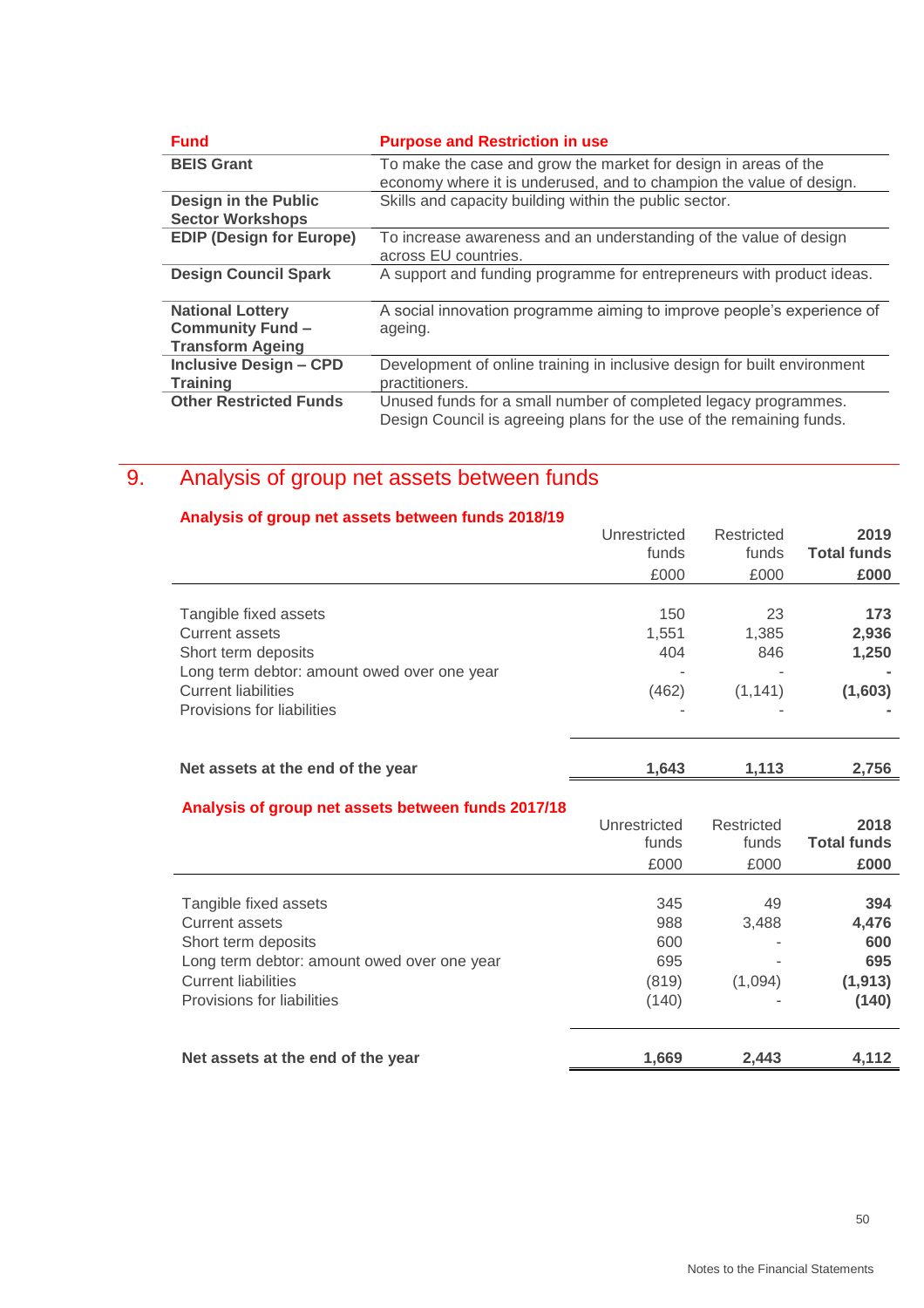### 10. Tangible fixed assets

| − יש                     | Leasehold<br>Improvements | Furniture<br>and fittings | Computer<br>hardware<br>and<br>software | Total |
|--------------------------|---------------------------|---------------------------|-----------------------------------------|-------|
|                          | £000                      | £000                      | £000                                    | £000  |
| <b>Cost</b>              |                           |                           |                                         |       |
| At the start of the year | 755                       | 173                       | 114                                     | 1,042 |
| Additions in year        | 8                         | 32                        | 20                                      | 60    |
| Disposals in year        | (140)                     |                           |                                         | (140) |
| At the end of the year   | 623                       | 205                       | 134                                     | 962   |
| <b>Depreciation</b>      |                           |                           |                                         |       |
| At the start of the year | 436                       | 156                       | 56                                      | 648   |
| Charge for the year      | 196                       | 7                         | 35                                      | 238   |
| Disposals in year        | (97)                      |                           |                                         | (97)  |
| At the end of the year   | 535                       | 163                       | 91                                      | 789   |
| Net book value           |                           |                           |                                         |       |
| At the end of the year   | 88                        | 42                        | 43                                      | 173   |
| At the start of the year | 319                       | 17                        | 58                                      | 394   |
|                          |                           |                           |                                         |       |

## 11. Taxation

Design Council is a charity within the meaning of Para 1 Schedule 6 Finance Act 2010. Accordingly, the charity is potentially exempt from taxation in respect of income or capital gains within categories covered by Chapter 3 of Part 11 of the Corporation Tax Act 2010 or Section 256 of the Taxation of Chargeable Gains Act 1992, to the extent that such income or gains are applied exclusively to charitable purposes. No tax charge arose in the period.

### 12. Debtors

|                                | 2019              | 2018                |
|--------------------------------|-------------------|---------------------|
|                                | £000              | £000                |
| Trade debtors<br>Other debtors | 358<br>696<br>954 | 275<br>700<br>2,226 |
| Prepayments and accrued income |                   |                     |
|                                | 2,008             | 3,201               |

Other debtors includes a deposit of £695k paid to the landlord of Design Council's office premises within the Angel Building, Islington. With the Design Council due to exit the Angel Building premises during 2019/20 this is a debtor due less than one year as at 2018/19 (2017/18: a long term debtor due after one year, also of £695k).

### 13. Short term deposits

|                             | 2019  | 2018 |
|-----------------------------|-------|------|
|                             | £000  | £000 |
|                             |       |      |
| Lloyds Money Market deposit | 1,250 | 600  |
|                             |       |      |
|                             | 1,250 | 600  |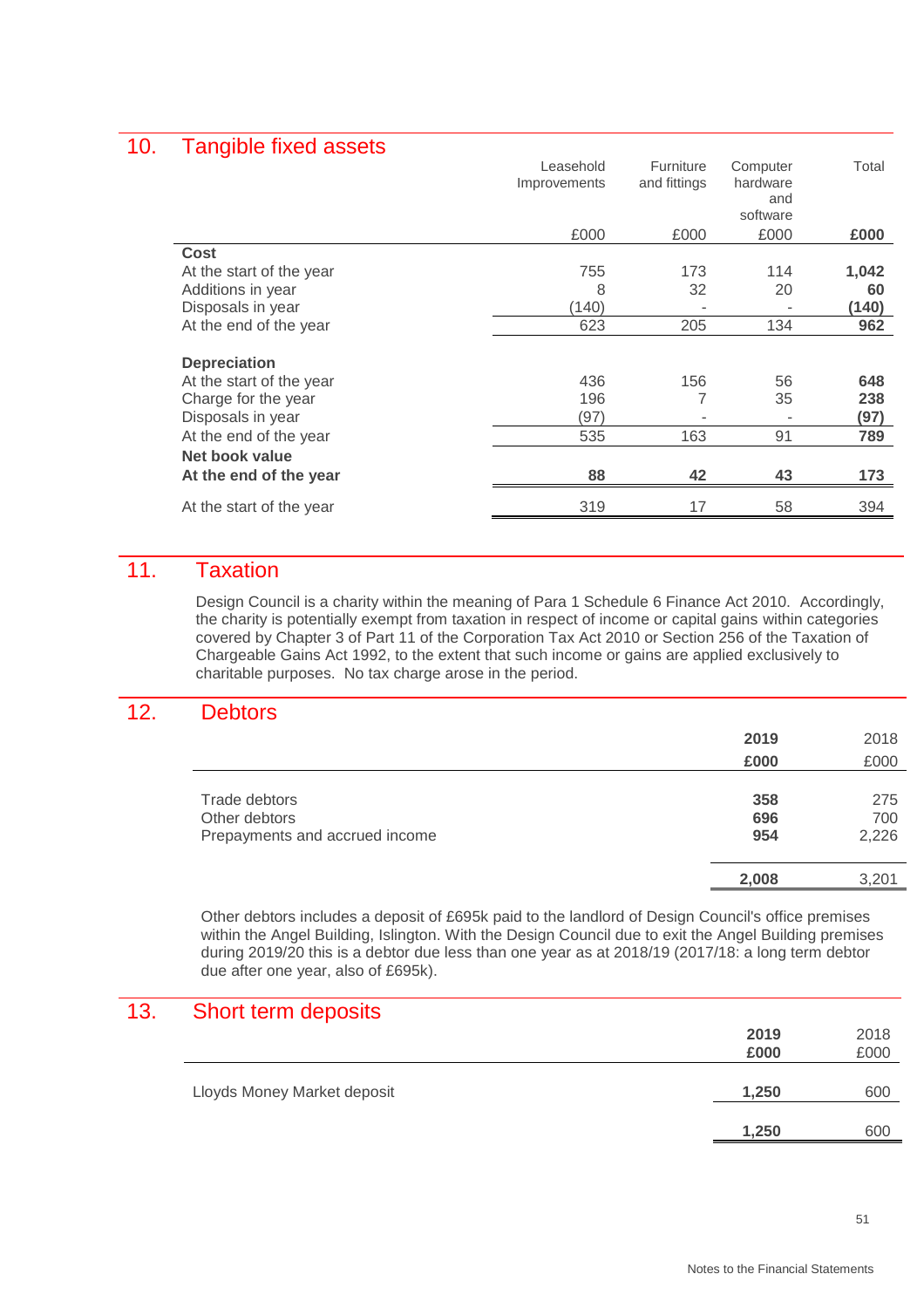## 14. Cash at bank and in hand

|     |                                        | 2019  | 2018  |
|-----|----------------------------------------|-------|-------|
|     |                                        | £000  | £000  |
|     | Cash at bank                           | 928   | 1,970 |
|     |                                        | 928   | 1,970 |
| 15. | Creditors: amounts due within one year |       |       |
|     |                                        | 2019  | 2018  |
|     |                                        | £000  | £000  |
|     |                                        |       |       |
|     | <b>Trade creditors</b>                 | 81    | 121   |
|     | Tax and social security                | 57    | 63    |
|     | VAT payable                            | 24    | 47    |
|     | Other creditors                        | 193   | 499   |
|     | Grant accruals                         | 719   | 337   |
|     | Other accruals                         | 472   | 799   |
|     | Deferred income                        | 57    | 47    |
|     |                                        | 1,603 | 1,913 |

Included within other creditors is £17k for a payment due to Design Council's defined contribution pension scheme (2017/18: £16k).

### 16. Provisions for liabilities

|            | £000           | £000 |
|------------|----------------|------|
|            |                |      |
| Provisions | ۰              | 40   |
|            |                |      |
|            | $\blacksquare$ | 140  |
|            |                |      |

Included above is the release of a £140k dilapidations provision related to Design Council's Angel Building premises. This change has been made following Design Council's decision to exit its lease at the Angel Building early (see note 20).

### 17. Operating lease commitments

The total minimum lease commitments at the year-end under operating leases expiring as follows:

|                                                      | 2019<br><b>Land and</b><br>buildings    | <b>Other</b>              | 2018<br>Land and<br>buildings  | Other                                |
|------------------------------------------------------|-----------------------------------------|---------------------------|--------------------------------|--------------------------------------|
|                                                      | £000                                    | £000                      | £000                           | £000                                 |
| Within 1 year<br>Between 2 - 5 years<br>Over 5 years | 489<br>$\blacksquare$<br>$\blacksquare$ | 11<br>1<br>$\blacksquare$ | 626<br>1,742<br>$\blacksquare$ | 21<br>16<br>$\overline{\phantom{a}}$ |
|                                                      | 489                                     | 12                        | 2,368                          | 37                                   |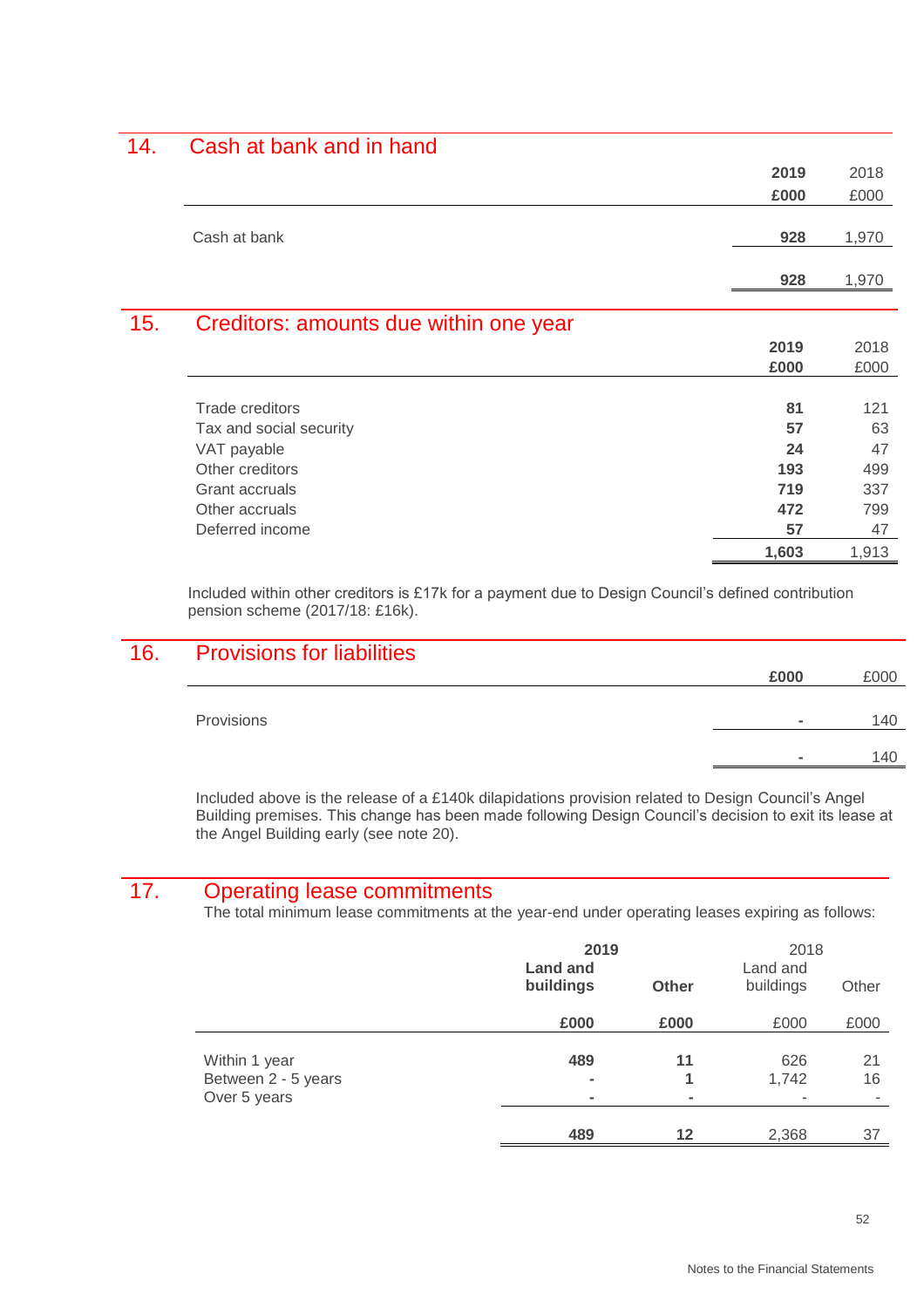## 18. Contingent liabilities

There are no contingent liabilities to declare.

### 19. Related parties transactions

Design Council trustees are drawn from among its key stakeholders, and staff may at times have links to stakeholder organisations. Therefore it is in the nature of Design Council's business to have transactions which are classified as related. All transactions entered into are as part of the ordinary course of business and on an arm's length basis, consistent with Design Council's policy on potential conflicts of interest. During the year, Design Council entered into the following transactions with related parties as follows:

| <b>Name</b>                 | <b>Position</b><br>at<br><b>Design</b><br><b>Council</b> | <b>Note</b>  | <b>Related Party</b>                                                           | <b>Income</b><br>£ | Expend-<br>iture<br>£ |
|-----------------------------|----------------------------------------------------------|--------------|--------------------------------------------------------------------------------|--------------------|-----------------------|
| Kieron Boyle                | Trustee                                                  | a            | Chief Executive, Guy's & St<br>Thomas' Charity                                 | 8,600              |                       |
| <b>Clare Devine</b>         | Executive<br><b>Director</b>                             | $\mathsf{b}$ | <b>Clare Devine</b>                                                            |                    | 1,908                 |
| <b>Beatrice</b><br>Fraenkel | Trustee                                                  | C            | <b>Beatrice Fraenkel</b>                                                       |                    | 1,098                 |
| Gillian Horn                | <b>Trustee</b>                                           | $\mathsf{C}$ | Gillian Horn                                                                   |                    | 5,302                 |
| Gillian Horn                | <b>Trustee</b>                                           | C            | Sunand Prasad, husband<br>of Gillian Horn and partner<br>of Penoyre and Prasad |                    | 405                   |
| Paul Monaghan               | Trustee                                                  | C            | Director, Allford Hall<br>Monaghan Morris                                      |                    | 400                   |
| <b>Tim Stonor</b>           | Trustee                                                  | C            | Director, Space Syntax<br>Limited                                              |                    | 617                   |
| Sarah Weir                  | Chief<br>Executive                                       | d            | Trustee, Alzheimers<br>Society                                                 | 60,000             |                       |

a. This income relates to design support services delivered by Design Council to Guy's & St Thomas' Charity.

- b. Payments were made to Clare Devine in her role as an independent consultant during February - March 2019 following her departure as Executive Director of Strategy, Innovation and Design of the Design Council on the 31 January 2019.
- c. Payments were made to Beatrice Fraenkel, Gillian Horn, Penoyre and Prasad, Allford Hall Monaghan Morris, and Space Syntax in their roles as Built Environment Practitioners for the delivery of design advisory services.
- d. This income relates to a grant from Alzheimer's Society contributing to the fifth round of Design Council Spark.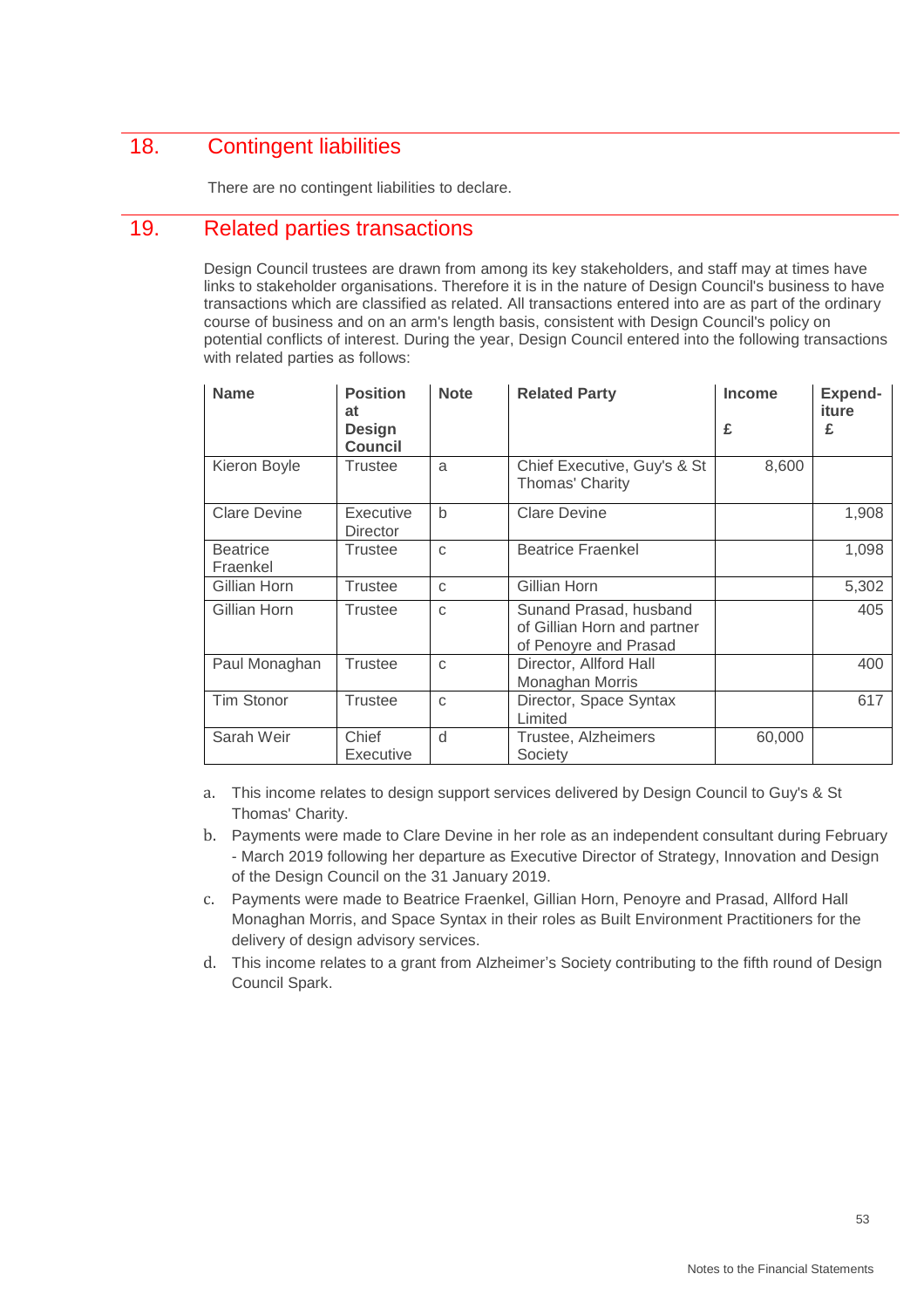## 20. Subsequent events

As at 31 March 2019 Design Council had a lease to occupy its office premises on the 3rd floor of the Angel Building, Islington up to February 2022. In June 2019, an agreement was made for Design Council to surrender this lease early and to exit the Angel Building by the end of March 2020. This decision has been treated as a post-balance sheet adjusting event in the financial statements, which has resulted in the following changes:

- a. A release of the £140k dilapidations provision in line with the relinquishment of our obligations to make good on dilapidations (note 16), with a corresponding disposal of £140k within fixed assets (note 10)
- b. An accelerated deprecation charge related to leasehold improvements (note 10) with the useful economic life for these fixed assets now ending in March 2020 (compared to an end point of February 2022, which was assumed in the 2017/18 financial statements)
- c. A reprofiling of the rent charge as per Design Council's accounting policy to charge expenditure on a straight line over the life of the lease (note 1 (h)). This results in lease costs being charged on a straight line up to March 2020 (compared to an end point of February 2022, which was assumed in the 2017/18 financial statements)"